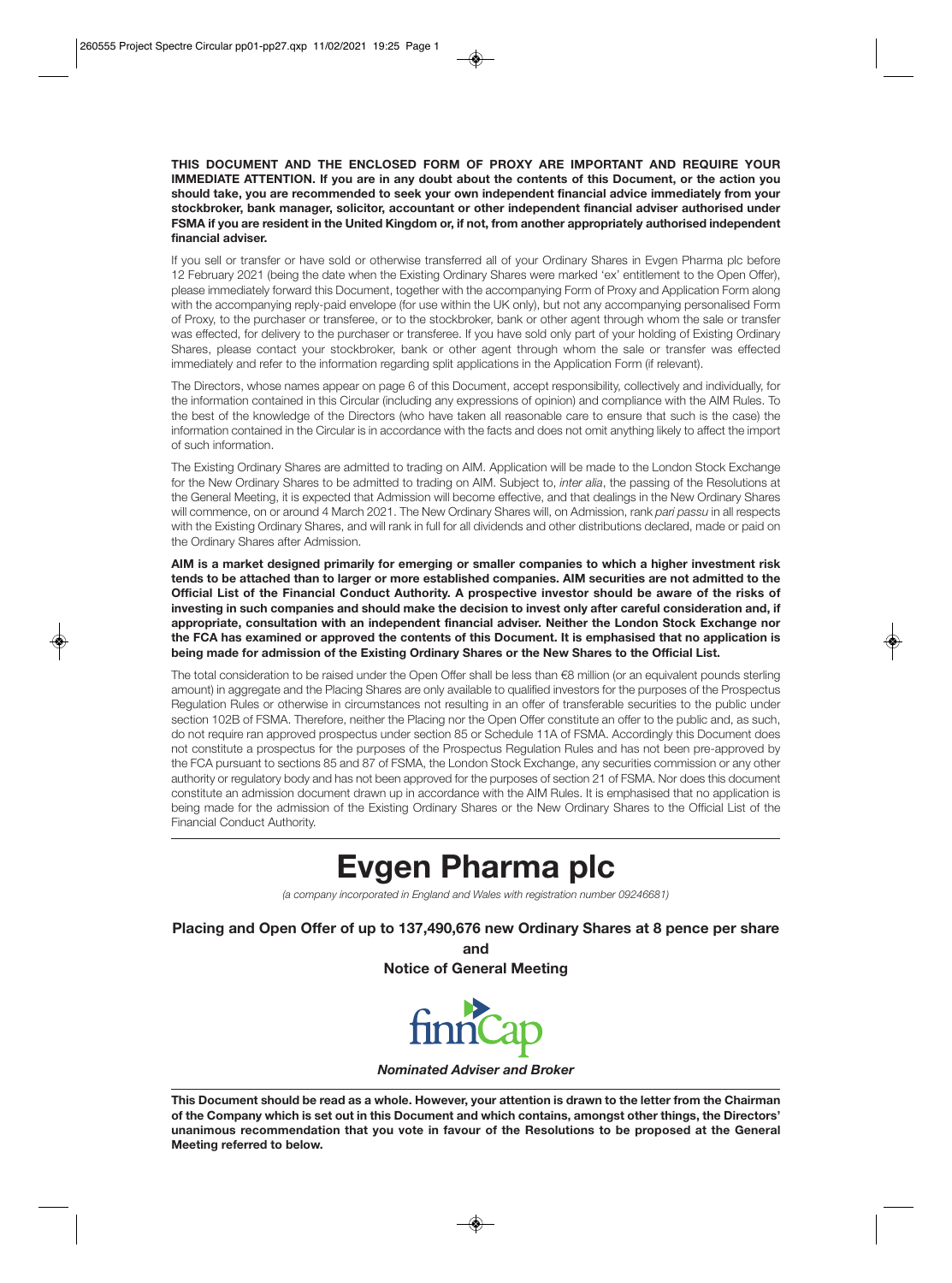#### **The latest time and date for acceptance and payment in full under the Open Offer is 11.00 a.m. on 2 March 2021. The procedure for acceptance and payment is set out in Part III of this Document and, where relevant, in the Application Form.**

finnCap Limited ("**finnCap**"), which is authorised and regulated in the UK by the FCA, as nominated adviser, broker and bookrunner, is acting exclusively for the Company and no one else in relation to the proposed Open Offer, Placing and Admission. finnCap is not acting for, and will not be responsible to, any person other than the Company and no one else for providing the protections afforded to clients of finnCap or for advising any other person (including a recipient of this Document) or otherwise be responsible to any person for providing the protections afforded to clients of finnCap or for advising any other person in respect of the proposed Placing, Open Offer and Admission or any transaction, matter or arrangement referred to in this Document.

The responsibility of finnCap as nominated adviser under the AIM Rules is owed solely to the London Stock Exchange and not to the Company or its Directors or any other person. finnCap has not authorised the contents of this Document and, apart from the responsibilities and liabilities, if any, which may be imported on finnCap by FSMA or the regulatory regime established thereunder, no liability is accepted by finnCap for the accuracy of any information or opinions contained in or for the omission of any information from this document, for which the Company and the Directors are solely responsible. finnCap accordingly disclaims all and any liability whether arising in tort, contract or otherwise (save as referred to above) in respect of this Document or any such statement.

**Notice of a General Meeting of the Company to be held virtually at 10.00 a.m. on 3 March 2021 is set out at the end of this Document. Shareholders will find the Form of Proxy for use at the General Meeting accompanying this Document. To be valid, the Form of Proxy should be completed, signed and returned to the Company's Registrars in accordance with the instructions printed on it as soon as possible and, in any event, so as to be received no later than 10.00 a.m. on 1 March 2021 (or, in the case of an adjournment of the General Meeting, not later than 48 hours before the time fixed for the holding of the adjourned meeting). In light of the current restrictions in place with respect to the COVID-19 pandemic and, in particular, the UK Government's response (including the restrictions on public gatherings and the guidance on working from home in place at the date of this notice), the Company's board of directors have concluded the General Meeting will be held as a closed meeting. The Company will make arrangements such that the legal requirements to hold the meeting can be satisfied through the electronic attendance of the minimum number of shareholders, drawn from members of the board. No other shareholder will be able to attend the General Meeting.** 

**Shareholders are encouraged to appoint the Chairman of the General Meeting as their proxy with directions as to how to cast their vote on the resolutions proposed. For further details on how to submit a proxy vote, see the notes to the Notice of General Meeting and the Form of Proxy at the end of this Circular.** 

**Should members wish to ask any questions which they may have otherwise asked at the General Meeting had they been in attendance regarding the Resolutions, they are encouraged to contact the Company prior to the General Meeting by email at evgen@walbrookpr.com.** 

**Shareholders who hold their Existing Ordinary Shares in uncertificated form in CREST may alternatively use the CREST Proxy Voting Service in accordance with the procedures set out in the CREST Manual, as explained in the notes accompanying the Notice of General Meeting at the end of this Document. Proxies submitted via CREST must be received by the Registrar by no later than 10.00 a.m. on 1 March 2021 (or, if the General Meeting is adjourned, 48 hours before the time fixed for the adjourned meeting).** 

Qualifying non-CREST Shareholders will find an Application Form accompanying this Document. Qualifying CREST Shareholders (none of whom will receive an Application Form) will receive a credit to their stock accounts in CREST in respect of the Open Offer Entitlements which will be enabled for settlement on 15 February 2021. Applications under the Open Offer may only be made by the Qualifying Shareholder originally entitled or by a person entitled by virtue of a *bona fide* market claim arising out of a sale or transfer of Existing Ordinary Shares prior to the date on which the Existing Ordinary Shares were marked "ex-entitlement" by the London Stock Exchange. If the Open Offer Entitlements are for any reason not enabled by 8.00 a.m. on 15 February 2021, or such later time and/or date as the Company may decide, an Application Form will be sent to each Qualifying CREST Shareholder in substitution for the Open Offer Entitlements credited to its stock account in CREST. Qualifying CREST Shareholders who are CREST sponsored members should refer to their CREST sponsors regarding the action to be taken in connection with this Document and the Open Offer. Applications for Excess Entitlements pursuant to the Excess Application Facility may be made by the Qualifying Shareholder provided that their Open Offer Entitlement has been taken up in full and subject to being scaled back in accordance with the provisions of this Document.

Holdings of Existing Ordinary Shares in certificated and uncertificated form will be treated as separate holdings for the purpose of calculating entitlements under the Open Offer.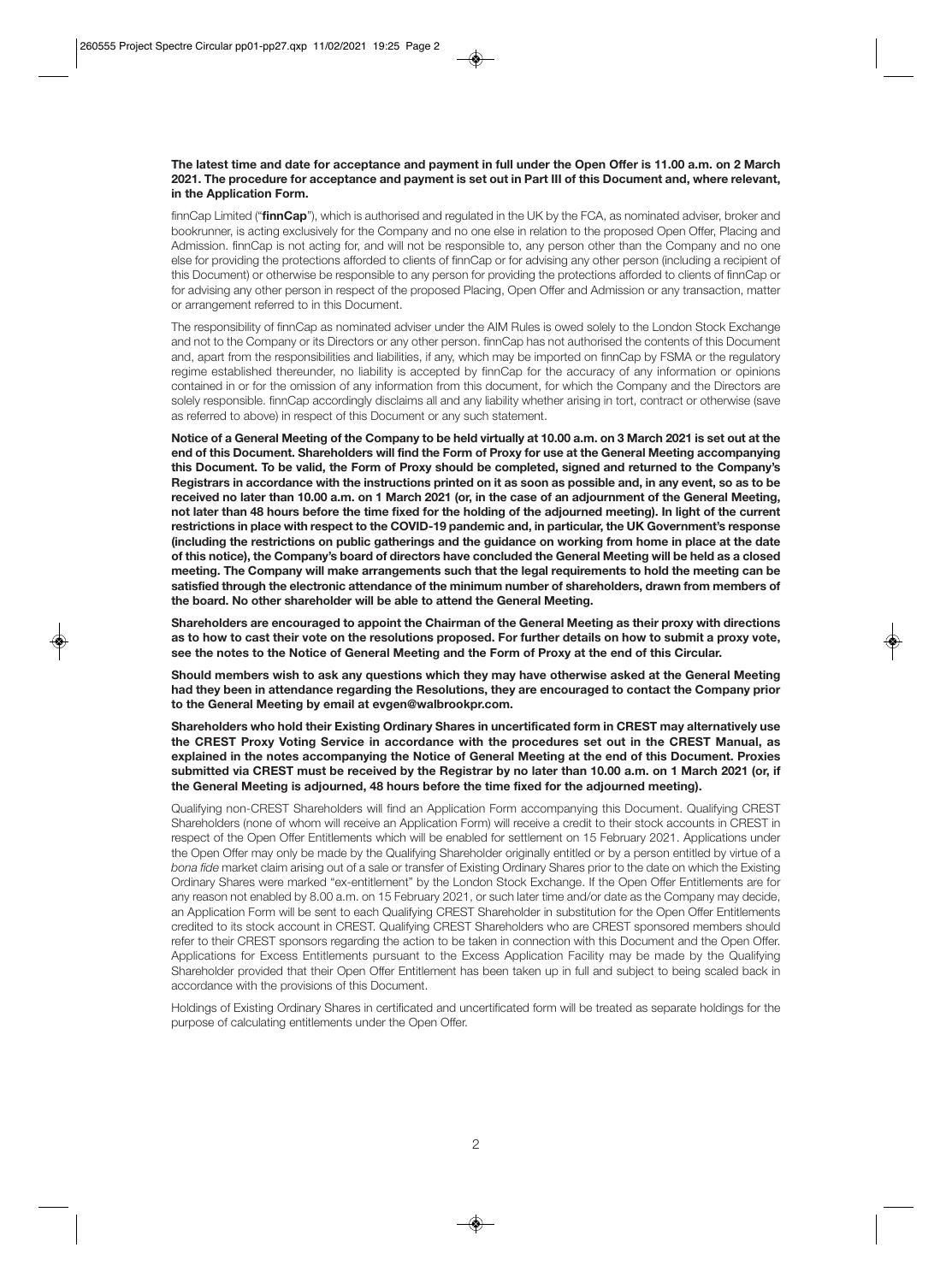# **IMPORTANT NOTICES**

#### **Cautionary notice regarding forward looking statements**

This Document includes statements that are, or may be deemed to be, "forward-looking statements". These forward-looking statements can be identified by the use of forward-looking terminology, including the terms "believes", "estimates", "forecasts", "plans", "prepares", "targets", "anticipates", "projects", "expects", "intends", "may", "will", "seeks", or "should" or, in each case, their negative or other variations or comparable terminology, or by discussions of strategy, plans, objectives, goals, future events or intentions. These forward-looking statements include all matters that are not historical facts. They appear in a number of places throughout this Document and include statements regarding the Company's and the Directors' intentions, beliefs or current expectations concerning, amongst other things, the Company's prospects, growth and strategy. No statement in this document is intended to be a profit forecast and no statement in this Document should be interpreted to mean that earnings per share of the Company for the current or future years would necessarily match or exceed the historical published earnings per share of the Company.

By their nature, forward-looking statements involve risks and uncertainties because they relate to future events and depend on circumstances that may or may not occur in the future. Forward-looking statements are not guarantees of future performance. The Company's actual performance, achievements and financial condition may differ materially from those expressed or implied by the forward-looking statements in this Document. In addition, even if the Company's results of operations, performance, achievements and financial condition are consistent with the forward-looking statements in this Document, those results or developments may not be indicative of results or developments in subsequent periods.

Any forward-looking statements that the Company makes in this Document speak only as of the date of such statement, and none of the Company or the Directors undertake any obligation to update such statements unless required to do so by applicable law. Comparisons of results for current and any prior periods are not intended to express any future trends or indications of future performance, unless expressed as such, and should only be viewed as historical data.

#### **Notice to overseas persons**

The distribution of this Document and the offer of the New Ordinary Shares in certain jurisdictions may be restricted by law. Accordingly, neither this Document nor any advertisement or any other offering material may be distributed or published in any jurisdiction except under circumstances that will result in compliance with any applicable laws and regulations. Persons outside of the UK into whose possession this Document comes should inform themselves about and observe any such restrictions.

This Document does not constitute or form part of any offer or invitation to sell or issue or a solicitation of any offer to acquire, purchase or subscribe for New Ordinary Shares in any jurisdiction. This Document must not be distributed to a US person (as such term is defined in the US Securities Act of 1933, as amended (the "**Securities Act**")) or within or into the United States, Canada, Japan, South Africa, or Australia. The New Ordinary Shares have not been and will not be registered under the Securities Act, and may not be offered or sold or subscribed, directly or indirectly, within the United States, Canada, Japan, South Africa, or Australia or to or by any US Person (as such term is defined in Regulation S promulgated under the Securities Act) or any national resident or citizen of Canada, Japan, South Africa, or Australia or any corporation, partnership or other entity created or organised under the laws thereof.

**The New Ordinary Shares have not been approved or disapproved by the US Securities and Exchange Commission, any state securities commission in the United States or any other regulatory authority in the United States, nor have any of the foregoing authorities passed on or endorsed the merits of the Placing and/or Open Offer or the accuracy or adequacy of the information contained in this Document. Any representation to the contrary is a criminal offence in the United States.**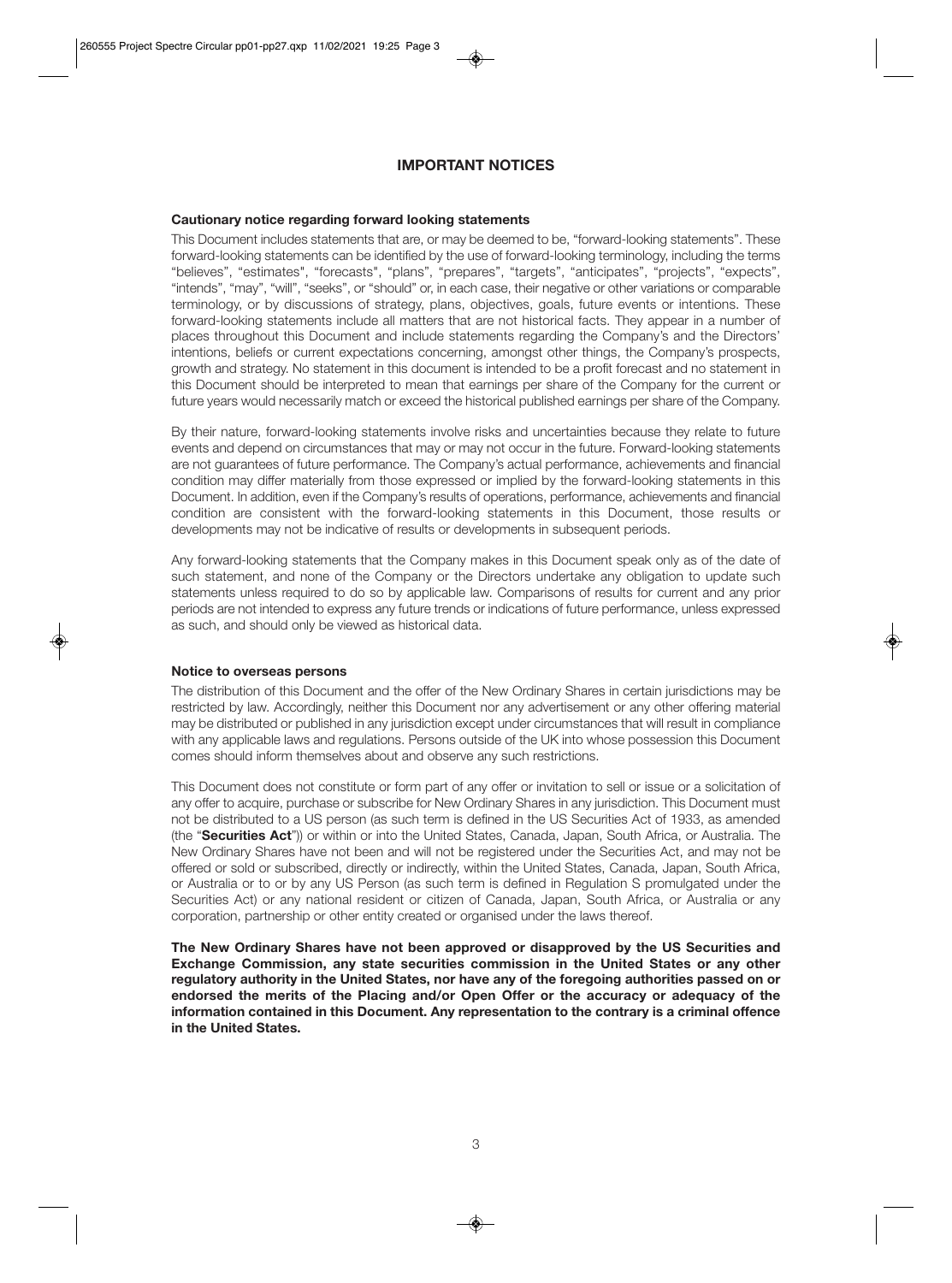#### **No reliance on information outside of this Circular**

No person has been authorised to give any information or to make any representation other than those contained in this document in connection with the Placing and/or the Open Offer and, if given or made, such information or representation must not be relied upon as having been authorised by or on behalf of the Company, finnCap or their respective directors, partners, officers or employees.

#### **No incorporation of website information**

A copy of this Document will be made available at the Company's website, www.evgen.com. The contents of the Company's website or any hyperlinks accessible from the Company's website do not form part of this Document and Shareholders should not rely on them.

# **Presentation of market, economic and industry data**

Where information contained in this Document originates from a third party source, it is identified where it appears in this Document together with the name of its source. Such third party information has been accurately reproduced and, so far as the Company is aware and is able to ascertain from information published by the relevant third party, no facts have been omitted which would render the reproduced information inaccurate or misleading.

#### **Presentation of financial information**

Certain data in this document, including financial, statistical and operational information has been rounded. As a result of the rounding, the totals of data presented in this document may vary slightly from the actual arithmetical totals of such data. Percentages in tables have been rounded and, accordingly, may not add up to 100 per cent. In this document, references to "pounds sterling", "£", "pence" and "p" are to the lawful currency of the United Kingdom and references to "Euros" and "€" are to a lawful currency of the EU.

#### **Interpretation**

Certain terms used in this Document are defined and certain technical and other terms used in this Document are explained at the section of this document under the heading "Definitions".

All times referred to in this Document, the Form of Proxy and the Application Form are, unless otherwise stated, references to London time.

All references to legislation in this Document, the Form of Proxy and the Application Form are to the legislation of England and Wales unless the contrary is indicated. Any reference to any provision of any legislation or regulation shall include any amendment, modification, re-enactment or extension thereof.

Words importing the singular shall include the plural and vice versa, and words importing the masculine gender shall include the feminine or neutral gender.

Shareholders should not construe the contents of this Document as legal, tax or financial advice, and should consult their own advisers as to matters contained herein.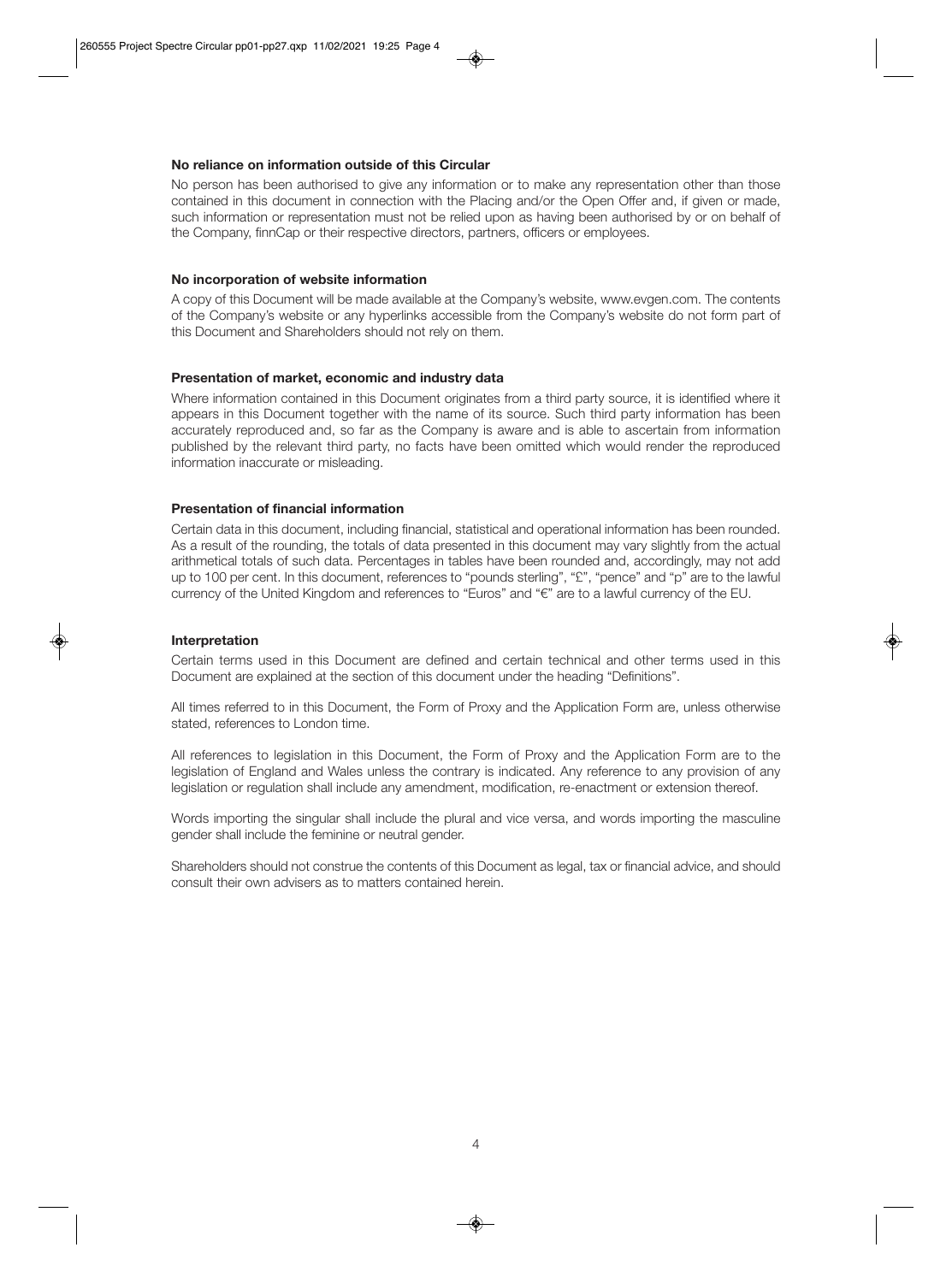# **CONTENTS**

|                                               | <b>DIRECTORS, SECRETARY AND ADVISERS</b>               | 6              |
|-----------------------------------------------|--------------------------------------------------------|----------------|
|                                               | <b>PLACING AND OPEN OFFER STATISTICS</b>               | $\overline{7}$ |
| <b>EXPECTED TIMETABLE OF PRINCIPAL EVENTS</b> |                                                        | 8              |
| <b>DEFINITIONS</b>                            |                                                        | 9              |
| <b>PART I</b>                                 | LETTER FROM THE CHAIRMAN OF EVGEN PHARMA PLC           | 14             |
| <b>PART II</b>                                | <b>RISK FACTORS</b>                                    | 22             |
|                                               | <b>PART III TERMS AND CONDITIONS OF THE OPEN OFFER</b> | 28             |
| <b>PART IV</b>                                | <b>QUESTIONS AND ANSWERS ABOUT THE OPEN OFFER</b>      | 49             |
| <b>ADDITIONAL INFORMATION</b>                 |                                                        | 56             |
| <b>NOTICE OF GENERAL MEETING</b>              |                                                        | 57             |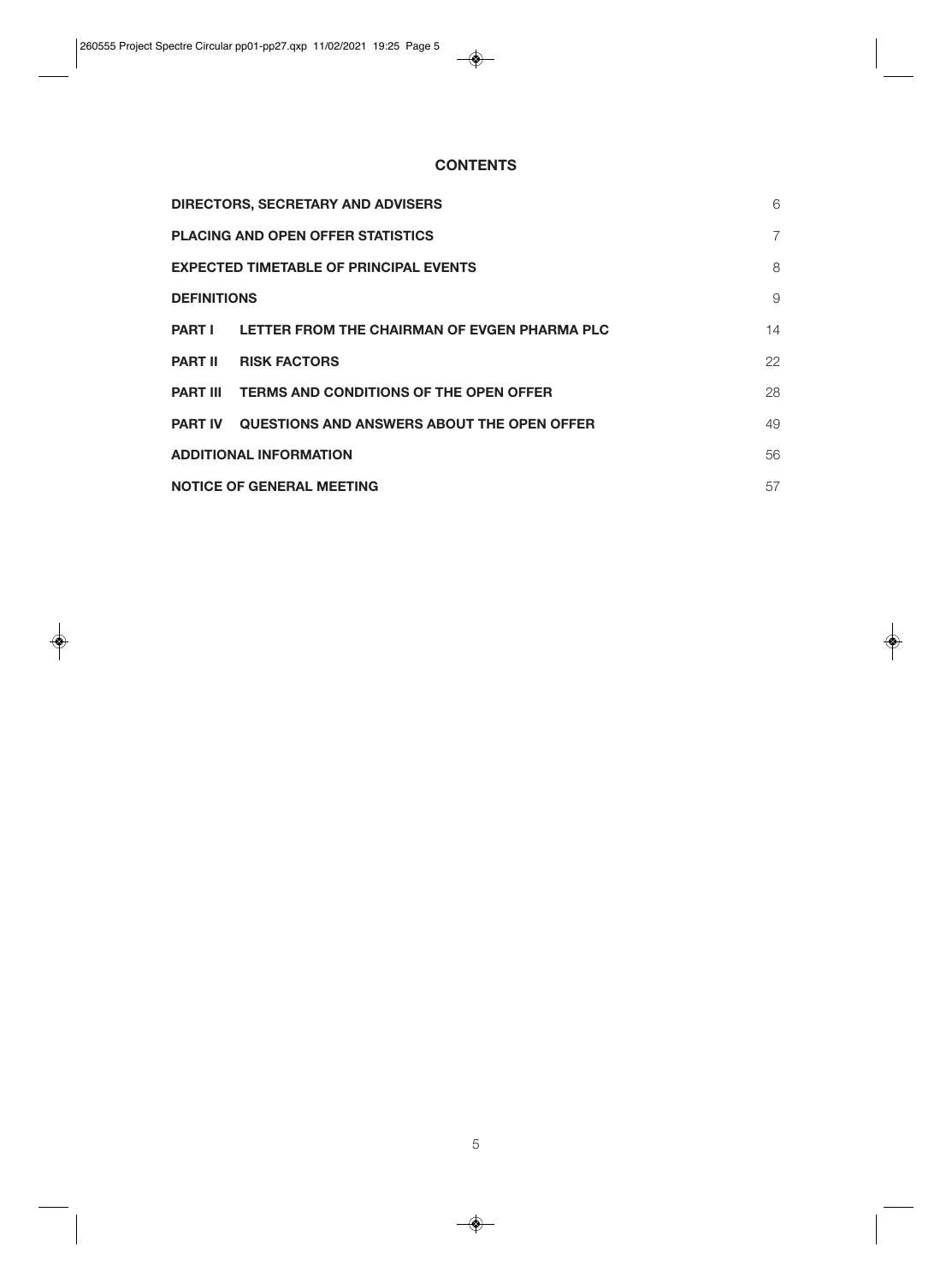# **DIRECTORS, SECRETARY AND ADVISERS**

| <b>Directors:</b>                    | Barry Clare (Non-Executive Chairman)<br>Dr Huw Jones (Chief Executive Officer)<br>Richard Moulson (Chief Financial Officer)<br>Dr Alan Barge (Non-Executive Director)<br>Dr Susan Foden (Non-Executive Director)<br>Susan Clement-Davies (Non-Executive Director) |
|--------------------------------------|-------------------------------------------------------------------------------------------------------------------------------------------------------------------------------------------------------------------------------------------------------------------|
| <b>Company Secretary:</b>            | <b>PRISM Cosec Limited</b><br>Elder House, St Georges Business Park<br><b>Brooklands Road</b><br>Weybridge<br>KT13 OTS                                                                                                                                            |
| <b>Registered Office:</b>            | Evgen Pharma plc<br>Liverpool Science Park IC2<br>146 Brownlow Hill<br>Liverpool<br><b>L3 5RF</b>                                                                                                                                                                 |
| <b>Nominated Adviser and Broker:</b> | finnCap Limited<br>One Bartholomew Close<br>London<br>EC1A 7BL                                                                                                                                                                                                    |
| <b>Solicitors to the Company:</b>    | <b>Pinsent Masons LLP</b><br>30 Crown Place<br><b>Earl Street</b><br>London<br>EC2A 4ES                                                                                                                                                                           |
| <b>Solicitors to finnCap:</b>        | <b>Fieldfisher LLP</b><br>Riverbank House<br>2 Swan Lane<br>London<br>EC4R 3TT                                                                                                                                                                                    |
| <b>Registrars:</b>                   | <b>SLC Registrars</b><br>Elder House, St Georges Business Park<br><b>Brooklands Road</b><br>Weybridge<br>KT13 OTS                                                                                                                                                 |
| <b>Receiving Agent:</b>              | Equiniti Limited<br><b>Corporate Actions</b><br>Aspect House, Spencer Road<br>Lancing<br><b>West Sussex</b><br><b>BN99 6DA</b>                                                                                                                                    |
| <b>Public Relations:</b>             | <b>Walbrook PR</b><br>4 Lombard Street<br>London<br>EC3V 9HD                                                                                                                                                                                                      |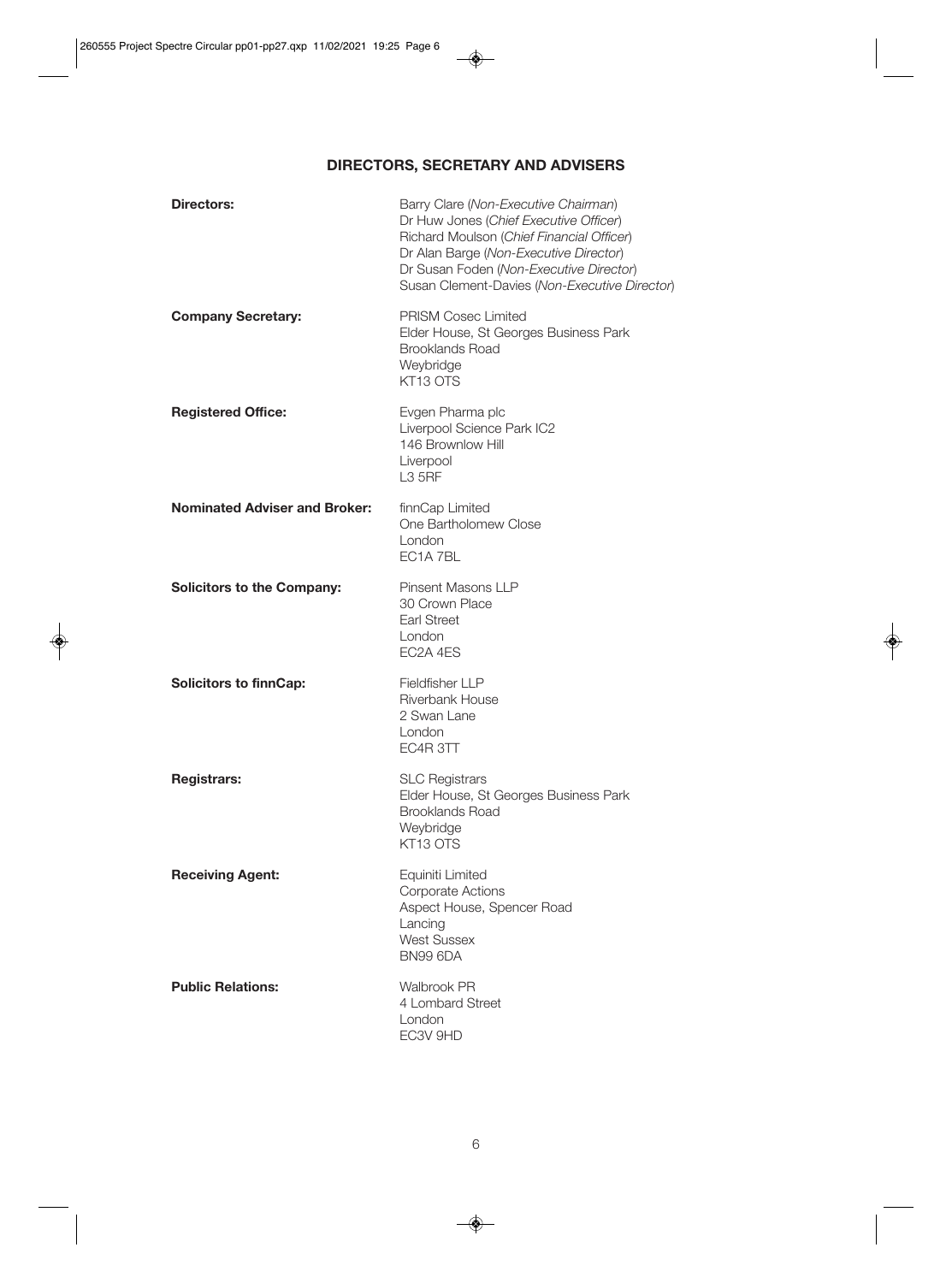# **PLACING AND OPEN OFFER STATISTICS**

| Issue Price (per share)                                                                             | 8 pence                                                     |
|-----------------------------------------------------------------------------------------------------|-------------------------------------------------------------|
| Number of Existing Ordinary Shares in issue                                                         | 137, 397, 441                                               |
| Discount to Closing Price per Existing Ordinary Share <sup>(1)</sup>                                | approx. 14 per cent.                                        |
| Number of Placing Shares to be issued pursuant to the Placing                                       | 125,000,000                                                 |
| Placing Shares as a percentage of the Enlarged Share Capital <sup>(2)</sup>                         | approx. 45 per cent.                                        |
| Gross proceeds of the Placing                                                                       | £10,000,000                                                 |
| Basis for the Open Offer                                                                            | 1 Open Offer share for every<br>11 Existing Ordinary Shares |
| Number of Open Offer Shares <sup>(2)</sup>                                                          | up to 12,490,676                                            |
| Open Offer Shares as a percentage of the Enlarged Share Capital <sup>(2)</sup>                      | 4.5 per cent.                                               |
| Gross proceeds of the Open Offer <sup>(2)</sup>                                                     | approx. £1,000,000                                          |
| Enlarged Share Capital following the Placing and Open Offer <sup>(2)</sup>                          | 274,888,117                                                 |
| Total number of New Ordinary Shares as a percentage<br>of the Enlarged Share Capital <sup>(2)</sup> | approx. 50 per cent.                                        |
| Estimated Net Proceeds of the Fundraising <sup>(3)</sup>                                            | approx. £10,300,000                                         |
| <b>TIDM</b>                                                                                         | <b>EVG</b>                                                  |
| <b>SEDOL Code</b>                                                                                   | BSVYN30                                                     |
| <b>ISIN Code - Ordinary Shares</b>                                                                  | GB00BSVYN304                                                |
| <b>ISIN - Basic Entitlements</b>                                                                    | GB00BMVN2C70                                                |
| <b>ISIN - Excess Entitlements</b>                                                                   | GB00BMVN2D87                                                |

*Notes* 

1. Based on the Closing Price of 9.35 pence per Ordinary Share on 1 February 2021 (being the last Business Day prior to the announcement of the Fundraising).

2. Assuming successful applications are received for all available Open Offer Shares.

3. Based on the Estimated Expenses and assuming successful applications are received for all available Open Offer Shares.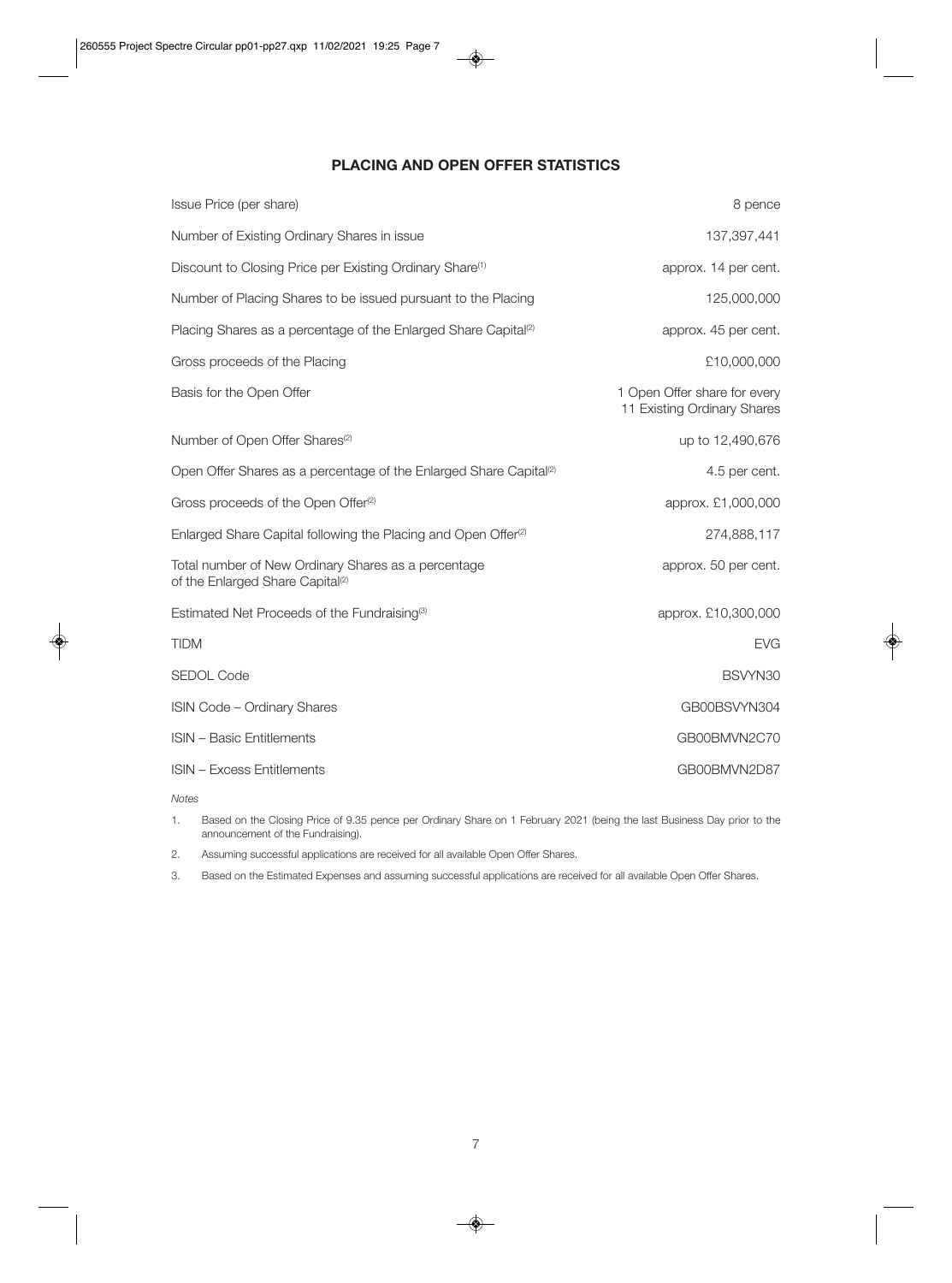# **EXPECTED TIMETABLE OF PRINCIPAL EVENTS**

|                                                                                                                                                                               | 2021                     |
|-------------------------------------------------------------------------------------------------------------------------------------------------------------------------------|--------------------------|
| Announcement of the Fundraising                                                                                                                                               | 2 February               |
| Record Date for the Open Offer                                                                                                                                                | 6.00 p.m. on 10 February |
| Publication and posting of this Document, Form of Proxy and to<br>Qualifying Non-CREST shareholders only, the Application Form                                                | 12 February              |
| Existing Ordinary Shares marked "ex" by the London Stock Exchange                                                                                                             | 7.00 a.m. on 12 February |
| Open Offer Entitlements and Excess CREST Open Offer Entitlements<br>credited to stock accounts of Qualifying CREST Shareholders                                               | 8.00 a.m. on 15 February |
| Recommended latest time for requesting withdrawal of<br>Open Offer Entitlements from CREST                                                                                    | 4.30 p.m. on 24 February |
| Latest time and date for depositing Open Offer Entitlements and<br>Excess CREST Open Offer Entitlements into CREST                                                            | 3.00 p.m. on 25 February |
| Latest time and date for splitting Application Forms<br>(to satisfy bona fide market claims only)                                                                             | 3.00 p.m. on 26 February |
| Latest time and date of receipt of Forms of Proxy and<br><b>CREST</b> voting instructions                                                                                     | 10.00 a.m. on 1 March    |
| Latest time and date for receipt of completed Application Forms<br>and payment in full under the Open Offer and settlement<br>of relevant CREST instructions (as appropriate) | 11.00 a.m. on 2 March    |
| <b>General Meeting</b>                                                                                                                                                        | 10.00 a.m. on 3 March    |
| Announcement of result of General Meeting and the Open Offer                                                                                                                  | 3 March                  |
| Admission and commencement of dealings in the<br>New Ordinary Shares on AIM                                                                                                   | 8.00 a.m. on 4 March     |
| New Ordinary Shares credited to CREST Members' accounts in<br>respect of the Placing Shares and Open Offer Shares                                                             | 4 March                  |
| Despatch of definitive share certificates in certificated form                                                                                                                | by 15 March              |

*Notes* 

1. Each of the times and dates set out in the above timetable and mentioned in this Document is subject to change by the Company (with the agreement of finnCap), in which event details of the new times and dates will be notified to London Stock Exchange plc and the Company will make an appropriate announcement to a Regulatory Information Service.

2. References to times in this Document are to London time (unless otherwise stated).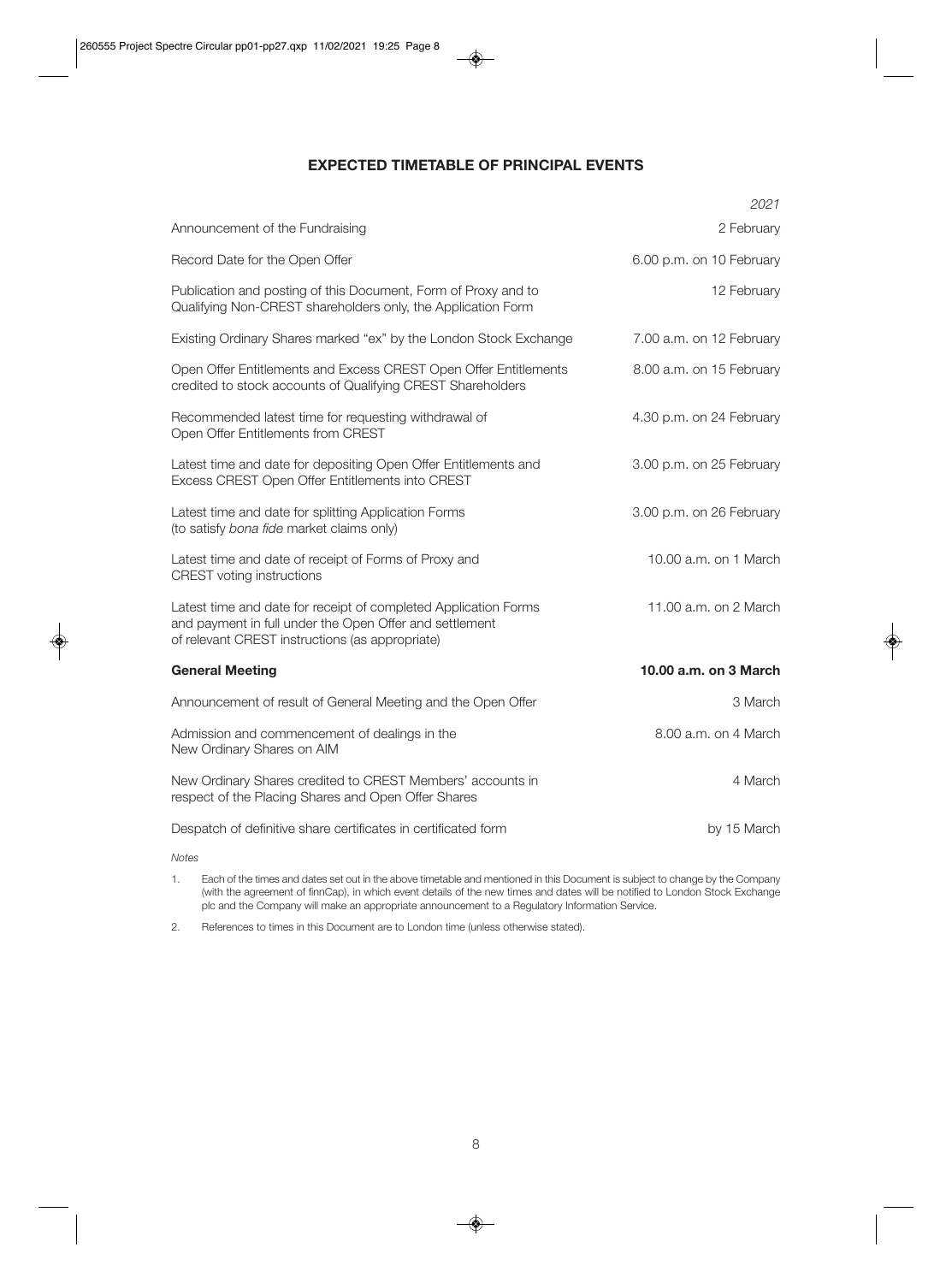# **DEFINITIONS**

The following definitions apply throughout this Document, unless the context otherwise requires:

| "Act"                                            | the Companies Act 2006                                                                                                                                                                                                                                                                                                                                                                                                                                                                    |  |
|--------------------------------------------------|-------------------------------------------------------------------------------------------------------------------------------------------------------------------------------------------------------------------------------------------------------------------------------------------------------------------------------------------------------------------------------------------------------------------------------------------------------------------------------------------|--|
| "Admission"                                      | the admission of the New Ordinary Shares to trading on AIM,<br>expected to occur at 8.00 a.m. on 4 March 2021                                                                                                                                                                                                                                                                                                                                                                             |  |
| "AIM"                                            | the AIM market operated by the London Stock Exchange plc                                                                                                                                                                                                                                                                                                                                                                                                                                  |  |
| "AIM Rules"                                      | the AIM Rules for Companies and/or the AIM Rules for Nominated<br>Advisers as applicable, published by the London Stock Exchange                                                                                                                                                                                                                                                                                                                                                          |  |
| "Application Form"                               | the application form relating to the Open Offer which accompanies<br>this Document (in the case of Qualifying<br>Non-CREST<br>Shareholders only)                                                                                                                                                                                                                                                                                                                                          |  |
| "Articles"                                       | the articles of association of the Company                                                                                                                                                                                                                                                                                                                                                                                                                                                |  |
| "Basic Entitlement(s)"                           | the pro rata entitlement of Qualifying Shareholders to subscribe for<br>Open Offer Shares pursuant to the Open Offer, as described in<br>Part III of this Document                                                                                                                                                                                                                                                                                                                        |  |
| "Board"                                          | the board of Directors of the Company or a duly authorised<br>committee thereof                                                                                                                                                                                                                                                                                                                                                                                                           |  |
| "Business Day"                                   | a day (other than a Saturday or Sunday) on which commercial<br>banks are open for general business in London, England                                                                                                                                                                                                                                                                                                                                                                     |  |
| "certificated form" or<br>"in certificated form" | an Ordinary Share recorded on a company's share register as being<br>held in certificated form (namely, not in CREST)                                                                                                                                                                                                                                                                                                                                                                     |  |
| "Closing Price"                                  | the closing middle market quotation of an Ordinary Share as derived<br>from the AIM Appendix to the Daily Official List of the London Stock<br>Exchange                                                                                                                                                                                                                                                                                                                                   |  |
| "Company" or "Evgen"                             | Evgen Pharma plc, a company incorporated in England and Wales<br>with the registered office number 09246681                                                                                                                                                                                                                                                                                                                                                                               |  |
| "CREST"                                          | the relevant system (as defined in CREST Regulations) to facilitate<br>transfer of the title to an interest in securities in uncertified form<br>operated by Euroclear                                                                                                                                                                                                                                                                                                                    |  |
| "CREST Manual"                                   | the rules governing the operation of CREST, consisting of the<br>CREST Reference Manual, CREST International Manual, CREST<br>Central Counterparty Service Manual, CREST Rules, Registrars<br>Service Standards, Settlement Discipline Rules, CCSS Operations<br>Manual, Daily Timetable, CREST Application Procedure and CREST<br>Glossary of Terms (all as defined in the CREST Glossary of Terms<br>promulgated by Euroclear on 15 July 1996, as amended) as<br>published by Euroclear |  |
| "CREST Member"                                   | a person who has been admitted to CREST as a system-member<br>(as defined in the CREST Regulations)                                                                                                                                                                                                                                                                                                                                                                                       |  |
| "CREST Participant"                              | a person who is, in relation to CREST, a system-participant (as<br>defined in the CREST Regulations)                                                                                                                                                                                                                                                                                                                                                                                      |  |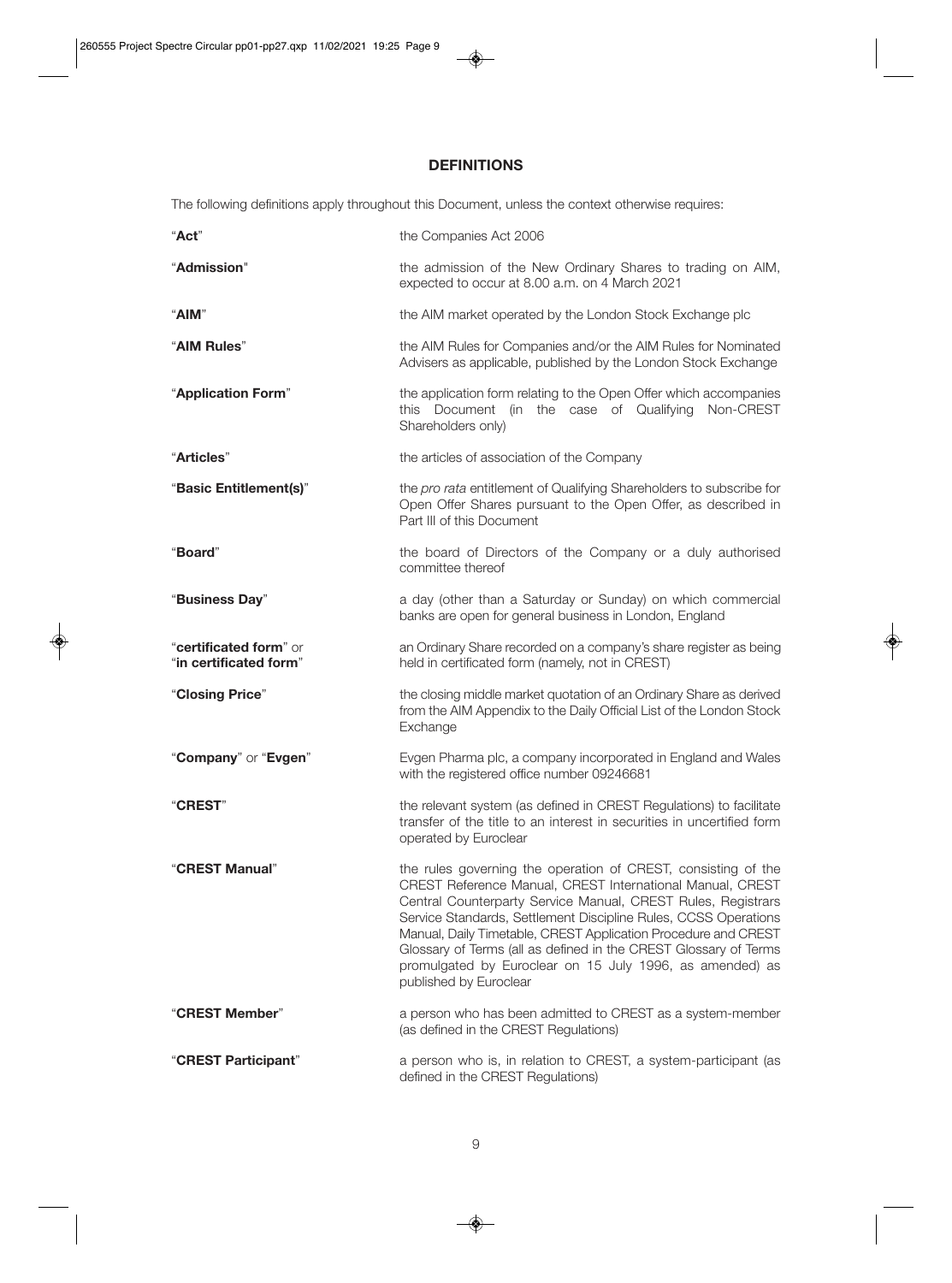| "CREST Regulations"                                | the Uncertificated Securities Regulations 2001 (SI 2001/3755) (as<br>amended)                                                                                                                                                                                                                                                                                                                                                                               |  |
|----------------------------------------------------|-------------------------------------------------------------------------------------------------------------------------------------------------------------------------------------------------------------------------------------------------------------------------------------------------------------------------------------------------------------------------------------------------------------------------------------------------------------|--|
| "CREST Sponsor"                                    | a CREST Participant admitted to CREST as a sponsor                                                                                                                                                                                                                                                                                                                                                                                                          |  |
| "CREST Sponsored Member"                           | a CREST Member admitted to CREST as a sponsored member                                                                                                                                                                                                                                                                                                                                                                                                      |  |
| "Dealing Day"                                      | a day on which the London Stock Exchange is open for business<br>in London                                                                                                                                                                                                                                                                                                                                                                                  |  |
| "Directors" or the "Board"                         | the directors of the Company                                                                                                                                                                                                                                                                                                                                                                                                                                |  |
| "Document" or the "Circular"                       | this Document which, for the avoidance of doubt, does not<br>comprise a prospectus (under the Prospectus Regulation Rules) or<br>an admission document (under the AIM Rules)                                                                                                                                                                                                                                                                                |  |
| "EIS"                                              | the Enterprise Investment Scheme                                                                                                                                                                                                                                                                                                                                                                                                                            |  |
| "Enlarged Share Capital"                           | the entire issued share capital of the Company on Admission<br>following completion of the Placing and Open Offer                                                                                                                                                                                                                                                                                                                                           |  |
| "Estimated Expenses"                               | the estimated expenses incurred in connection with the Placing and<br>Open Offer, being approximately £700,000                                                                                                                                                                                                                                                                                                                                              |  |
| "EU"                                               | the European Union                                                                                                                                                                                                                                                                                                                                                                                                                                          |  |
| "Euroclear"                                        | Euroclear UK & Ireland Limited, the Operator of CREST (as defined<br>in the CREST Regulations)                                                                                                                                                                                                                                                                                                                                                              |  |
| "Excess Application Facility"                      | the arrangement pursuant to which Qualifying Shareholders may<br>apply for additional Open Offer Shares in excess of their Basic<br>Entitlements in accordance with the terms and conditions of the<br>Open Offer, as described in Part III of this Document                                                                                                                                                                                                |  |
| "Excess Application" or<br>"Excess Shares"         | Open Offer Shares which may be applied for by Qualifying<br>Shareholders under the Excess Application Facility                                                                                                                                                                                                                                                                                                                                              |  |
| "Excess CREST Open<br><b>Offer Entitlement(s)"</b> | in respect of each Qualifying CREST Shareholder, the entitlement<br>to apply for Open Offer Shares in addition to the Basic Entitlement<br>credited to the Qualifying CREST Shareholder's account in CREST,<br>pursuant to the Excess Application Facility, which is conditional on<br>the Qualifying CREST Shareholder taking up his/her Basic<br>Entitlement in full and which may be subject to scaleback pursuant<br>to the provisions of this Document |  |
| "Excess Entitlement(s)"                            | in respect of each Qualifying CREST Shareholder who has taken<br>up his Basic Entitlement in full, the entitlement (in addition to the<br>Basic Entitlement) to apply for Excess Shares up to the number of<br>Open Offer Shares credited to his stock account in CREST pursuant<br>to the Excess Application Facility, which may be subject to scaling<br>back in accordance with the provisions of this Document                                          |  |
|                                                    | "Excess Open Offer Entitlement(s)" in respect of each Qualifying Shareholder, the entitlement to apply<br>for Open Offer Shares in addition to the Basic Entitlement, pursuant<br>to the Excess Application Facility, which is conditional on the<br>Qualifying Shareholder taking up his/her Basic Entitlement in full and<br>which may be subject to scaleback pursuant to the provisions of<br>this Document                                             |  |
| "Ex-entitlement Date"                              | 12 February 2021                                                                                                                                                                                                                                                                                                                                                                                                                                            |  |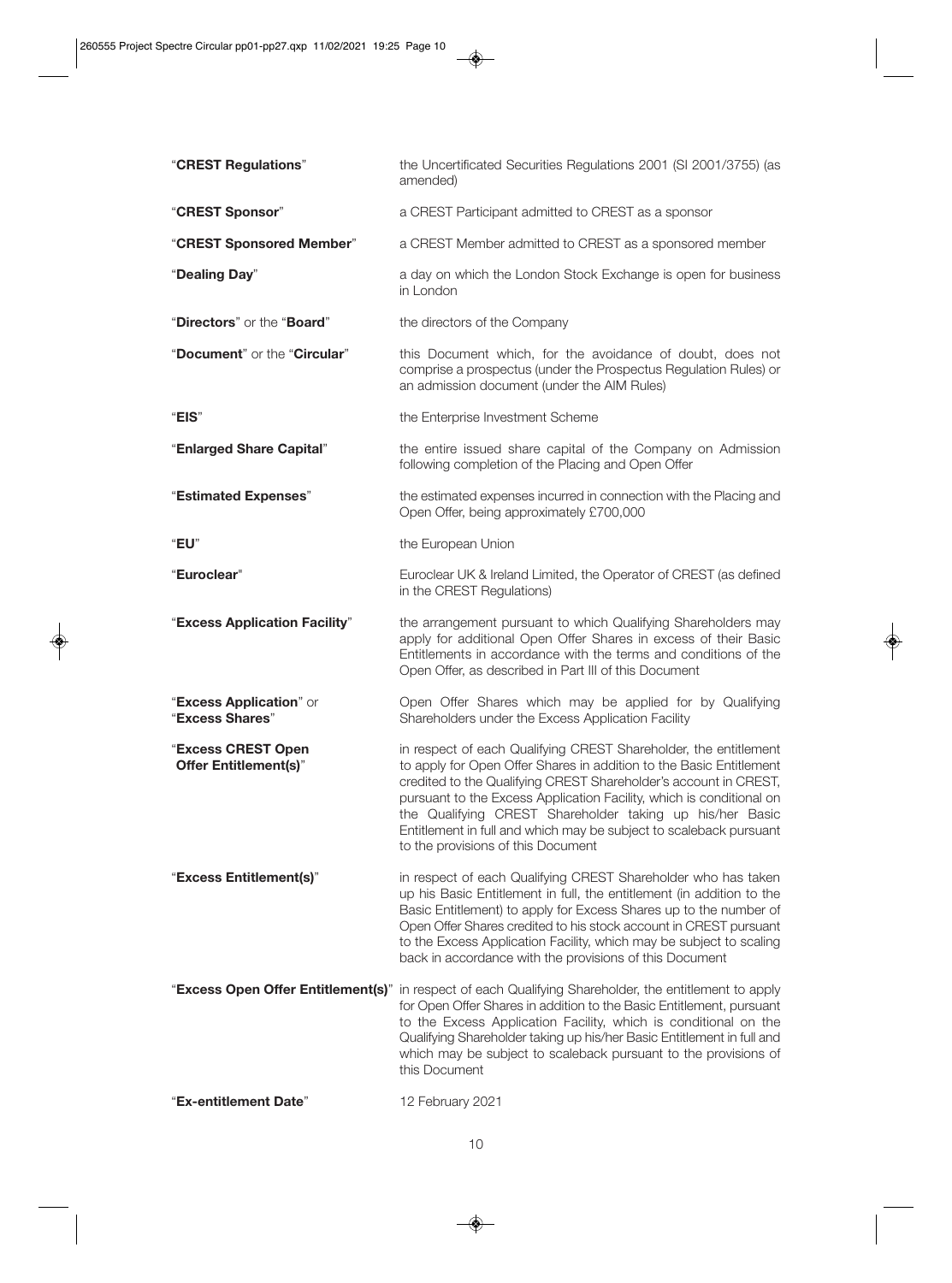| "Existing Ordinary Shares"     | the 137,397,441 Ordinary Shares in issue as at 11 February 2021<br>(being the last Business Day prior to the publication of this<br>Document), all of which are admitted to trading on AIM                                                                                                                                                                                                                                                                                                                                                                      |  |  |
|--------------------------------|-----------------------------------------------------------------------------------------------------------------------------------------------------------------------------------------------------------------------------------------------------------------------------------------------------------------------------------------------------------------------------------------------------------------------------------------------------------------------------------------------------------------------------------------------------------------|--|--|
| "FCA"                          | the UK's Financial Conduct Authority                                                                                                                                                                                                                                                                                                                                                                                                                                                                                                                            |  |  |
| "finnCap"                      | finnCap Limited, acting as nominated adviser and broker to the<br>Company in respect of the Placing and Open Offer                                                                                                                                                                                                                                                                                                                                                                                                                                              |  |  |
| "Form of Proxy"                | the form of proxy for use in relation to the General Meeting which<br>accompanies this Document;                                                                                                                                                                                                                                                                                                                                                                                                                                                                |  |  |
| <b>"FSMA"</b>                  | the Financial Services and Markets Act 2000 (as amended)                                                                                                                                                                                                                                                                                                                                                                                                                                                                                                        |  |  |
| "Fundraising"                  | together the Placing and Open Offer                                                                                                                                                                                                                                                                                                                                                                                                                                                                                                                             |  |  |
| "General Meeting"              | the general meeting of the Company, the details of which are set<br>out in the Notice of General Meeting, to be held virtually at 10.00<br>a.m. on 3 March 2021 (or at any adjournment thereof) to consider<br>the Resolutions                                                                                                                                                                                                                                                                                                                                  |  |  |
| "Group"                        | the Company and its subsidiary undertakings;                                                                                                                                                                                                                                                                                                                                                                                                                                                                                                                    |  |  |
| "HMRC"                         | Her Majesty's Revenue and Customs                                                                                                                                                                                                                                                                                                                                                                                                                                                                                                                               |  |  |
| "ISIN"                         | International Securities Identification Number                                                                                                                                                                                                                                                                                                                                                                                                                                                                                                                  |  |  |
| "Issue Price"                  | 8 pence per share                                                                                                                                                                                                                                                                                                                                                                                                                                                                                                                                               |  |  |
| "Listing Rules"                | the listing rules of the FCA made in accordance with section 73A(2)<br>of FSMA                                                                                                                                                                                                                                                                                                                                                                                                                                                                                  |  |  |
| "London Stock Exchange"        | London Stock Exchange plc                                                                                                                                                                                                                                                                                                                                                                                                                                                                                                                                       |  |  |
| "Longstop Date"                | 18 March 2021                                                                                                                                                                                                                                                                                                                                                                                                                                                                                                                                                   |  |  |
| "Money Laundering Regulations" | the Money Laundering, Terrorist Financing and Transfer of Funds<br>(Information on the Payer) Regulations 2007, the money laundering<br>provisions of the Criminal Justice Act 1993, Part VIII of FSMA<br>(together with the provisions of the Money Laundering Sourcebook<br>of the FCA and the manual of guidance produced by the Joint<br>Money Laundering Steering Group in relation to financial sector<br>firms), the Terrorism Act 2000, the Anti Terrorism Crime and Security<br>Act 2001, the Proceeds of Crime Act 2002 and the Terrorism<br>Act 2006 |  |  |
| "Net Proceeds"                 | the proceeds from the issue of the New Ordinary Shares, after the<br>deduction of the Estimated Expenses, being up to approximately<br>£10,300,000                                                                                                                                                                                                                                                                                                                                                                                                              |  |  |
| "New Ordinary Shares"          | the Placing Shares and the Open Offer Shares                                                                                                                                                                                                                                                                                                                                                                                                                                                                                                                    |  |  |
| "Notice of General Meeting"    | the notice convening the General Meeting which is set out at the<br>end of this Document                                                                                                                                                                                                                                                                                                                                                                                                                                                                        |  |  |
| "Open Offer"                   | the conditional invitation to Qualifying Shareholders to apply to<br>subscribe for the Open Offer Shares at the Issue Price on the terms<br>and subject to the conditions set out in Part III of this Document<br>and in where relevant, the Application Form                                                                                                                                                                                                                                                                                                   |  |  |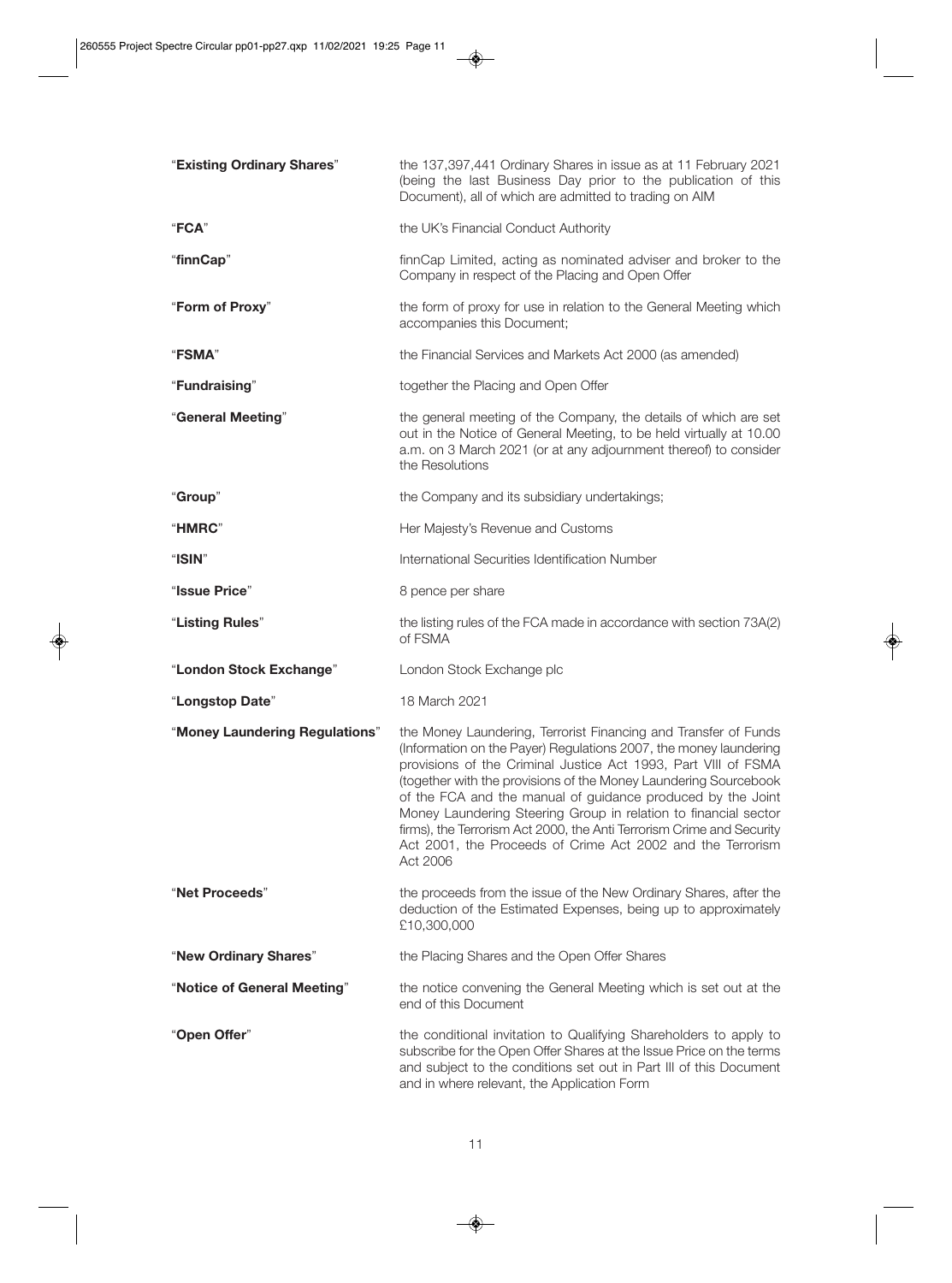| "Open Offer Entitlement(s)"            | the individual entitlements of Qualifying Shareholders to subscribe<br>for Open Offer Shares allocated to Qualifying Shareholders pursuant<br>to the Open Offer                                                        |
|----------------------------------------|------------------------------------------------------------------------------------------------------------------------------------------------------------------------------------------------------------------------|
| "Open Offer Shares"                    | up to 12,490,676 New Ordinary Shares being made available to<br>Qualifying Shareholders pursuant to the Open Offer                                                                                                     |
| "Ordinary Shares"                      | the ordinary shares of £0.0025 each in the capital of the Company                                                                                                                                                      |
| "Overseas Shareholders"                | Shareholders with registered addresses outside the United<br>Kingdom or who are citizens or residents of countries outside the<br>United Kingdom                                                                       |
| "Placees"                              | the subscribers for the Placing Shares pursuant to the Placing                                                                                                                                                         |
| "Placing"                              | the conditional placing by finnCap on behalf of the Company of the<br>Placing Shares in accordance with the Placing and Open Offer<br>Agreement                                                                        |
| "Placing and Open Offer<br>Agreement"  | the agreement dated 2 February 2021 between the Company and<br>finnCap in relation to the Placing and the Open Offer                                                                                                   |
| "Placing Shares"                       | the 125,000,000 new Ordinary Shares to be issued pursuant to the<br>Placing;                                                                                                                                           |
| "Prospectus Regulation Rules"          | the prospectus rules published by the FCA pursuant to section 73A<br>of FSMA (as amended from time to time)                                                                                                            |
| "Qualifying CREST Shareholders"        | Qualifying Shareholders holding Ordinary Shares in CREST in<br>uncertificated form at the Record Date                                                                                                                  |
| "Qualifying Non-CREST<br>Shareholders" | Qualifying Shareholders holding Ordinary Shares in certificated form<br>at the Record Date                                                                                                                             |
| "Qualifying Shareholders"              | holders of Ordinary Shares on the register of members of the<br>Company at the Record Date with the exclusion of Shareholders                                                                                          |
|                                        | with a registered address or who are resident in any Restricted<br>Jurisdiction                                                                                                                                        |
| "Record Date"                          | 6.00 p.m. on 10 February 2021                                                                                                                                                                                          |
| "Registrar"                            | SLC Registrars, a division of Equiniti David Venus Limited, Elder<br>House, St Georges Business Park, Brooklands Road, Weybridge,<br>Surrey, United Kingdom, KT13 0TS                                                  |
| "Receiving Agent"                      | Equiniti Limited of Corporate Actions, Aspect House, Spencer<br>Road, Lancing, West Sussex, BN99 6DA                                                                                                                   |
| "Resolutions"                          | the ordinary and special resolutions to be proposed at the General<br>Meeting as set out in the Notice of General Meeting and<br>"Resolution" shall mean any one of them                                               |
| "Restricted Jurisdiction"              | each and any of the United States, Canada, Japan, South Africa,<br>New Zealand or Australia and any other jurisdiction where the<br>extension or the availability of the Open Offer would breach any<br>applicable law |
| "Securities Act"                       | the US Securities Act of 1933                                                                                                                                                                                          |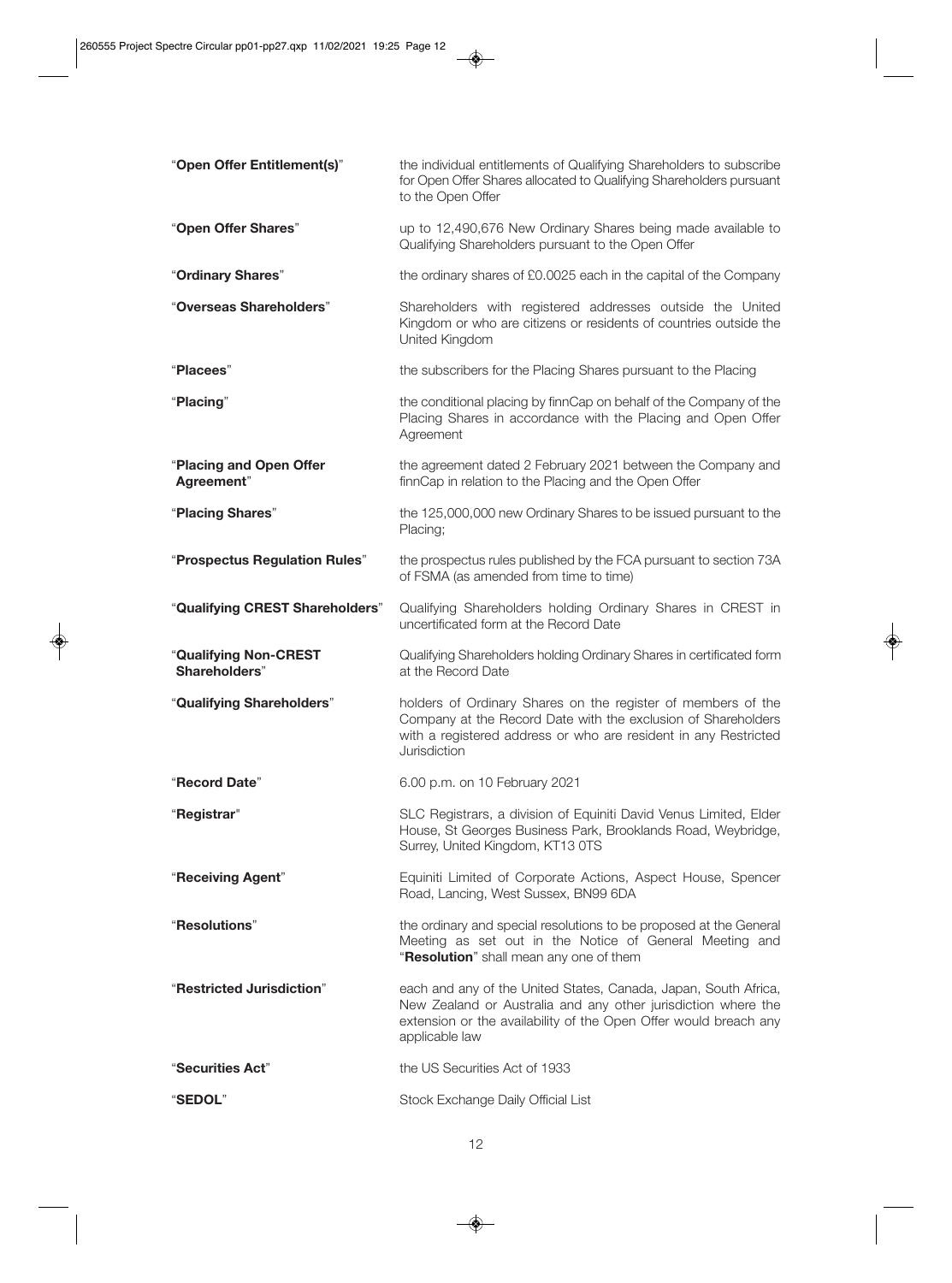| "Shareholders"                                        | the holders of Ordinary Shares from time to time and each<br>individually a "Shareholder"                                                                         |
|-------------------------------------------------------|-------------------------------------------------------------------------------------------------------------------------------------------------------------------|
| "UK" or "United Kingdom"                              | the United Kingdom of Great Britain and Northern Ireland                                                                                                          |
| " <b>uncertificated</b> " or<br>"uncertificated form" | a share or security recorded in the Company's register of members<br>as being held in uncertificated form, title to which may be transferred<br>by means of CREST |
| "US" or "United States"                               | the United States of America, its territories and possessions, any<br>state of the United States and the District of Columbia                                     |
| "VCT"                                                 | Venture Capital Trust                                                                                                                                             |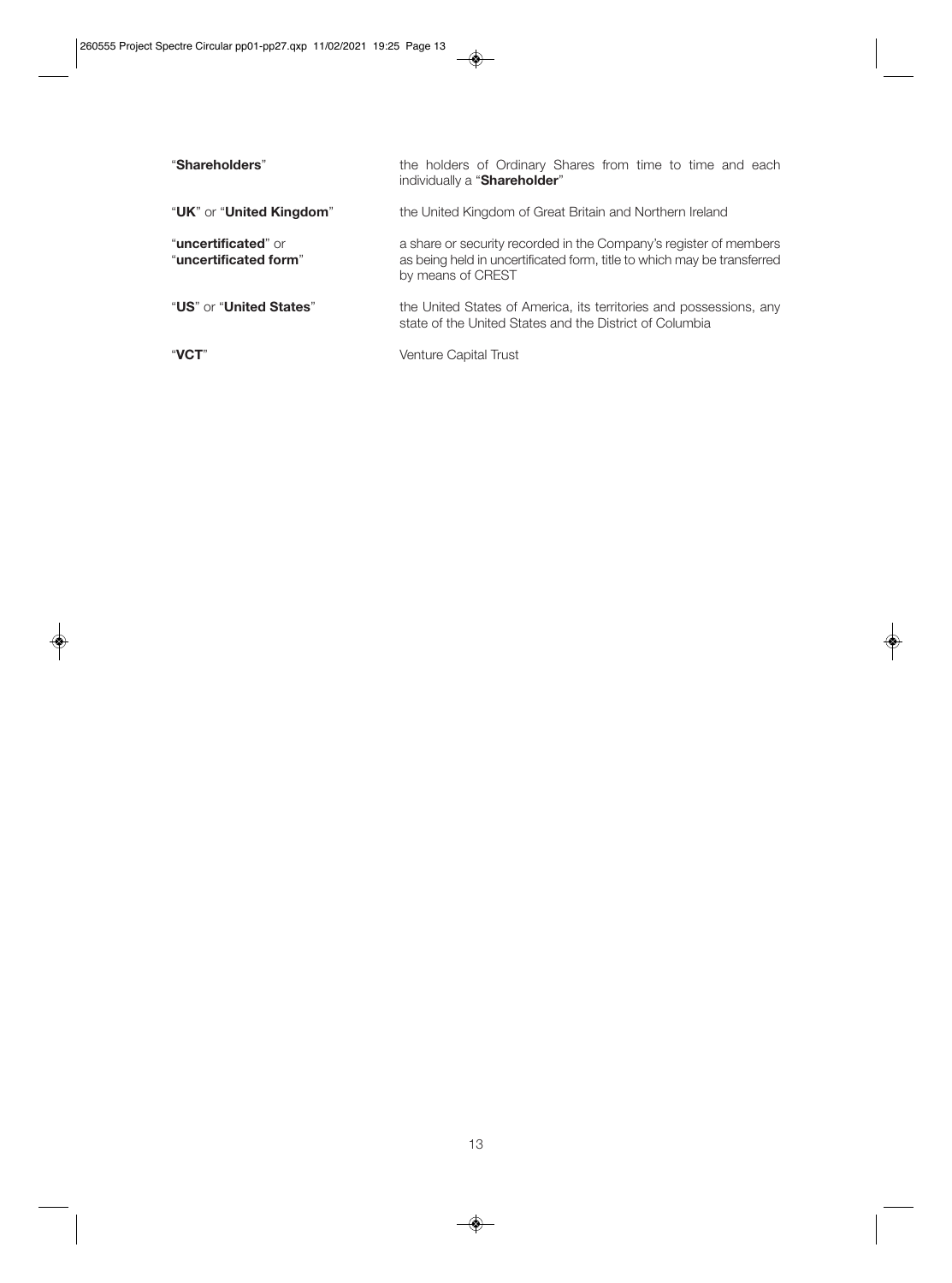# **PART I**

# **LETTER FROM THE CHAIRMAN OF**

# **Evgen Pharma plc**

*(A company incorporated in England and Wales with number 09246681)* 

Barry Clare, *Non-Executive Chairman* Liverpool Science Park Dr Huw Jones, *Chief Executive Officer* Innovation Centre 2, **Richard Moulson,** *Chief Financial Officer* Dr Alan Barge, *Non-Executive Director*<br>Dr Susan Foden, *Non-Executive Director* Liverpool, Dr Susan Foden, *Non-Executive Director* Dr Susan Foden, *Non-Executive Director* Susan Clement-Davies, *Non-Executive Director*

**Directors** Registered office

12 February 2021

To: Shareholders and, for information purposes only, the holders of options over Ordinary Shares

# **PROPOSED PLACING AND OPEN OFFER OF UP TO 137,490,676 NEW ORDINARY SHARES TO RAISE UP TO £11 MILLION AND NOTICE OF GENERAL MEETING**

Dear Shareholder,

#### **1. Introduction**

The Board announced on 2 February 2021, that the Company had conditionally raised a total of £10 million (before expenses) by way of a placing of 125,000,000 new ordinary shares of 0.25 pence each in the capital of the Company (the "**Placing Shares**"), with existing and new investors (the "**Placing**") at an issue price of 8 pence per Placing Shares (the "**Issue Price**") The Placing, which has not been underwritten was heavily oversubscribed.

At the same time, the Board also set out its intention to raise up to a further £1 million before fees and expenses (assuming full take up of the Open Offer) by way of the Open Offer to all Qualifying Shareholders to provide them with the opportunity to participate in the Fundraising at the Issue Price. The Open Offer is being conducted on the basis of 1 Open Offer Share for every 11 Existing Ordinary Shares held on the Record Date. Qualifying Shareholders subscribing for their full Basic Entitlement under the Open Offer may also apply for additional Open Offer Shares through the Excess Application Facility. The Open Offer is not being underwritten. In exercising its discretion to determine the allocation of additional Open Offer shares to Qualifying Shareholders who apply for the Excess Application, it is the Board's intention to have regard to those Qualifying Shareholders who were not offered the opportunity to participate in the Placing.

The Issue Price represents an approximate 14 per cent. discount to the Closing Price of 9.35 pence per Ordinary Share on 1 February 2021 (being the last Business Day prior to the announcement of the Fundraising). Application will be made to the London Stock Exchange for the New Ordinary Shares to be admitted to trading on AIM. It is expected that Admission will occur at 8.00 a.m. on 4 March 2021 (or such other date as the Company and finnCap may agree, being no later than 18 March 2021). The New Ordinary Shares will represent, respectively, approximately 50 per cent of the Company's issued ordinary share capital following Admission (assuming the Open Offer Shares are taken-up in full) and the New Ordinary Shares when issued, will rank *pari passu* with the Existing Ordinary Shares.

The total amount that the Company could therefore raise under the Placing and Open Offer is approximately £11 million (before expenses), assuming that the Open Offer is fully subscribed.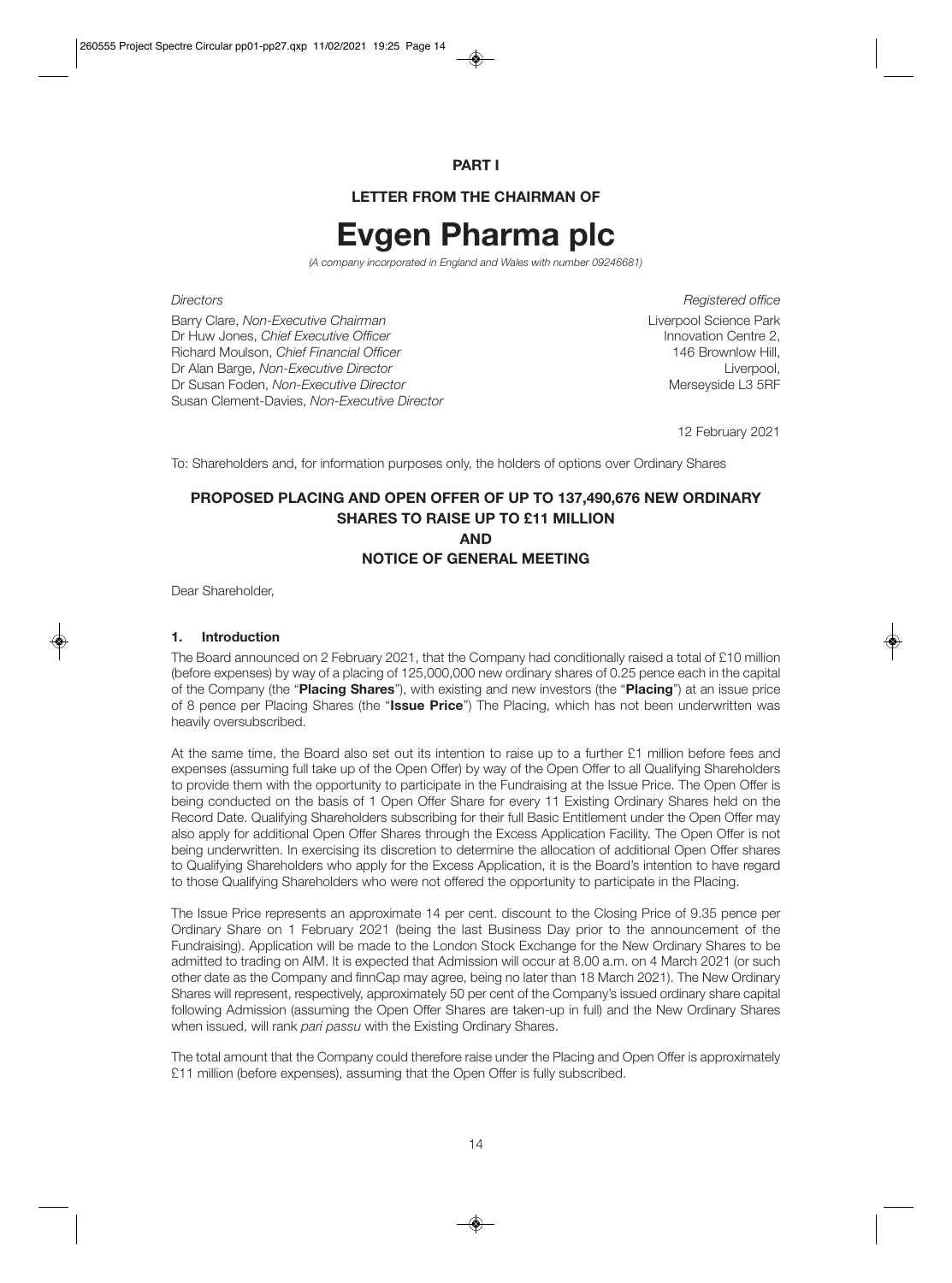The Fundraising is conditional, *inter alia*, on the passing of the Resolutions at the General Meeting to be held virtually at 10.00 a.m. on 3 March 2021. The Resolutions are contained in the Notice of General Meeting at the end of this Document.

**In light of the current restrictions imposed by the UK Government as a result of the COVID-19 pandemic, the General Meeting will be held virtually as a closed meeting with the minimum number of members legally required to be present. All other Shareholders will not be permitted to attend in person and therefore the Company strongly encourages all members to submit their Form of Proxy appointing the Chairman as their proxy. Only the formal business of the Resolutions will be carried out at the meeting.** 

The net proceeds of the Fundraising will be used by the Group for working capital and to initiate further opportunities for value creation, as described further in paragraph 3 below.

I am writing to Shareholders to: (i) explain the background to and the reasons for the Placing and Open Offer, (ii) give notice of the General Meeting to approve the Resolutions required to give effect to the Fundraising to be held virtually at 10.00 a.m. on 3 March 2021, (iii) explain why the Directors unanimously recommend that Shareholders vote in favour of the Resolutions to approve the Placing and Open Offer (as they intend to do in respect of their own holdings of Ordinary Shares), and (iv) explain the actions you should now take in respect of the General Meeting and the Open Offer.

# **2. Background to and reasons for the Placing and Open Offer**

Evgen Pharma plc is a clinical stage drug development company focused on the development of sulforaphanebased compounds, a new class of pharmaceuticals which are synthesised in a proprietary, well-tolerated, stable formulation. The Company has a comprehensive intellectual property package over this technology. Its pipeline exploits sulforaphane's activity in oncology and inflammatory diseases, based on inhibition of the pSTAT3 and SHP2 pathways, of importance in controlling cancers, and up-regulation of Nrf2, a therapeutic target associated with a broad range of diseases characterised by excessive oxidative stress and inflammation.

Evgen's lead product, SFX-01, has demonstrated efficacy in a Phase II trial for advanced metastatic breast cancer. It has been used to treat over 150 patients in clinical trials and is well-tolerated with predominantly mild side-effects.

Dr Huw Jones recently joined Evgen as CEO. He has over 30 years' experience of leadership roles in public and private R&D-based companies within the biotechnology and pharmaceutical sector, with a particular focus on pre-clinical and clinical drug development, dilutive and non-dilutive financing and business development.

As stated at the time of the Company's interim results released on 10 December 2020, following the appointment of Dr Jones, Evgen's strategy has been refined as follows:

- $\bullet$  to ensure Evgen's selected development programmes meet stringent scientific and commercial criteria;
- $\bullet$  to focus the Company's core R&D efforts on its oncology and ARDS pipeline;
- $\bullet$  to continue to provide SFX-01 to academic groups for preclinical evaluation in selected disease models;
- $\bullet$  to consider supporting clinical evaluation of SFX-01 in non-core indications where there is compelling preclinical data and an attractive commercial opportunity;
- to leverage the Sulforadex® platform by supporting Juvenescence in bringing products to market outside the pharmaceutical sector; and
- to establish proof of concept and then conclude partnerships.

The Board is pleased with the progress the Company has made in the past 12 months, including commencing the Phase IIb/III ARDS trial, its first partnership and with recruitment for patients for its Phase II/III randomised, placebo-controlled STAR-COVID 19 trial, which is sponsored by the University of Dundee and funded by the UK charity Life Arc. As of 1 February 2021, this trial had recruited 89 patients. The Board is conscious of need for additional capital to fund the ongoing business operations and to allow the Company to continue to invest in the development of its preclinical and clinical stage drugs. With this in mind, the Board believes it is appropriate for the Company to raise the additional capital required to accelerate its product development pipeline and growth strategy.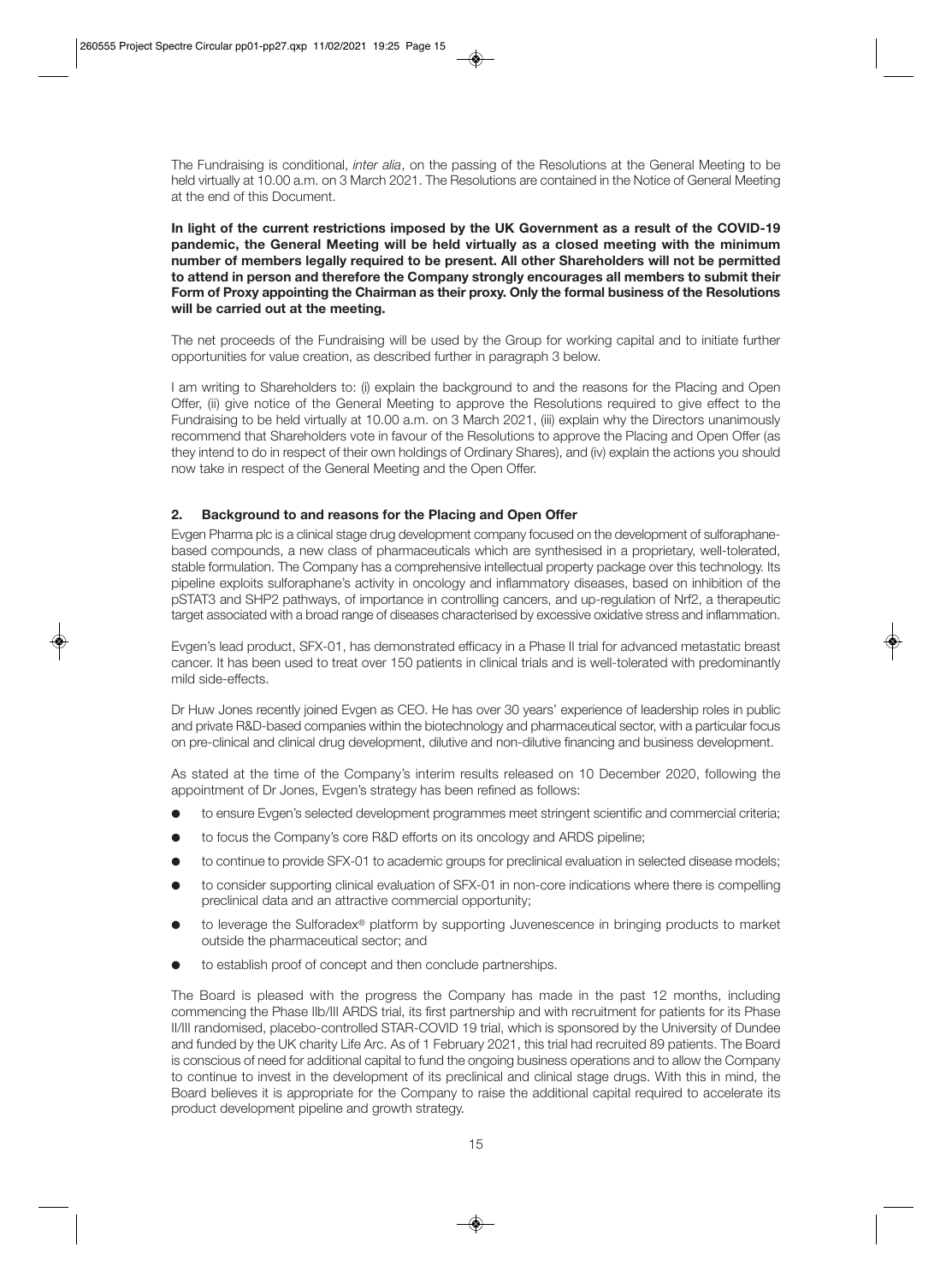# **3. Use of Proceeds**

The net proceeds of the Fundraising are intended to be used as follows:

- to fund further preclinical work for metastatic breast cancer (mBC), glioma and a further cancer indication yet to be announced;
- subject to further pre-clinical progress, potentially fund a clinical trial in glioma patients;
- to complete the formulation and scale up manufacturing of SFX-01;
- $\bullet$  to complete all preparatory work required to file an investigational new drug application in the US in respect of SFX-01; and
- to fund the Group's operations through to mid-2023 including two key senior hires, being a Chief Business Officer and a Chief Scientific and Medical Officer.

# **4. Current Trading and Outlook**

As stated in the Company's interim results released on 10 December 2020, the financial performance for the six-month period to 30 September 2020 was in line with expectations. The Company's first licensing revenues (\$250k) were received following signature of the Juvenescence licence. Operating losses increased on the previous period by £0.3 million from £1.6 million to £1.9 million; this was due to the increase in activity and costs of the toxicology programmes and manufacturing process development. Consequently the total comprehensive loss for the period was £1.8 million (30 September 2019: £1.6 million). The net cash outflow for the period was £1.8 million (30 September 2019: inflow of £3.0 million as a result of an equity fundraise). The cash position on 30 September 2020 stood at £2.3 million (30 September 2019: £5.1 million), reflecting the operating loss before share-based payment charges. Since the year end, HMRC has remitted R&D tax credits of £0.47 million.

# **5. Details of the Placing and Open Offer**

#### 5.1 *The Placing*

 The Company has conditionally raised approximately £10 million (before fees and expenses) by way of a placing of 125,000,000 Ordinary Shares at the Issue Price. The Placing is being conducted by way of a non pre-emptive share issue. The Placing Shares will represent approximately 45 per cent. of the Enlarged Share Capital. The Issue Price represents a discount of approximately 14 per cent. to the Closing Price of 9.35 pence per Ordinary Share as at 1 February 2021 (being the last Business Day prior to the announcement of the Fundraising).

 The Board believes that raising equity finance using the flexibility provided by a non pre-emptive placing, alongside the Open Offer, is the most appropriate mechanism for the Company at this time. This allows both existing and new investors to participate in the Placing. The Placing Shares are not subject to clawback in favour of Shareholders.

 The Placing Shares will be issued credited as fully paid and will rank in full for all dividends and other distributions declared, made or paid after the admission of the Placing Shares and will otherwise rank on admission *pari passu* in all respects with the Existing Ordinary Shares. The Placing Shares are not being made available to the public and are not being offered or sold in any jurisdiction where it would be unlawful to do so. The Placing is not being underwritten.

 The Placing, which has been arranged on behalf of the Company by finnCap subject to the terms of the Placing and Open Offer Agreement, is conditional, *inter alia*, upon:

- (i) the approval of the Resolutions at the General Meeting;
- (ii) the conditions in the Placing and Open Offer Agreement relating to the Placing being satisfied or (if applicable) waived and the Placing and Open Offer Agreement not having being terminated in accordance with its terms prior to Admission; and
- (iii) Admission becoming effective by no later than 8.00 a.m. on 4 March 2021 (or such later date as the Company and finnCap may agree, being no later than 8.00 a.m. on 18 March 2021).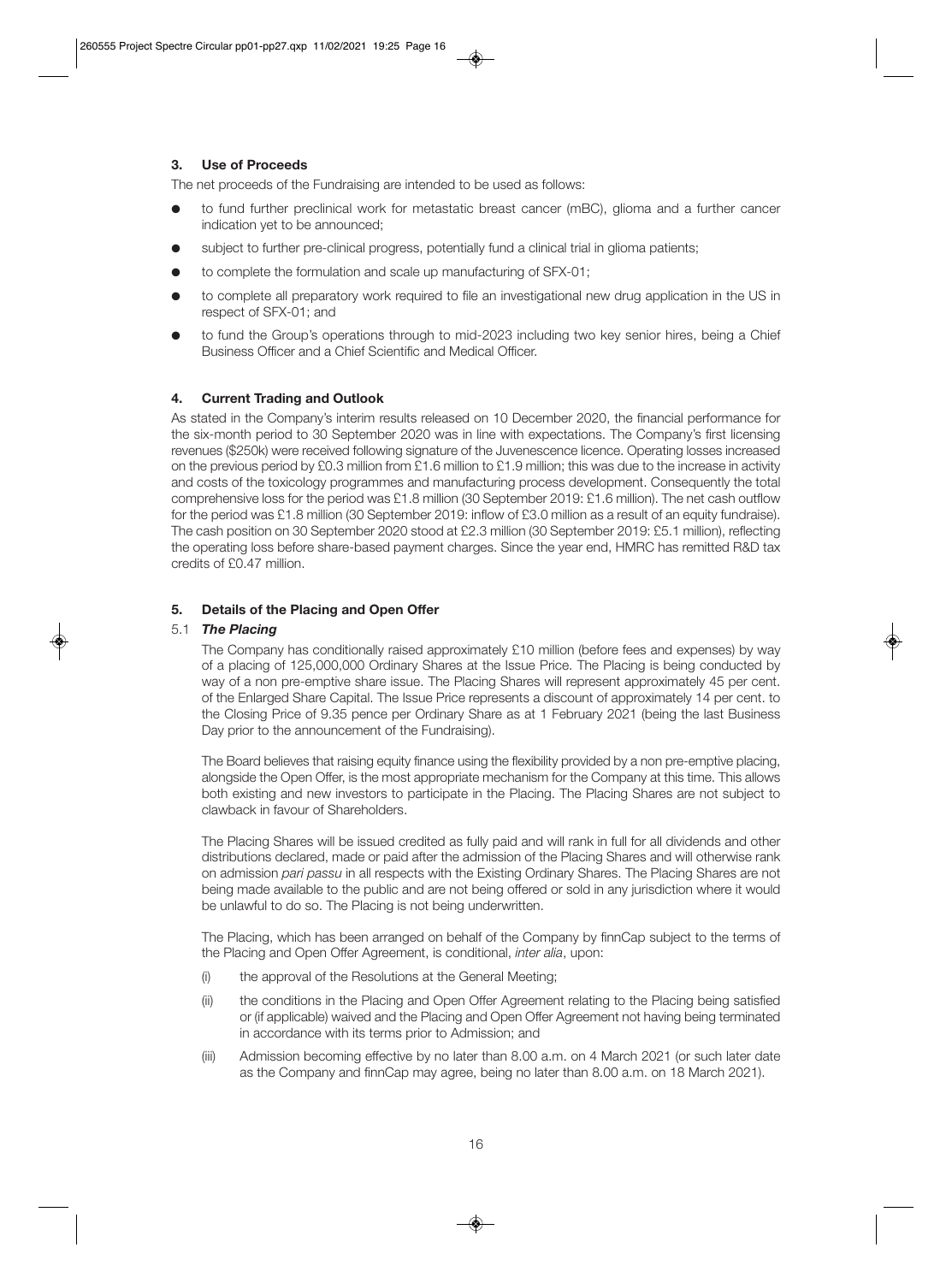Under the terms of the Placing and Open Offer Agreement, the Company has agreed to pay finnCap a fixed corporate finance fee in consideration for its corporate finance services, a commission in connection with the Placing and a commission based on the aggregate value of the Open Offer Shares subscribed at the Issue Price, together with costs and expenses incurred in connection with the Fundraising.

 The Placing and Open Offer Agreement contains customary warranties and indemnities given by the Company with respect to its business and the Group and to certain matters connected with the Fundraising. The Placing and Open Offer Agreement may be terminated by finnCap in the event of, *inter alia*, a material breach by the Company of the terms of the Placing and Open Offer Agreement (including the warranties) or a material adverse change in the condition of the Group.

# 5.2 *The Open Offer*

#### *Basic Entitlement*

 Qualifying Shareholders (other than, subject to certain exemptions, those Shareholders in Restricted Jurisdictions) have the opportunity under the Open Offer to subscribe for Open Offer Shares at the Issue Price, payable in full on application and free of expenses, *pro rata* to their existing shareholdings, on the following basis:

# **1 Open Offer Shares for every 11 Existing Ordinary Shares**

 held by them and registered in their names on the Record Date, rounded down to the nearest whole number of Open Offer Shares. Qualifying Shareholders may apply for any whole number of Open Offer Shares up to their Basic Entitlement.

# *Excess Application*

 The Open Offer is structured so as to allow Qualifying Shareholders to subscribe for Open Offer Shares at the Issue Price *pro rata* to their holdings of Existing Ordinary Shares. Qualifying Shareholders may also make applications in excess of their *pro rata* initial entitlement. To the extent that *pro rata* entitlements to Open Offer Shares are not subscribed for by Qualifying Shareholders, such Open Offer Shares will be available to satisfy such Excess Applications where Qualifying Shareholders have taken up their full Basic Entitlement. Applications for Excess Shares will be allocated in such manner as the Directors may determine, and no assurance can be given that such applications by Qualifying Shareholders will be met in full or in part or at all. Excess Applications will be rejected if and to the extent that acceptance would result in a Qualifying Shareholder, together with those acting in concert with him/her/it for the purposes of the Takeover Code, holding 30 per cent. or more, or increasing an existing holding of 30 per cent. or more, of the Enlarged Share Capital immediately following Admission.

# *Overseas Shareholders*

 The attention of Qualifying Shareholders who have registered addresses outside the UK, or who are citizens or residents of countries other than the UK, or who are holding Existing Ordinary Shares for the benefit of such persons (including, without limitation, custodians, nominees, trustees and agents), or who have a contractual or other legal obligation to forward this Document or the Application Form to such persons, is drawn to the information which appears in paragraph 6 of Part III of this Document.

 In particular, Qualifying Shareholders who have registered addresses in or who are resident in, or who are citizens of, countries other than the UK (including without limitation any Restricted Jurisdiction), should consult their professional advisers as to whether they require any governmental or other consents or need to observe any other formalities to enable them to take up their Open Offer.

# *Settlements and dealings*

 **The Open Offer is not a rights issue. Qualifying CREST Shareholders should note that although the Basic Entitlements and Excess Entitlements will be admitted to CREST and be enabled for settlement, they will not be tradable and applications in respect of the Basic Entitlements and Excess Entitlements may only be made by the Qualifying Shareholder originally entitled or by a person entitled by virtue of a** *bona fide* **market claim raised by Euroclear's Claims Processing Unit. Qualifying Non-CREST Shareholders should note that the Application Form is not a negotiable document and cannot be traded. Qualifying**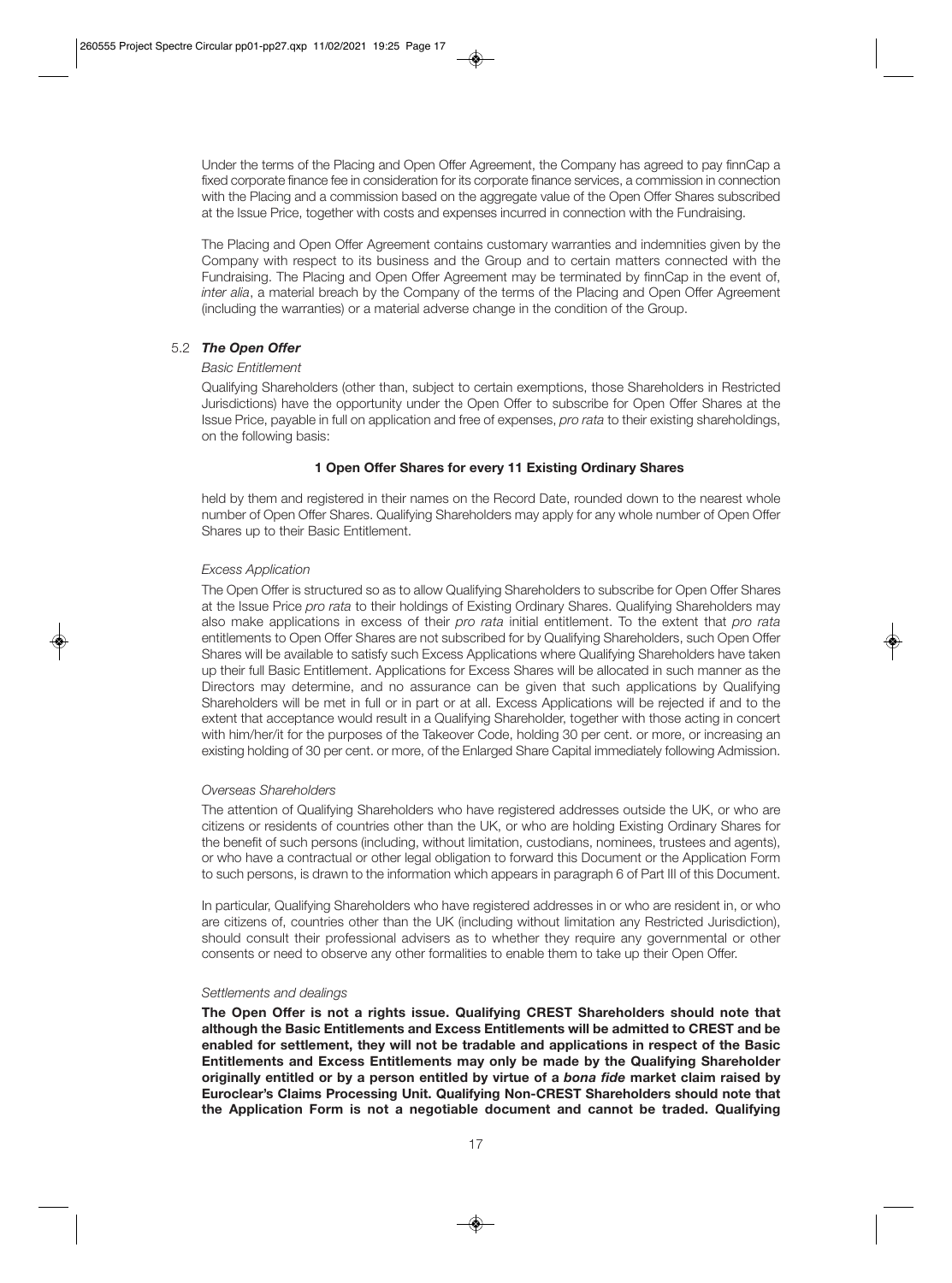**Shareholders who do not apply to take up their Basic Entitlements will have no rights under the Open Offer or receive any proceeds from it. If valid acceptances are not received in respect of all Basic Entitlements under the Open Offer, unallocated Open Offer Shares may be allotted to Qualifying Shareholders who have made valid applications under the Excess Application Facility and the proceeds retained for the benefit of the Company. Qualifying Shareholders should be aware that in the Open Offer, unlike in a rights issue, any Open Offer Shares not applied for will not be sold in the market or placed for the benefit of Qualifying Shareholders.** 

 Application has been made for the Basic Entitlements and Excess Entitlements of Qualifying CREST Shareholders to be admitted to CREST. It is expected that such Basic Entitlements and Excess Entitlements will be admitted to CREST on 15 February 2021.

 Further details of the Open Offer and the terms and conditions on which it is being made, including the procedure for application and payment, are contained in Part III of this Document and for Qualifying Non-CREST Shareholders on the accompanying Application Form. To be valid, duly completed CREST voting instructions and Forms of Proxy must be received by the Registrar by no later than 10.00 a.m. on 1 March 2021. Application Forms and payment in full for the Open Offer Shares applied for should be returned to, or received by, as the case may be, the Receiving Agent by no later than 11.00 a.m. on 2 March 2021.

 Further information on the Open Offer and the terms and conditions on which it is made, including the procedure for application and payment, are set out in Part III of this Document and, where relevant, on the Application Form.

 It is expected that Qualifying CREST Shareholders will receive a credit to their appropriate stock accounts in CREST in respect of their Basic Entitlements and Excess Entitlements at 8.00 a.m. on 15 February 2021.

 If the conditions of the Placing and Open Offer Agreement are not fulfilled or (where capable of waiver) waived on or before 8.00 a.m. on 18 March 2021 (or such later time as finnCap may agree), the Open Offer will not become unconditional and application monies will be returned to applicants, without interest, as soon as practicable thereafter.

# 5.3 *Effect of the Fundraising*

 The New Ordinary Shares to be allotted pursuant to the Fundraising will, following Admission, rank *pari passu* in all respects with the Existing Ordinary Shares in issue at the date of this Document and will carry the right to receive all dividends and distributions declared, made or paid on or in respect of the Ordinary Shares after Admission.

 Qualifying Shareholders who do not take up their Open Offer Entitlements in full will experience a dilution to their interests of approximately 50 per cent. (assuming full take up under the Open Offer).

# 5.4 *Application for Admission*

 Application will be made to the London Stock Exchange for the New Ordinary Shares to be admitted to trading on AIM. Subject to, amongst other things, Shareholder approval of the Resolutions at the General Meeting, Admission is expected to take place, and dealings in the New Ordinary Shares on AIM are expected to commence, at 8.00 a.m. on 4 March 2021 (or such later date as may be agreed between the Company and finnCap, being no later than 8.00 a.m. on 18 March 2021).

# **6. Principal Risks and Uncertainties**

The attention of Shareholders is drawn to the risk factors set out in Part II and the information contained in Parts III and IV of this Document, which provide additional information on the Open Offer and the Company. The Board is of the view that these principal risks and uncertainties are those which continue to be applicable to the business at the date of this Document.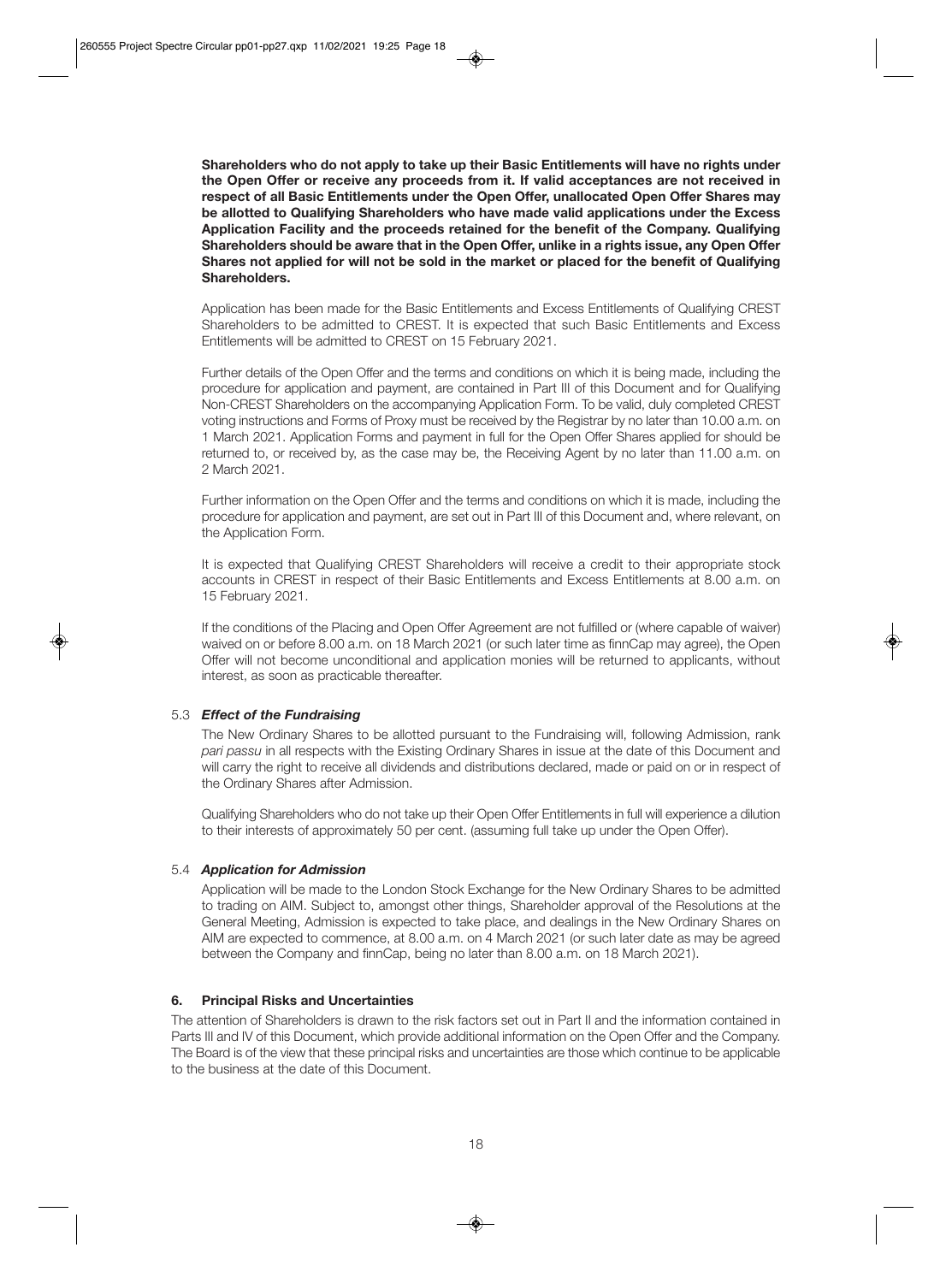# **7. Notice of General Meeting**

A notice convening a General Meeting, to be held virtually at 10.00 a.m. on 3 March 2021, is set out at the end of this Document.

At this meeting, as set out in the Notice of General Meeting:

- Resolution 1, is an ordinary resolution to authorise the Directors under section 551 of the Act to allot the New Ordinary Shares; and
- Resolution 2, which is conditional on the passing of Resolution 1, is a special resolution to authorise the Directors under section 571 of the Act, to allot the New Ordinary Shares pursuant to the Placing and Open Offer on a non-pre-emptive basis.

The Directors do not, at present, intend to issue any share capital other than in connection with the Placing and Open Offer and, to satisfy options granted under the Company's share option schemes, the issue of Ordinary Shares to holders of options.

The Resolutions, if passed, will allow the Placing Shares to be issued at a price of 8 pence each (representing an approximate 14 per cent. discount to the Closing Price for an Ordinary Share of 9.35 pence for the Business Day immediately prior to the announcement of the Fundraising) without them first being offered to Shareholders generally in accordance with their statutory pre-emption rights. The Directors have concluded that proceeding with the Placing, alongside the Open Offer, is the most suitable option available to the Company for raising additional funds through the issue of Ordinary Shares and that issuing the Placing Shares at such a discount under the Placing is fair and reasonable so far as all existing Shareholders are concerned. For the purposes of section 571(6)(c) of the Act, the Issue Price has been set by the Directors following their assessment of market conditions and following discussions with a number of institutional investors.

# **8. Related party transaction and Directors' interests**

Certain Directors are subscribing for Placing Shares amounting to an aggregate subscription for 187,500 New Ordinary Shares, as follows:

|                                |               |                   | Total             |                      |
|--------------------------------|---------------|-------------------|-------------------|----------------------|
|                                |               | <b>Number</b>     | number            | Percentage           |
|                                | <b>Number</b> | of Placing        | of Ordinary       | of Enlarged          |
|                                | of Existing   | Shares            | Shares held       | Issued               |
|                                | Ordinary      | being             | following         | Share                |
| Director                       | Shares held   | acquired          | the Placing       | Capital <sup>1</sup> |
| Dr Huw Jones<br>Dr Susan Foden | Nil<br>Nil    | 62,500<br>125,000 | 62,500<br>125,000 | 0.02%<br>0.05%       |
|                                |               |                   |                   |                      |

1 Excluding Open Offer Shares

The participation of Dr Huw Jones and Dr Susan Foden (as detailed above) (the "**Participating Directors**") in the Placing constitute related party transactions under the AIM Rules, by virtue of the Participating Directors being directors of the Company. The independent Directors consider, having consulted with finnCap (as the Company's nominated adviser) that the terms of the related party transactions in relation to the participation of the Participating Directors are fair and reasonable insofar as the Company's Shareholders are concerned.

# **9. Admission, Settlement and CREST**

Applications will be made to the London Stock Exchange for the Admission of the New Ordinary Shares to trading on AIM. It is expected that, subject to the passing of the Resolutions, Admission will be effective and trading in the New Ordinary Shares will commence at 8.00 a.m. on 4 March 2021.

The Articles permit the Company to issue shares in uncertificated form. CREST is a computerised paperless share transfer and settlement system which allows shares and other securities to be held in electronic rather than paper form. The Ordinary Shares are already admitted to CREST and therefore the Placing Shares will also be eligible for settlement in CREST. CREST is a voluntary system and Shareholders who wish to retain certificates will be able to do so upon request.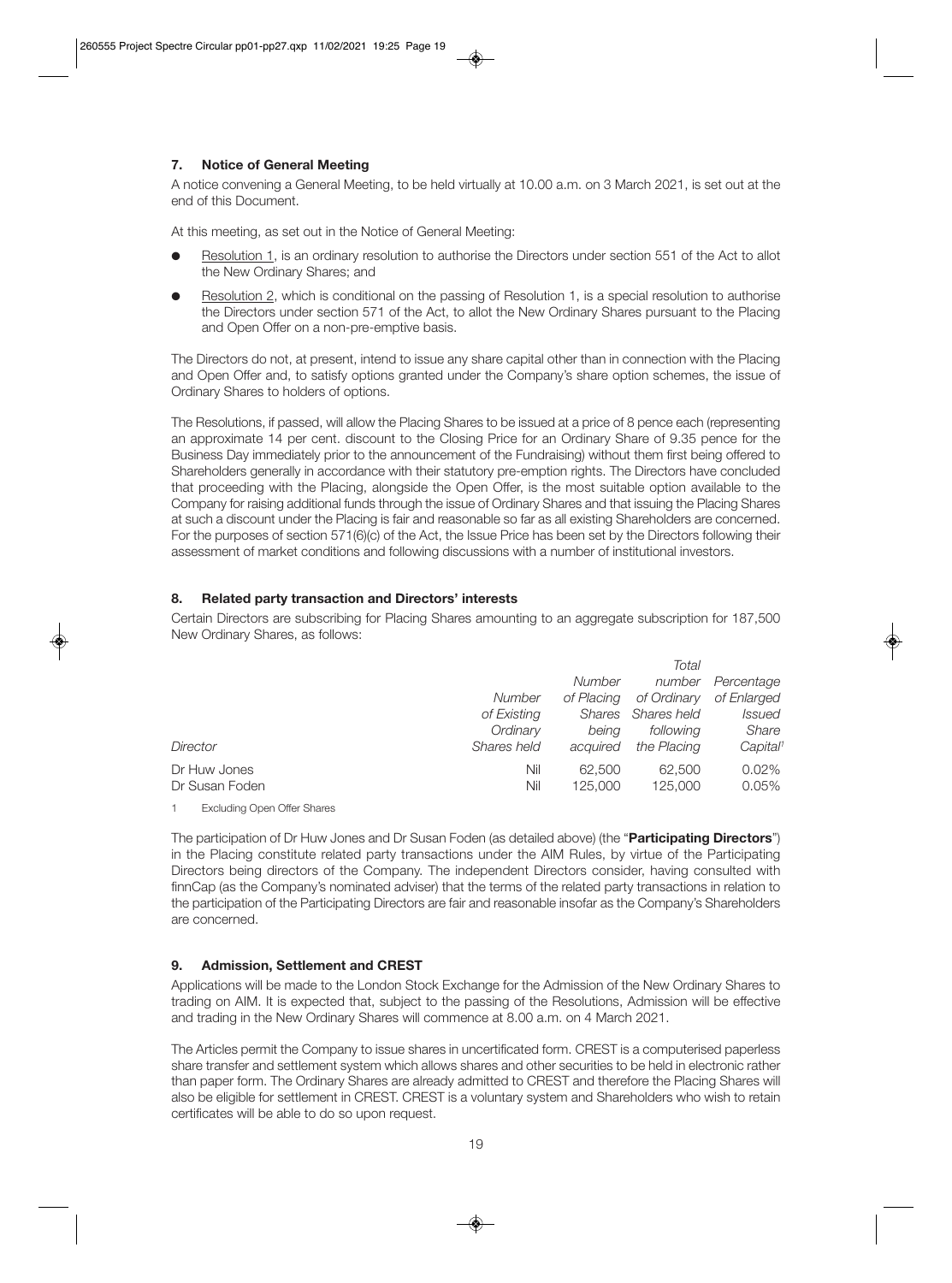# **10. EIS/VCT Schemes**

The Company has been advised that the Company's business qualifies for EIS reliefs and is a qualifying business for VCT reliefs. Neither the Company nor the Directors give any warranties or undertakings that EIS reliefs or VCT reliefs will be granted in respect of the New Ordinary Shares. Investors must seek independent advice on which they are able to rely.

Neither the Company nor the Directors give any warranties or undertakings that EIS reliefs or VCT reliefs, if granted, will not be withdrawn. Investors must take their own advice and rely on it. If the Company carries on activities beyond those disclosed to HMRC, then Shareholders may cease to qualify for the tax benefits.

#### **11. Action to be taken by Shareholders**

# 11.1 *in respect of the General Meeting*

 Shareholders will find enclosed with this Document a Form of Proxy for use at the General Meeting. To be valid, the Form of Proxy should be completed, signed and returned to the Company's Registrars in accordance with the instructions printed on it as soon as possible and, in any event, so as to be received no later than 10:00 a.m. on 1 March 2021 (or, in the case of an adjournment of the General Meeting, not later than 48 hours before the time fixed for the holding of the adjourned meeting).

 **In light of the current restrictions in place with respect to the COVID-19 pandemic and, in particular, the UK Government's response (including the guidance on working from home in place at the date of this notice), the Board has concluded the General Meeting will be held as a closed meeting. The Company will make arrangements such that the legal requirements to hold the meeting can be satisfied through the electronic attendance of the minimum number of shareholders, drawn from members of the Board. Shareholders will not be permitted to attend in person they should, therefore appoint the chairman of the General Meeting as their proxy.** 

 Shareholders who hold their Ordinary Shares through a nominee should instruct their nominee to submit a Form of Proxy on their behalf.

#### 11.2 *in respect of the Open Offer*

 If you do not wish, or are not entitled, to apply for any Open Offer Shares under the Open Offer, you should not complete or return the Application Form. Shareholders are nevertheless requested to complete and return the Form of Proxy.

 Qualifying Non-CREST Shareholders wishing to apply for Open Offer Shares or Excess Shares must complete the enclosed Application Form in accordance with the instructions set out in Part III of this document and on the accompanying Application Form and return it to the Receiving Agent so as to arrive no later than 11.00 a.m. on 2 March 2021.

 If you are a Qualifying CREST Shareholder, no Application Form will be sent to you. Qualifying CREST Shareholders will have their Basic Entitlements and Excess Entitlements credited to their stock accounts in CREST. You should refer to the procedure for application set out in Part III of this Document. The relevant CREST voting instructions must have settled in accordance with the instructions in Part III of this document by no later than 10.00 a.m. on 1 March 2021.

 Qualifying CREST Shareholders who are CREST Sponsored Members should refer to their CREST Sponsors regarding the action to be taken in connection with this Document and the Open Offer.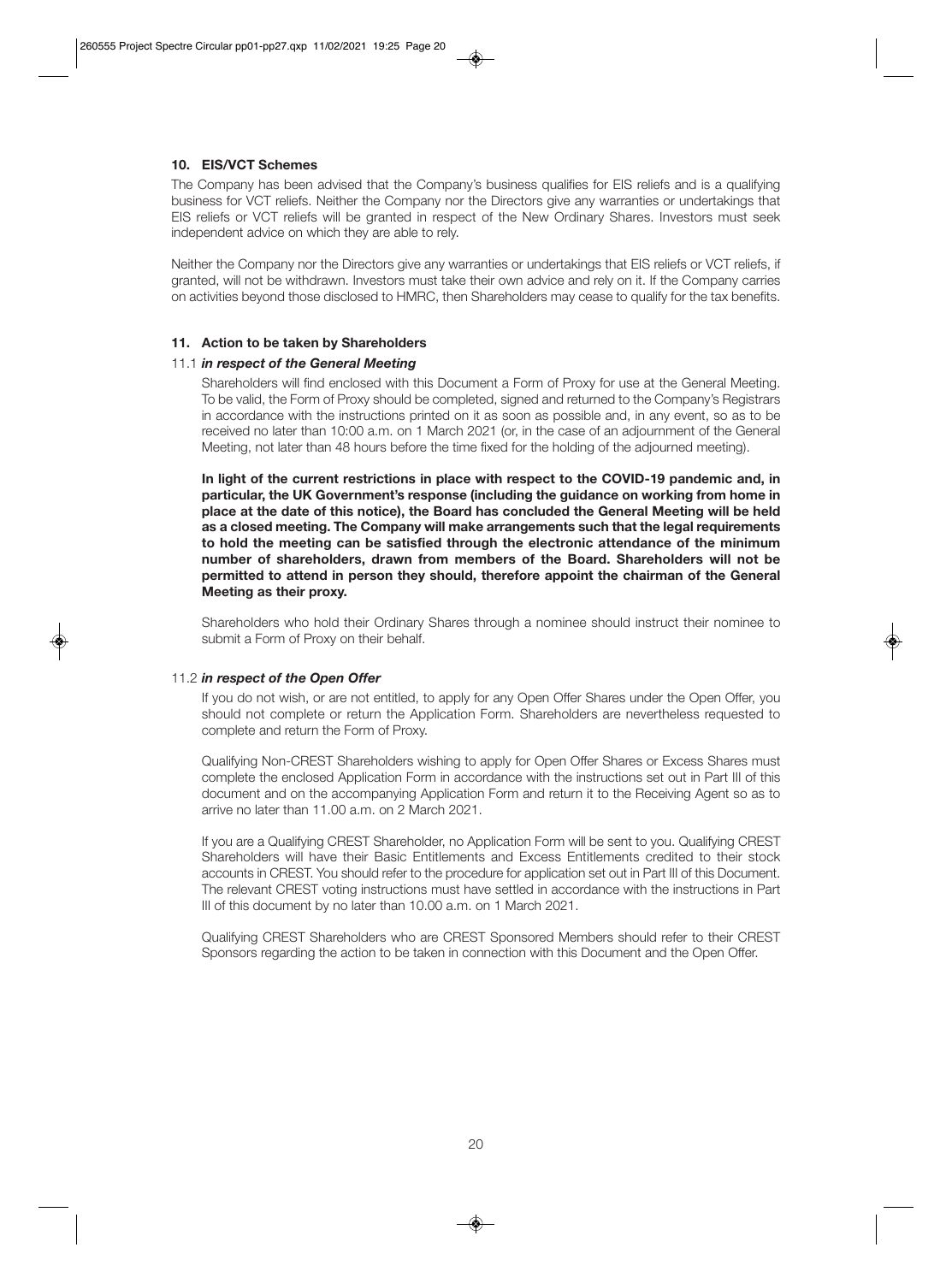#### **12. Recommendation**

**The Directors believe that the Fundraising and the passing of the Resolutions are in the best interests of the Company and Shareholders as a whole and unanimously recommend that you vote in favour of the Resolutions, as they intend to do in respect of their own beneficial holdings totalling 1,065,108 Ordinary Shares, representing approximately 1 per cent. of the Existing Ordinary Shares.** 

**The Fundraising is conditional,** *inter alia***, upon the passing of the Resolutions at the General Meeting. Shareholders should be aware that if the Resolutions are not passed at the General Meeting, the Fundraising will not proceed.** 

Yours faithfully

**Barry Clare**  *Chairman of the Company*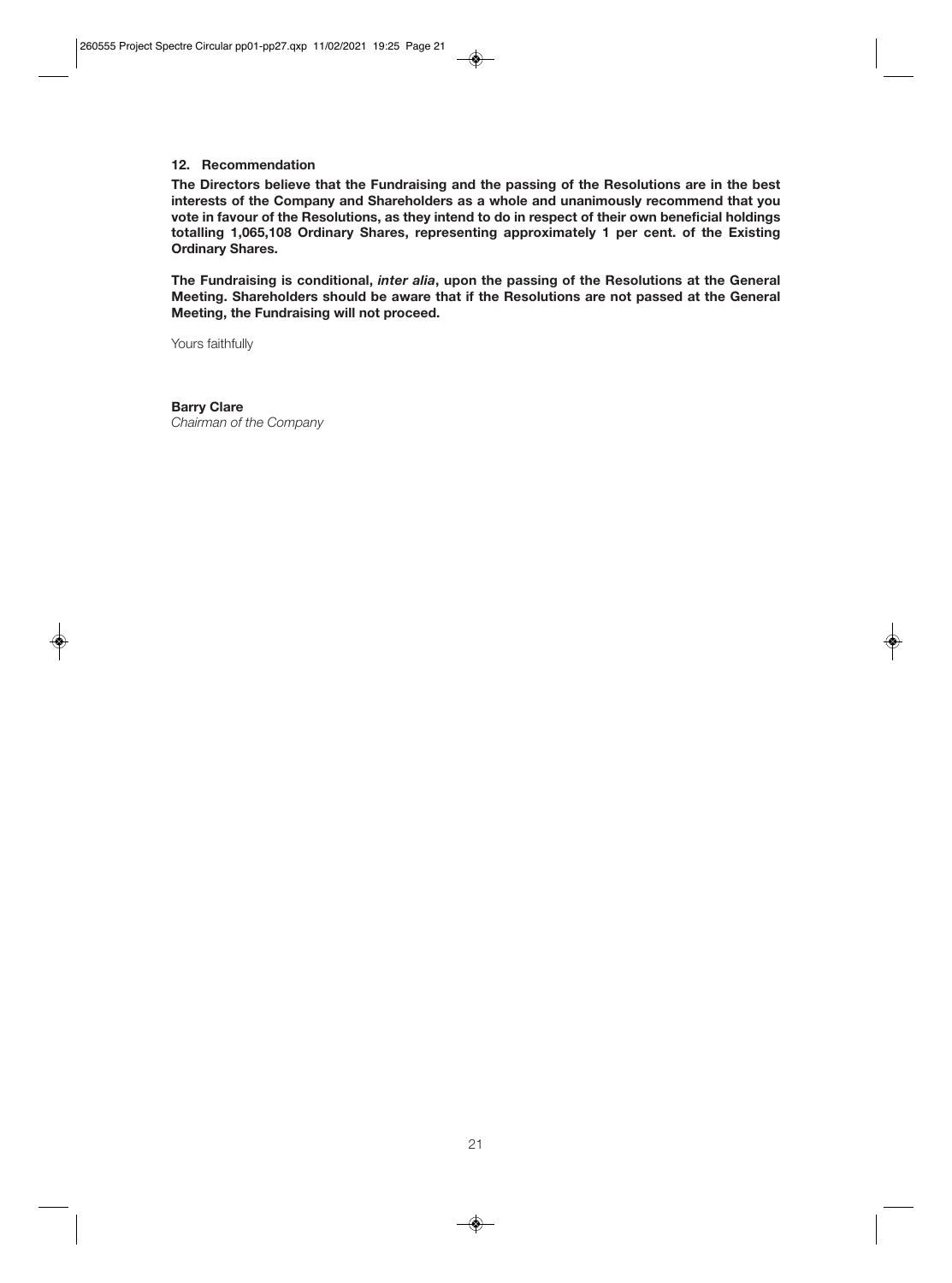# **PART II**

# **RISK FACTORS**

*An investment in New Ordinary Shares may not be suitable for all recipients of this Document and involves a number of risks. All the information set out in this Document and, in particular, those risks relating to the Placing and the Open Offer described below, should be carefully considered prior to making any investment decision. Accordingly, you are strongly recommended to consult an investment adviser authorised under FSMA, who specialises in the acquisition of shares and other securities before making a decision to invest. In addition to all the other information contained in this Document, potential investors should carefully consider the following risk factors which the Directors consider to be all the known material risks in respect of the business of the Company and its securities, but are not set out in any particular order of priority.* 

*If any of the circumstances identified in the risk factors were to materialise the Company's business, financial condition and operating results could be materially affected. In particular, the Company's performance is likely to be affected by changes to the market and/or economic conditions and legal, accounting, regulatory and tax requirements currently unknown by the Company. Investors should note that the trading price of the Ordinary Shares could decline due to any of these risks and investors may lose all or part of their investment.* 

*Additional risks which are not presently known to the Board, or that the Board currently deems to be immaterial, may also have an effect on the Company's business, financial condition and operating results.* 

# **1. RISKS RELATING TO THE COMPANY AND ITS BUSINESS**

# *General Risks*

An investment in the Company is only suitable for investors capable of evaluating the risks and merits of such investment and who have sufficient resources to bear any loss that may result from the investment. A prospective investor should consider with care whether an investment in the Company is suitable for them in the light of their personal circumstances and the financial resources available to them. The investment opportunity offered in this Document may not be suitable for all recipients of this Document. Investors are therefore strongly recommended to consult an investment adviser authorised under FSMA, or such other similar body in their jurisdiction, who specialises in advising on investments of this nature before making their decision to invest. Investment in the Company should not be regarded as short term in nature. There can be no guarantee that the commercial objectives of the Company will be achieved. Investors may not get back the full amount initially invested. The prices of shares and the income derived from them can go down as well as up. The Company's operating results may fluctuate significantly in the future due to a variety of factors, many of which are outside its control. Accordingly, investors should not rely on comparisons with the Company's results to date as an indication of future performance. Factors that may affect the Company's operating results include increased competition, an increased level of expenses, technological change necessitating additional capital expenditure, slower than expected sales and changes to the statutory and regulatory regime in which it operates. It is possible that, in the future, the Company's operating results may fall below the expectations of the Company, market analysts or investors. If this occurs, the trading price of the Ordinary Shares may decline significantly.

# *Covid-19 pandemic*

To date, the Company has not been materially adversely affected by the COVID-19 pandemic. However, the ongoing nature and uncertainty of the pandemic in many countries and the measures and restrictions in place (travel bans and quarantining in particular) continue to have the ability to impact the Company's business continuity, workforce, supply-chain, business development and, consequently, future revenues.

In addition, any infections occurring on the Company's premises could result in the Company's operations being suspended, which may have an adverse impact on the Company's operations as well as adverse implications on the Company's future cash flows, profitability and financial condition. Supply chain disruptions resulting from the Covid-19 pandemic and measures implemented by governmental authorities around the world to limit the transmission of the virus (such as travel bans and quarantining) may, in addition to the general level of economic uncertainty caused by the Covid-19 pandemic, also adversely impact the Company's operations, financial position and prospects. The Company has implemented a Covid-19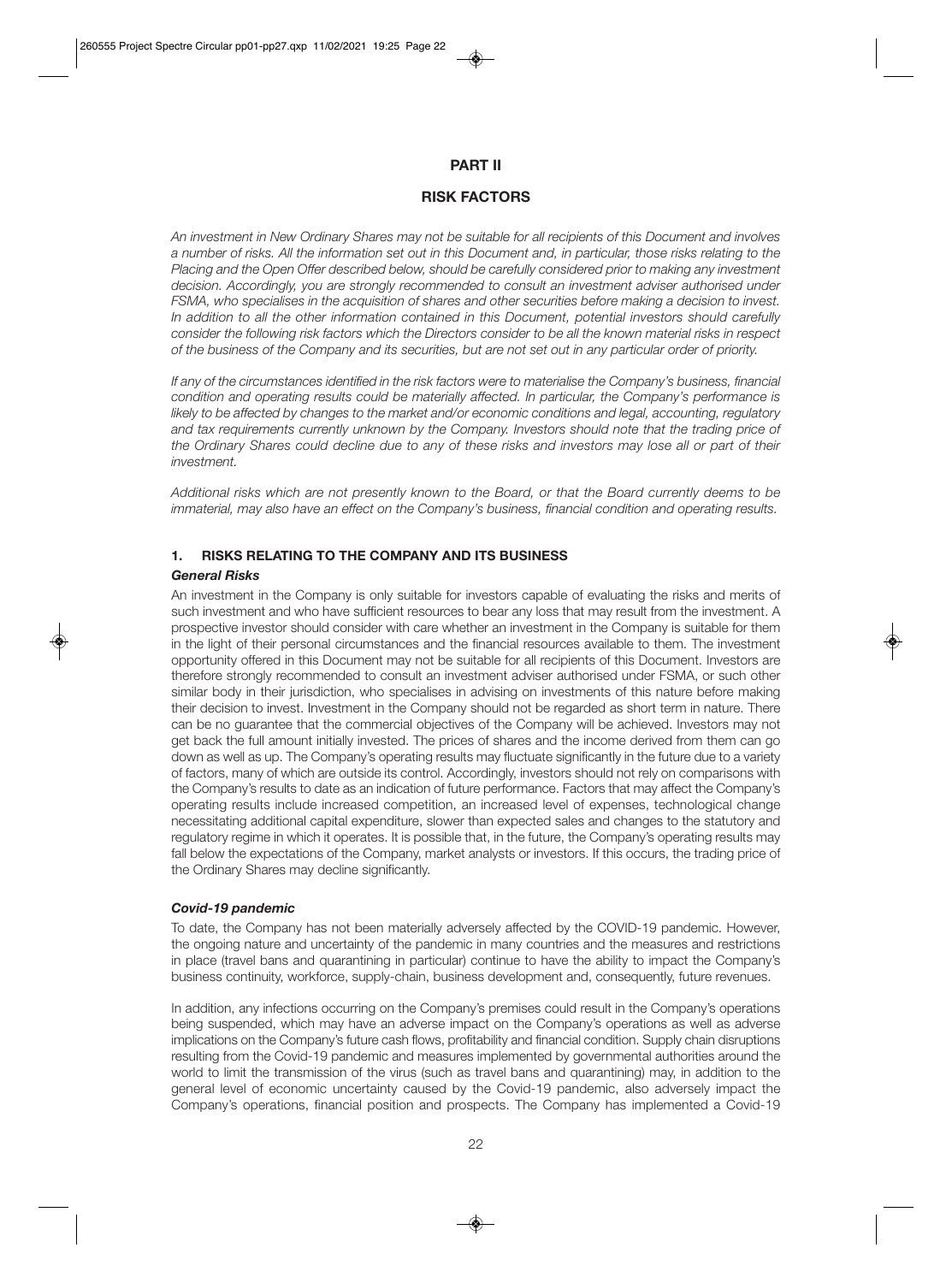mitigation plan in order to minimise the risk of infection for individuals and will continue to review and update its Covid-19 mitigation plan and update its plan based on the latest guidance from health professionals and the government as the situation develops.

# *Dependence on key personnel*

The success of the Group, in common with other businesses of a similar size, will be highly dependent on the expertise and experience of the Directors and senior management. However, the retention of such key personnel cannot be guaranteed. Should key personnel leave, the Group's business, prospects, financial condition or results of operations may be materially adversely affected.

# *Ability to recruit and retain skilled personnel*

The ability to continue to attract and retain employees with the appropriate expertise and skills cannot be guaranteed. Finding and hiring any additional personnel and replacements could be costly and might require the Group to grant significant equity awards or other incentive compensation, which could adversely impact its financial results, and there can be no assurance that the Group will have sufficient financial resources to do so. Effective product development and innovation, upon which the Group's success is dependent, is in turn dependent upon attracting and retaining talented technical, scientific and marketing personnel, who represent a significant asset and serve as the source of the Group's technological and product innovations.

# *Early stage of operations*

Evgen's operations are at a relatively early stage of development and there can be no guarantee that the Group will be able to, or that it will be commercially advantageous for the Group to, further develop its proprietary technology. The Group's ultimate success will depend on the Directors' ability to implement the Group's strategy and generate cash flow. There is no certainty that anticipated outcomes and sustainable revenue streams will be achieved.

The Group expects to continue to incur substantial expenditure in order to develop its business and, based on the amount of this expenditure it expects to continue to expend its cash reserves for some time. Prior losses, combined with expected future losses, have had and may continue to have an adverse effect on shareholders' equity and working capital. Moreover, the net losses the Group incurs may fluctuate significantly from year to year, such that a period-to-period comparison of results of operations may not be a good indication of future performance. The amount of the Group's future net losses will depend, in part, on the rate of its future expenditure and its ability to obtain funding through equity financings or strategic collaborations. The quantum of net losses will also depend on the Group's success in developing and commercialising its proprietary technology in order to generate revenue and become profitable. There can be no assurance that the Group's proposed operations will be profitable or produce a reasonable return, if any, on investment.

# *Technology, products and clinical trials*

Evgen is a drug development company. The development and commercialisation of its proprietary technology, which is at a relatively early stage, will require multiple series of clinical trials and there is a risk that safety issues may arise when the product is tested. Serious unforeseen side effects from the development product could arise, either during clinical development or, if approved by regulatory authorities, after the approved product has been marketed. The results of future clinical studies may show that the Group's development products cause undesirable or unacceptable side effects, or that the development product lacks the necessary level of efficacy to obtain a regulatory approval. Any of these factors could interrupt, delay or halt clinical studies and result in the delay of, or failure to obtain, marketing approval from the regulatory authorities, or result in marketing approval with restrictive label warnings or potential product liability claims. Moreover, as larger numbers of subjects are enrolled in advanced clinical studies for the Group's development product or if the Group's development product receives marketing approval, the risk that uncommon or low frequency but significant side effects are identified may increase. If the Group's development product receives marketing approval, and the Group or others subsequently identify undesirable or unacceptable side effects caused by such products:

- regulatory authorities may require the Group to take its approved product off the market;
- regulatory authorities may require the addition of labelling statements, specific warnings, a contraindication or field alerts to physicians and pharmacies;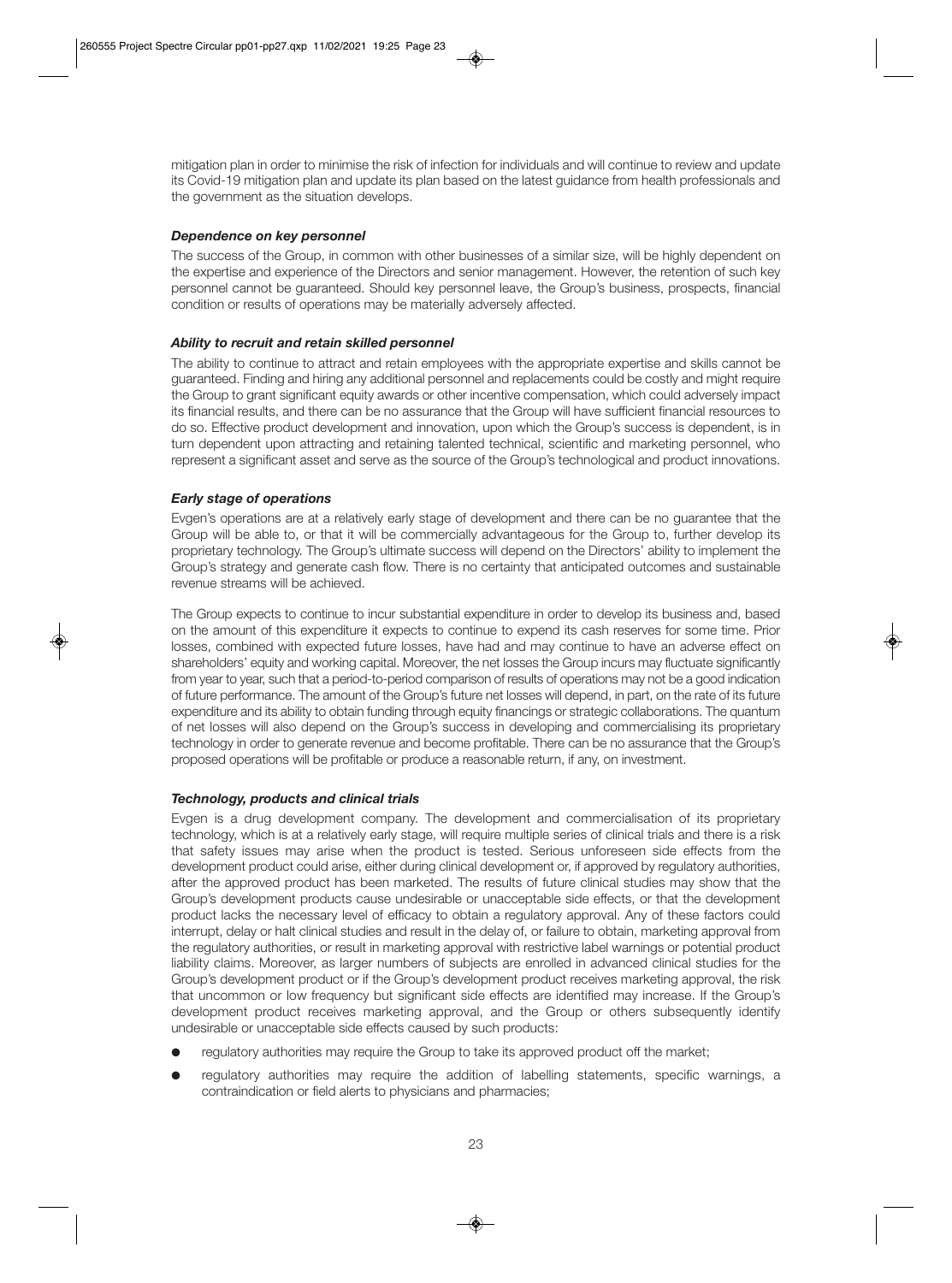- $\bullet$  the Group may be required to change the way the product is administered, conduct additional clinical studies or change the labelling of the product;
- the Group may be subject to limitations on how it may promote the product;
- sales of the product may decrease significantly;
- $\bullet$  the Group may be subject to litigation or product liability claims; and
- the Group's reputation may suffer.

Any of these events could prevent the Group or any potential future partners from achieving or maintaining market acceptance of the affected product, or could substantially increase commercialisation costs and expenses, which in turn could delay or prevent the Group from generating significant revenue from the sale of its product.

Product development timelines are at risk of delay, particularly since it is not always possible to predict the rate of patient recruitment into clinical trials. There is a risk therefore that product development could take longer than presently expected by the Directors. If such delays occur, the Group may require further working capital.

Failure of a clinical trial may occur at any stage of the testing, and the Group may experience numerous unforeseen events during, or as a result of, the clinical study process that could delay or prevent commercialisation of its development product. Several factors could result in the failure or delay in completion of a clinical study including, but not limited to:

- delays in securing clinical investigators or clinical study sites;
- delays in obtaining institutional review board, ethics committee or other regulatory approvals to commence a clinical study;
- the inability to monitor subjects adequately during or after treatment, or problems with the investigator or subject compliance with the study protocols;
- the inability or unwillingness of medical investigators to follow agreed-upon clinical protocols;
- unexpected adverse events or other safety issues; and
- absence of any observed clinical benefit.

The time required for regulatory review varies from country to country and can be lengthy, expensive and uncertain. While efforts will be made to ensure compliance with government standards, there is no guarantee that the Group's products will be able to achieve the necessary regulatory approvals to enable the Group to promote its products in any of the targeted markets and any such regulatory approval may include significant restrictions for which the Group's products can be used.

In addition, the Group may be required to incur significant costs in obtaining or maintaining its regulatory approvals. Delays or failure in obtaining regulatory approval would be likely to have a serious adverse effect on the value of the Group and have a consequent impact on its financial performance. If the Group does not obtain regulatory approval to commercialise a development product, or if such approval is delayed, the Group's business, results of operation and/or financial condition could be materially adversely affected.

Safety, toxicity or efficacy issues with one of the Group's development products in one indication may negatively impact the viability of that development product in another indication.

# *Dependence on third parties and licence partners*

The Group outsources certain functions, tests and services to contract research organisations, medical institutions and other specialist providers, and the Group relies on these third parties for quality assurance, clinical monitoring, clinical data management and regulatory expertise. There is no assurance that such individuals or organisations will be able to provide the functions, tests or services as agreed upon or in quality fashion and the Group could suffer significant delays in the development of its development product.

The Group may not be successful in entering into arrangements with third parties to sell and market its products or may be unable to do so on terms that are favourable to the Group. Acceptable third parties may fail to devote the necessary resources and attention to sell and market the Group's product effectively.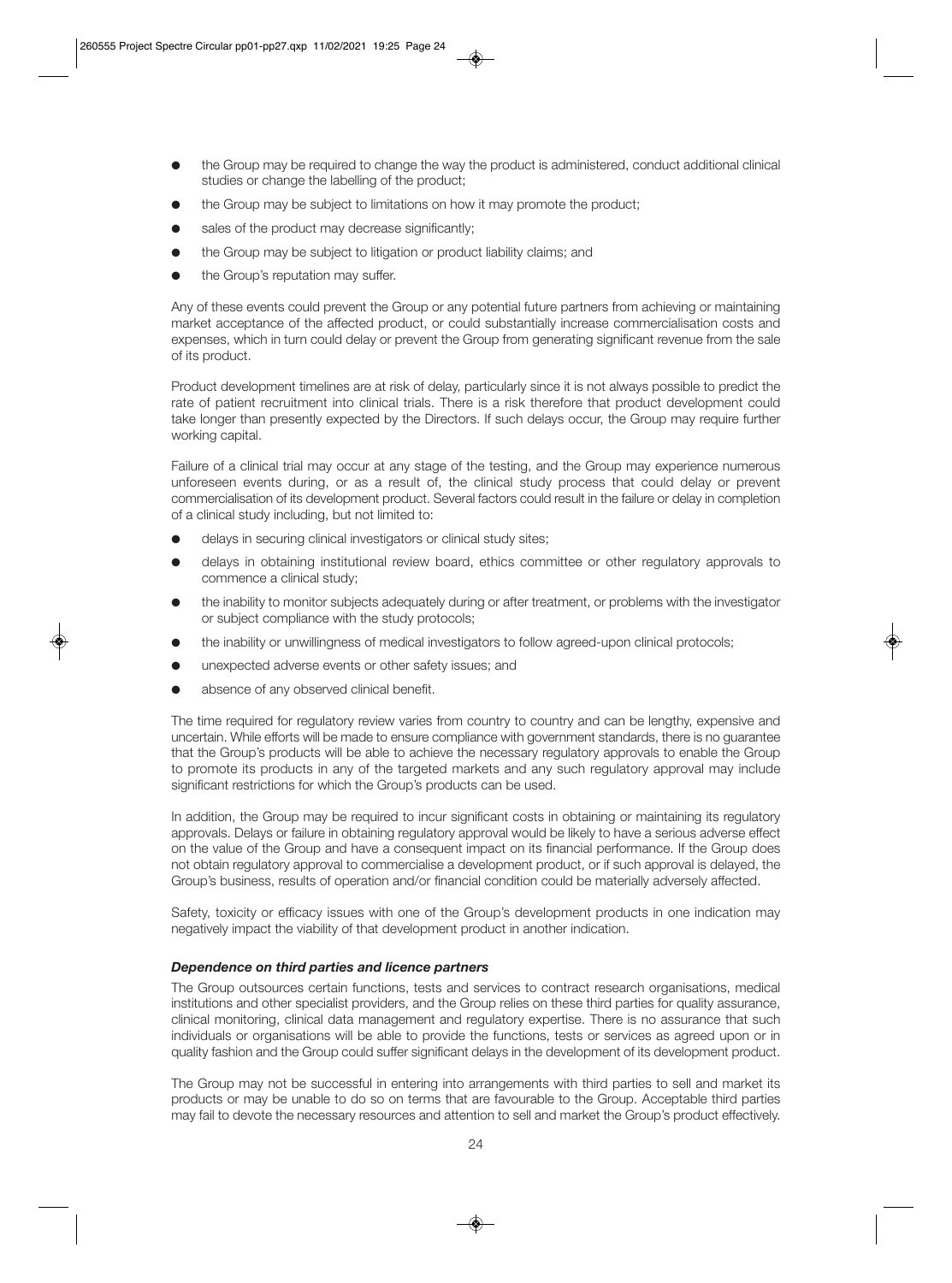There is no guarantee that any existing or future collaboration entered into by the Company will be a success nor be free from disputes over the joint development of certain offerings to the pharmaceutical and biotechnology industry.

# *Competition*

The biotechnology and pharmaceutical industries are very competitive. The Group's competitors include major multinational pharmaceutical companies, biotechnology companies and research institutions. Many competitors and potential competitors of the Group have substantially greater product development capabilities and financial, scientific, marketing and human resources than the Group. The Group's competitors may succeed in commercialising their products earlier than the Group or may develop a product that is more effective than that which is produced by the Group. While the Group will seek to develop its capabilities in order to remain competitive, there can be no assurance that research and development by others will not render the Group's IP obsolete or uncompetitive.

# *Protection of intellectual property*

The field of pharmaceutical development is highly litigious. The Group's priorities are to protect its IP and seek to avoid infringing other companies' IP. The Group engages reputable legal advisers to mitigate the risk of patent infringement and to assist with the protection of the Group's IP, however no guarantee can be made that infringement proceedings will not be initiated against the Group. In addition, effective protection may be unavailable or limited in some jurisdictions. Any misappropriation of the Group's proprietary technology, candidates and intellectual property could have a negative impact on the Group's business and its operating results. Litigation may be necessary in the future to enforce or protect the Group's rights or to determine the validity or scope of the proprietary rights of others. Litigation could cause the Group to incur substantial costs and divert resources and management attention away from its daily business and there can be no guarantees as to the outcome of any such litigation.

In respect of its own IP, the Group may face opposition from other companies to its patent applications and those applications may be the subject of third party observations. There is a risk that those observations may be successful, resulting in the Group's patent applications not proceeding to grant at all, or the claims of such being reduced in scope. Furthermore, the Group's IP is vulnerable to challenge after a patent is granted in the form of invalidity proceedings. In the event invalidity proceedings are successful, the granted patent may be revoked, or the claims of such significantly reduced in scope. If, in a particular country, any of the Group's patent applications are successfully opposed, or its patents successfully revoked, any third party may practice the invention described in the patent application or patent without infringing, and there would be serious and adverse implications for the value of the Group's IP.

As a general rule, a patent cannot be enforced until it has been granted. The Group will be unable to take action against third parties who infringe its IP unless and until a patent has been granted in the country or economic area in which the infringement has taken place. A patent is limited territorially to the country or economic area in which it was granted. The different approaches of patent offices in different countries may lead to patents of different scope being granted in respect of the same invention in different jurisdictions.

# *The Group's counterparties may become insolvent*

There is a risk that the parties with whom the Group trades or has other business relationships may become insolvent. In the event that a party with whom the Group trades becomes insolvent, this could have a material adverse impact on the revenues and profitability of the Group.

# *General legal and regulatory issues*

The Group's operations are subject to laws, regulatory restrictions and certain governmental directives, recommendations and guidelines relating to, amongst other things, occupational safety, laboratory practice, the use and handling of hazardous materials, prevention of illness and injury, environmental protection and animal and human testing. There can be no assurance that future legislation will not impose further government regulation, which may adversely affect the business or financial condition of the Group.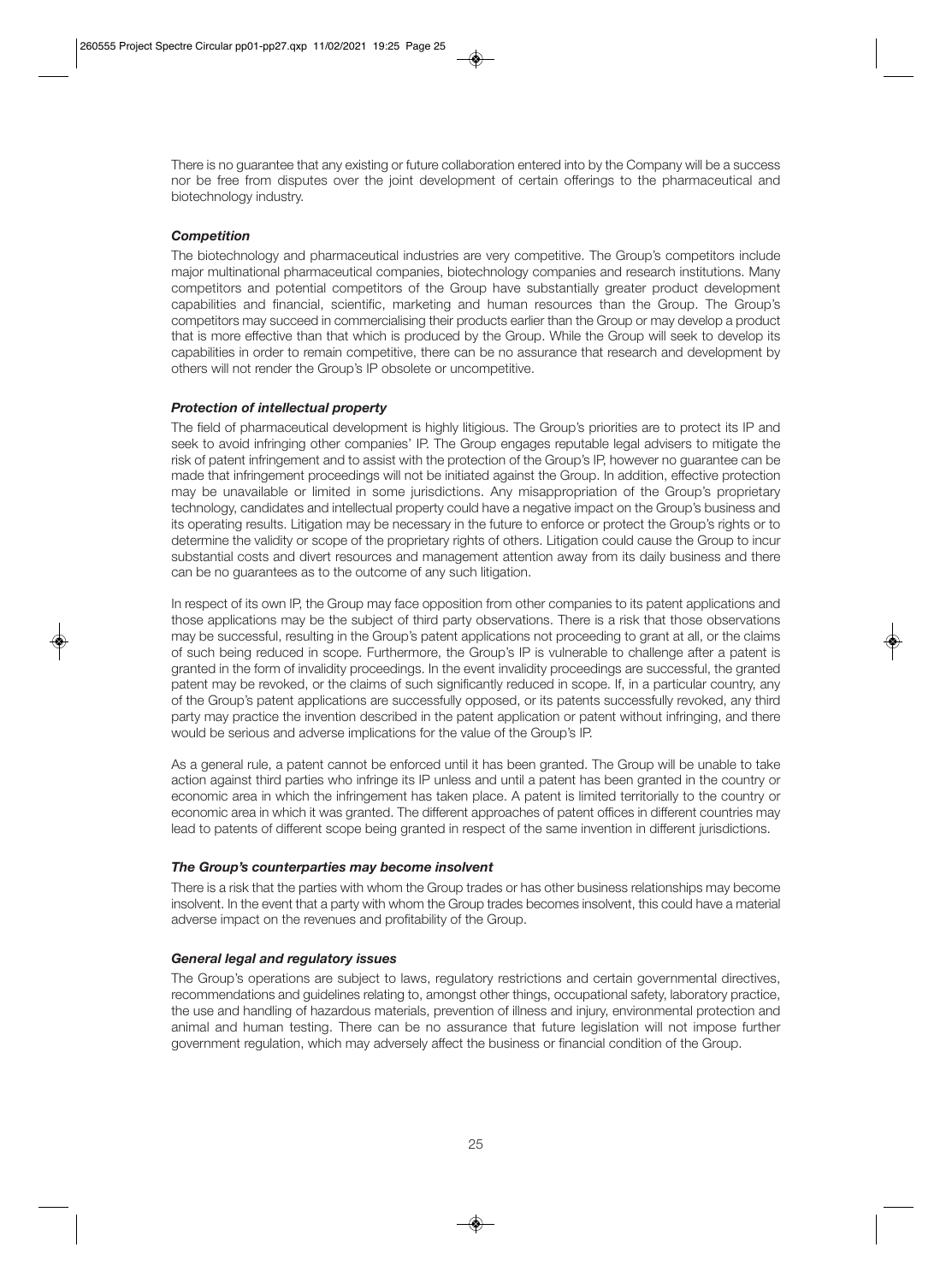# *Internal controls and governance*

The Company operates in a heavily regulated industry. There is a risk that the Company will not have adequate internal controls and governance to ensure compliance with applicable laws and regulations, and to ensure compliance with the Company's contractual commitments.

Future growth and prospects for the Company will depend on management's ability to manage the business of the Company and to continue to expand and improve operational, financial and management information, quality control systems and governance on a timely basis, whilst at the same time maintaining effective cost controls. Any failure to expand and improve operational, financial and management information, quality control systems and governance in line with the Company's growth could have a material adverse effect on the Company's business, reputation, financial condition and results of operations.

# *Computer system failure*

Despite the implementation of security measures, any of the internal computer systems belonging to the Group or its third-party service providers and collaborators are vulnerable to damage from computer viruses, unauthorised access, natural disasters, terrorism, war and telecommunication and electrical failure. Any system failure, accident or security breach that causes interruptions in its own or in third-party service providers' and collaborators' operations could result in a material disruption of its product development programmes. To the extent that any disruption or security breach results in a loss or damage to its data or applications, or inappropriate disclosure of confidential or proprietary information, the Group may incur liability as a result, its product development programmes and competitive position may be adversely affected and the further development of its development products may be delayed. Furthermore, the Group may incur additional costs to remedy the damage caused by these disruptions or security breaches.

# **2. RISKS RELATING TO THE NEW ORDINARY SHARES**

# *Investment in AIM securities*

An investment in shares traded on AIM may be less liquid and is perceived to involve a higher degree of risk than an investment in a company whose shares are listed on the Official List. Prospective investors should be aware that the value of the Ordinary Shares may go down as well as up and that the market price of the Ordinary Shares may not reflect the underlying value of the Group. Investors may therefore realise less than, or lose all of, their investment.

# *AIM Rules*

The AIM Rules are less onerous than those of the Official List. Neither the FCA nor the London Stock Exchange has examined or approved the contents of this Document. Shareholders and prospective investors (as appropriate) should be aware of the risks of investing in AIM quoted shares and should make the decision to invest only after careful consideration and, if appropriate, consultation with an independent financial adviser.

# *Dilution and ownership of Ordinary Shares*

Shareholders' (who are not Placees) proportionate ownership and voting interest in the Company will be reduced pursuant to the Placing. In addition, to the extent that Shareholders do not take up the offer of Open Offer Shares under the Open Offer, their proportionate ownership and voting interest in the Company will be further reduced and the percentage that their shareholdings represent of the ordinary share capital of the Company will, following Admission, be reduced accordingly. Subject to certain exceptions, Shareholders with registered addresses in, or who are resident or located in, the United States and other Restricted Jurisdictions will not be able to participate in the Open Offer.

# *Volatility of share price*

The trading price of the Ordinary Shares may be subject to wide fluctuations in response to a number of events and factors, such as variations in operating results, announcements of innovations or new services by the Group or its competitors, changes in financial estimates and recommendations by securities analysts, the share price performance of other companies that investors may deem comparable to the Group, news reports relating to trends in the Group's markets, large purchases or sales of Ordinary Shares, liquidity (or absence of liquidity) in the Ordinary Shares, currency fluctuations, legislative or regulatory changes and general economic conditions. These fluctuations may adversely affect the trading price of the Ordinary Shares, regardless of the Group's performance.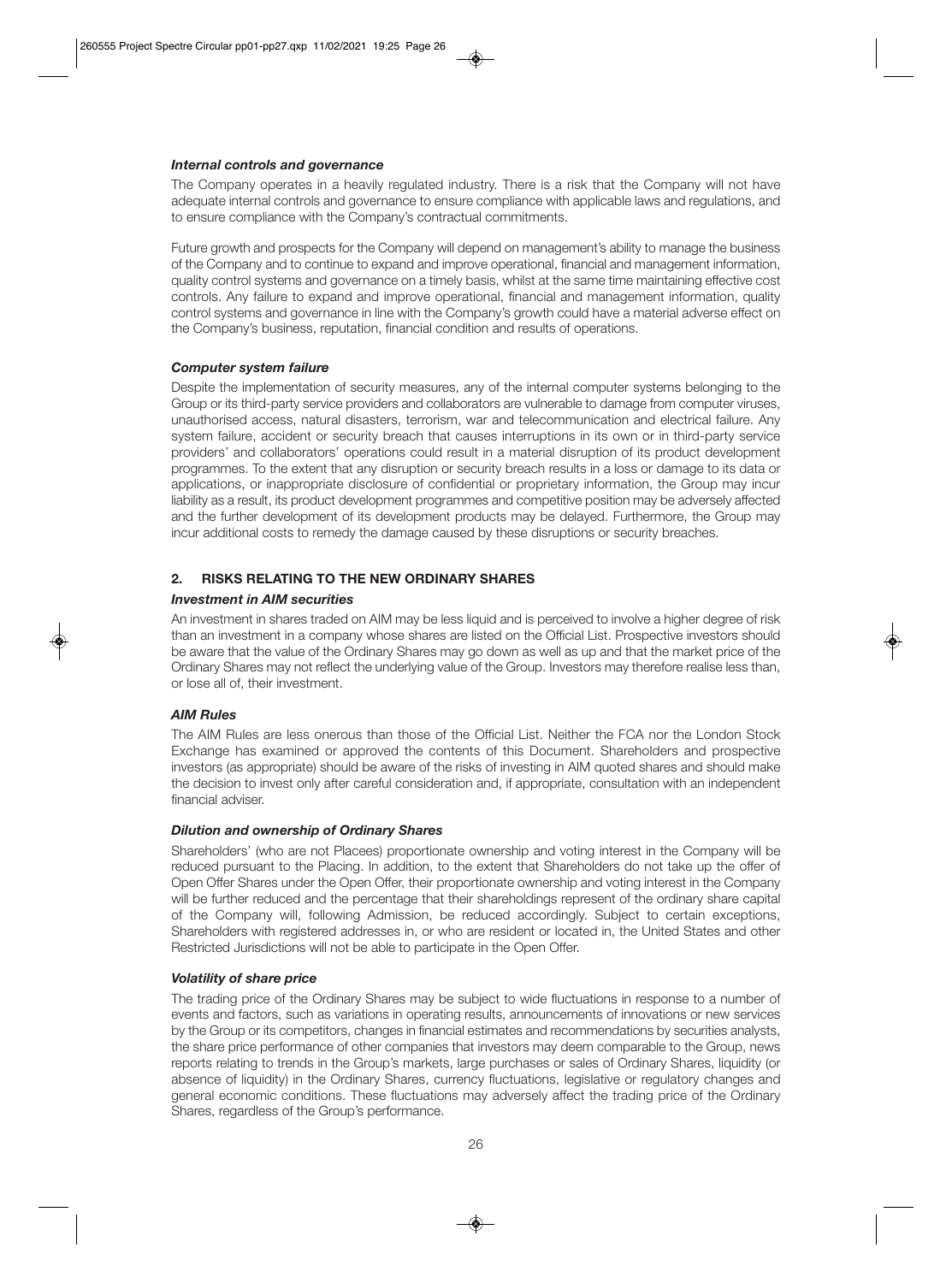The following factors, in addition to other risks described in this Document, may have a significant effect on the market price of the Ordinary Shares:

- $\bullet$  variations in operating results:
- actual or anticipated changes in the estimates of operating results or changes in stock market analyst recommendations regarding the Ordinary Shares, other comparable companies or the industry generally;
- macro-economic conditions in the countries in which the Group may do business;
- **•** foreign currency exchange fluctuations and the denominations in which the Group may conduct business and holds cash reserves;
- $\bullet$  market conditions in the industry, the industries of customers and the economy as a whole;
- actual or expected changes in the Group's growth rates or competitors' growth rates;
- changes in the market valuation of similar companies;
- **•** trading volume of the Ordinary Shares;
- sales of the Ordinary Shares by the Directors or other Shareholders; and
- adoption or modification of regulations, policies, procedures or programmes applicable to the Group's business. In addition, if the stock market in general experiences loss of investor confidence, the trading price of the Ordinary Shares could decline for reasons unrelated to the Group's business, financial condition or operating results. The trading price of the Ordinary Shares might also decline in reaction to events that affect other companies in the industry, even if such events do not directly affect the Group. Each of these factors, among others, could harm the value of the Ordinary Shares.

#### *Valuation of Ordinary Shares*

The Issue Price has been determined by the Company and may not relate to the Company's net asset value, net worth or any established criteria or value. There can be no guarantee that the Ordinary Shares will be able to achieve higher valuations or, if they do so, that such higher valuations can be maintained.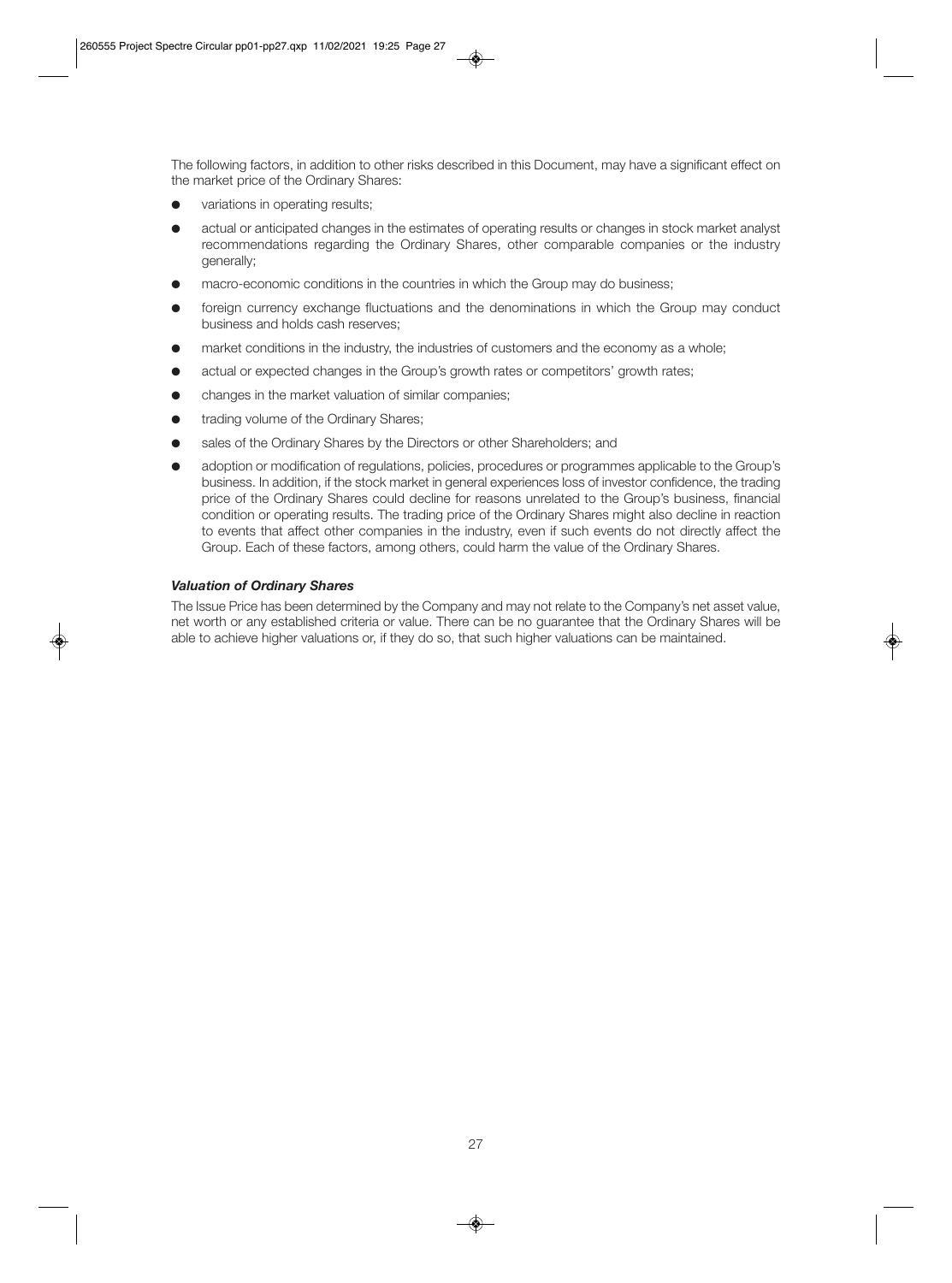# **PART III**

# **TERMS AND CONDITIONS OF THE OPEN OFFER**

#### **Introduction**

As explained in the letter from the Chairman set out in Part I of this Document, the Company has conditionally raised £10 million (before expenses) through the Placing, and is proposing to raise up to £11 million (before expenses) through the issue of Open Offer Shares to Qualifying Shareholders at the Issue Price. The monies to be raised in the Open Offer are in addition to the funds raised pursuant to the Placing.

The Issue Price represents a discount of approximately 14 per cent. to the Closing Price of 9.35 pence per Existing Ordinary Share on 1 February 2021, being the last Business Day prior to the announcement of the Placing and Open Offer.

The purpose of this Part III is to set out the terms and conditions of the Open Offer. Up to 12,490,676 Open Offer Shares will be issued through the Open Offer. Qualifying Shareholders are being offered the right to subscribe for Open Offer Shares in accordance with the terms of the Open Offer. The Open Offer has not been underwritten.

The Record Date for entitlements under the Open Offer for Qualifying CREST Shareholders and Qualifying Non-CREST Shareholders is 6.00 p.m. on 10 February 2021. Qualifying Non-CREST Shareholders will have received Application Forms with this Document and Open Offer Entitlements are expected to be credited to stock accounts of Qualifying CREST Shareholders in CREST by 8.00 a.m. 15 February 2021.

Subject to availability, the Excess Application Facility will enable Qualifying Shareholders to apply for Excess Shares.

The latest time and date of the relevant CREST voting instructions is 10.00 a.m. on 1 March 2021 and the latest time and date for receipt of a completed Application Form and payment in full under the Open Offer and settlement (as appropriate) is 11.00 a.m. on 2 March 2021, with Admission and commencement of dealings in Open Offer Shares expected to take place at 8.00 a.m. on 4 March 2021.

This Document and, for Qualifying Non-CREST Shareholders only, the Application Form contains the formal terms and conditions of the Open Offer. Your attention is drawn to paragraph 3 of this Part III, which gives details of the procedure for application and payment for the Open Offer Shares and any Excess Shares applied for pursuant to the Excess Application Facility.

The Open Offer Shares will, when issued and fully paid, rank equally in all respects with the Existing Ordinary Shares, including the right to receive all dividends or other distributions made, paid or declared, if any, by reference to a record date after the date of their issue.

The Open Offer is an opportunity for Qualifying Shareholders to apply for up to in aggregate, 12,490,676 Open Offer Shares *pro rata* (excepting fractional entitlements) to their current holdings at the Issue Price in accordance with the terms of the Open Offer.

Qualifying Shareholders are also being offered the opportunity to apply for additional Open Offer Shares in excess of their Open Offer Entitlements to the extent that other Qualifying Shareholders do not take up their Open Offer Entitlements in full. The Excess Application Facility enables Qualifying Shareholders to apply for Excess Shares in excess of their Open Offer Entitlements as at the Record Date.

Any Qualifying Shareholder who has sold or transferred all or part of his/her registered holding(s) of Ordinary Shares prior to the Ex-entitlement Date is advised to consult his or her stockbroker, bank or other agent through or to whom the sale or transfer was effected as soon as possible since the invitation to apply for Open Offer Shares under the Open Offer may be a benefit which may be claimed from him/her by the purchasers under the rules of the London Stock Exchange.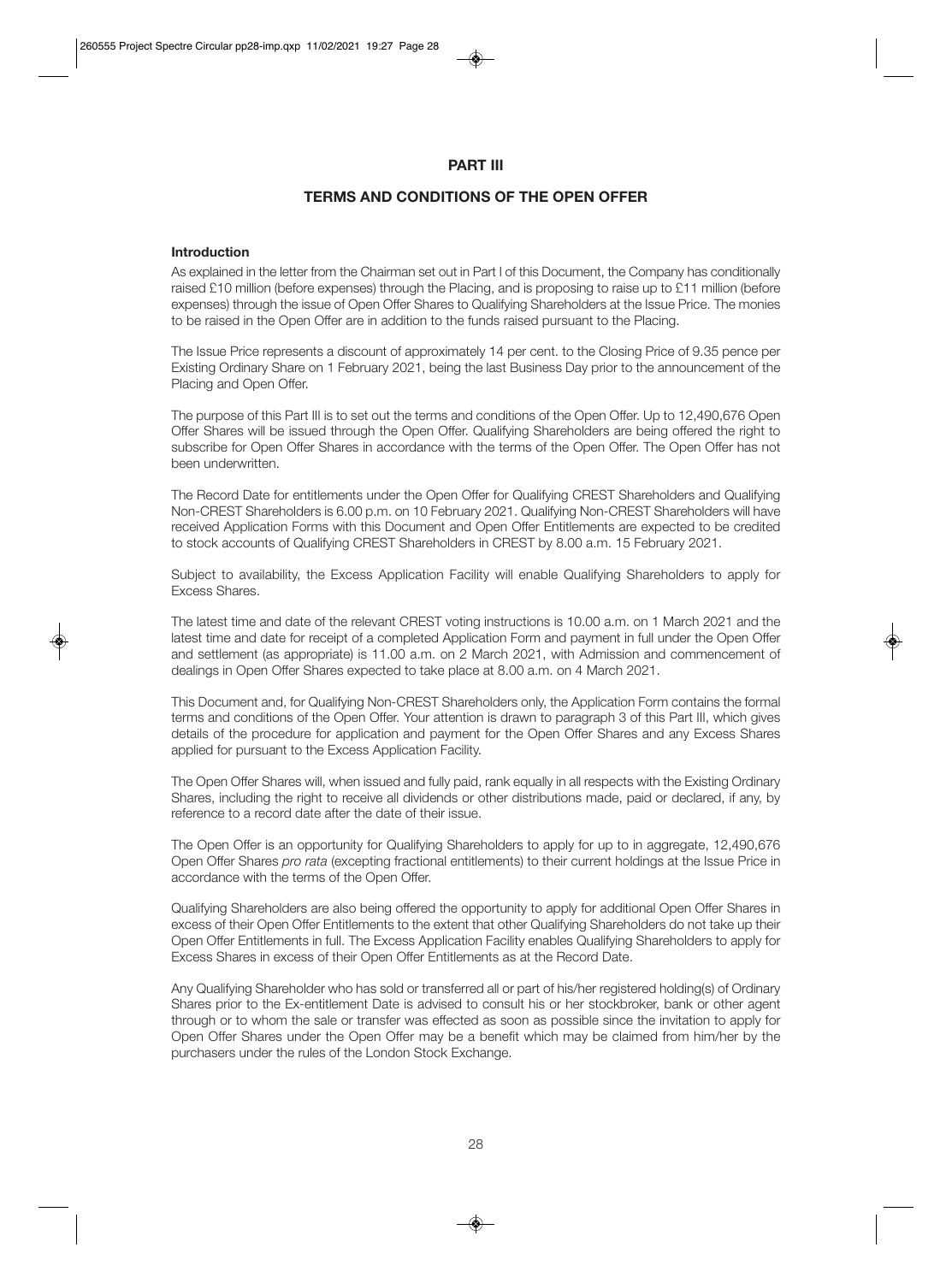# **1. The Open Offer**

Subject to the terms and conditions set out below (and, in the case of Qualifying Non-CREST Shareholders, in the Application Form), Qualifying Shareholders are hereby invited to apply for Open Offer Shares at the Issue Price, payable in full in cash on application, free of all expenses, on the basis of:

- (a) 1 Open Offer Share for every 11 Existing Ordinary Shares held by Qualifying Shareholders at the Record Date and so in proportion for any other number of Ordinary Shares then held; and
- (b) further Open Offer Shares in excess of the Open Offer Entitlement through the Excess Application Facility (although such Open Offer Shares will only be allotted to the extent that not all Qualifying Shareholders apply for their Open Offer Entitlement in full).

Entitlements under the Open Offer will be rounded down to the nearest whole number of Open Offer Shares, with fractional entitlements being aggregated and made available under the Excess Application Facility.

Holdings of Existing Ordinary Shares in certificated and uncertificated form will be treated as separate holdings for the purpose of calculating entitlements under the Open Offer, as will holdings under different designations and in different accounts.

If you are a Qualifying Non-CREST Shareholder, the Application Form shows the number of Existing Ordinary Shares registered in your name on the Record Date (in Box 1) and your Open Offer Entitlements (in Box 2).

If you are a Qualifying CREST Shareholder, application will be made for your Open Offer Entitlement and Excess CREST Open Offer Entitlement to be credited to your CREST account. Open Offer Entitlements and Excess CREST Open Offer Entitlements are expected to be credited to CREST accounts on 15 February 2021. The Existing Ordinary Shares are already admitted to CREST. Accordingly, no further application for admission to CREST is required for the New Ordinary Shares. All such shares, when issued and fully paid, may be held and transferred by means of CREST.

Subject to availability, the Excess Application Facility will enable Qualifying Shareholders, provided they have taken up their Open Offer Entitlement in full, to apply for further Open Offer Shares in excess of their Open Offer Entitlement. Qualifying CREST Shareholders will have their Open Offer Entitlement and Excess CREST Open Offer Entitlement credited to their stock accounts in CREST should refer to paragraph 3.2 of this Part III for information on the relevant CREST procedures and further details on the Excess Application Facility. Qualifying CREST Shareholders can also refer to the CREST Manual for further information on the relevant CREST procedures.

If applications under the Excess Application Facility are received for more than the total number of Open Offer Shares available following take up of Open Offer Entitlements, such applications will be scaled back *pro rata* to the number of Excess Shares applied for by Qualifying Shareholders under the Excess Application Facility and no assurance can be given that excess applications by Qualifying Shareholders will be met in full or in part or at all.

Please refer to paragraph 3.2.11 of this Part III for further details of the Excess Application Facility.

**Qualifying Shareholders should be aware that the Open Offer is not a rights issue. Qualifying Non-CREST Shareholders should also note that their respective Application Forms are not negotiable documents and cannot be traded. Qualifying CREST Shareholders should note that, although the Open Offer Entitlements and Excess CREST Open Offer Entitlements will be credited through CREST and be enabled for settlement, applications in respect of entitlements under the Open Offer may only be made by the Qualifying Shareholder originally entitled or by a person entitled by virtue of a** *bona fide* **market claim raised by Euroclear's Claims Processing Unit. Open Offer Shares not applied for under the Open Offer will not be sold in the market for the benefit of those who do not apply under the Open Offer. Any Open Offer Shares which are not applied for by Qualifying Shareholders under the Open Offer will not be issued by the Company as the Open Offer is not underwritten.** 

# **The attention of Overseas Shareholders is drawn to paragraph 6 of this Part III.**

The Open Offer Shares will, when issued and fully paid, rank in full for all dividends and other distributions declared, made or paid after the date of this Document and otherwise *pari passu* in all respects with the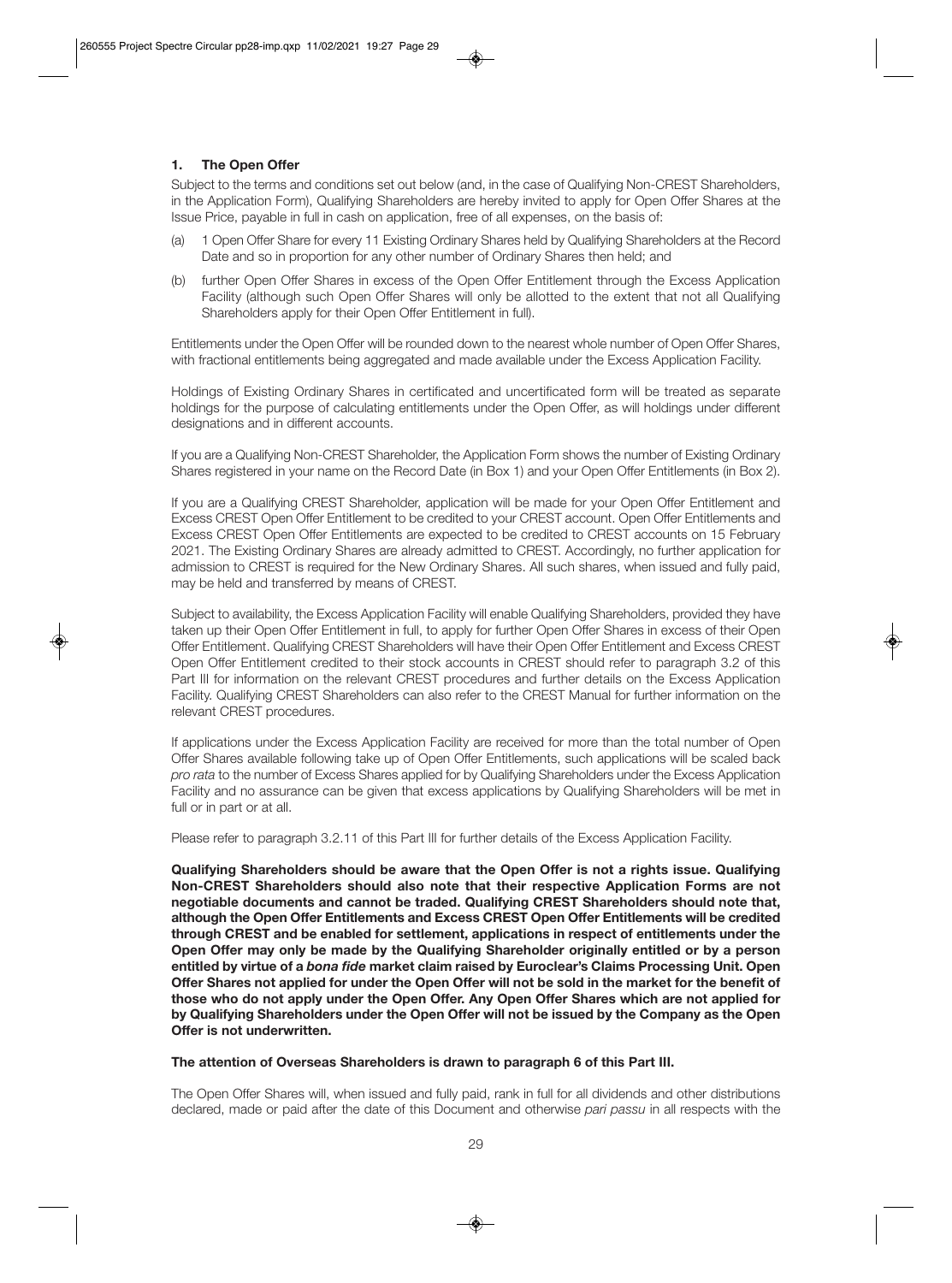Existing Ordinary Shares. The Open Offer Shares are not being made available in whole or in part to the public except under the terms of the Open Offer.

# **2. Conditions and further terms of the Open Offer**

The Open Offer is conditional on, amongst other things, the Placing becoming unconditional in all respects and not being terminated before Admission. The principal conditions to the Placing are:

- (a) the passing of the Resolutions without amendment at the General Meeting;
- (b) the Placing and Open Offer Agreement having become unconditional and not having been terminated in accordance with its terms prior to Admission; and
- (c) Admission becoming effective by no later than 8.00 a.m. on 4 March 2021 (or such later date as finnCap and the Company may agree, being not later than the Longstop Date).

Accordingly, if these conditions are not satisfied or waived (where capable of waiver), the Open Offer will not proceed and any applications made by Qualifying Shareholders will be rejected. In such circumstances, application monies will be returned (at the applicant's sole risk), without payment of interest, as soon as practicable, but within 14 days, thereafter. Any Open Offer Entitlements admitted to CREST will thereafter be disabled.

No temporary documents of title will be issued in respect of Open Offer Shares held in uncertificated form. Definitive certificates in respect of Open Offer Shares taken up are expected to be posted to those Qualifying Shareholders who have validly elected to hold their Open Offer Shares in certificated form by 15 March 2021.

In respect of those Qualifying Shareholders who have validly elected to hold their Open Offer Shares in uncertificated form, the Open Offer Shares are expected to be credited to their stock accounts maintained in CREST by 4 March 2021.

Applications will be made for the Open Offer Shares to be admitted to trading on AIM. Admission is expected to occur at 8.00 a.m. on 4 March 2021, when dealings in the Open Offer Shares are expected to begin.

If for any reason it becomes necessary to adjust the expected timetable as set out in this Document, the Company will notify the London Stock Exchange and make an appropriate announcement to a Regulatory Information Service giving details of the revised dates.

# **3. Procedure for application and payment**

The action to be taken by you in respect of the Open Offer depends on whether, at the relevant time, you are sent an Application Form in respect of your Open Offer Entitlement under the Open Offer or your Open Offer Entitlement and Excess CREST Open Offer Entitlement is credited to your CREST stock account. Qualifying Shareholders who hold all or part of their Existing Ordinary Shares in certificated form should have received the Application Form, accompanying this Document. The Application Form shows the number of Existing Ordinary Shares held at the Record Date. It will also show Qualifying Shareholders their Open Offer Entitlement that can be allotted in certificated form. Qualifying Shareholders who hold all their Existing Ordinary Shares in CREST will be allotted Open Offer Shares in CREST. Qualifying Shareholders who hold part of their Existing Ordinary Shares in uncertificated form will be allotted Open Offer Shares in uncertificated form to the extent that their entitlement to Open Offer Shares arises as a result of holding Existing Ordinary Shares in uncertificated form. However, it will be possible for Qualifying Shareholders to deposit Open Offer Entitlements into, and withdraw them from, CREST. Further information on deposit and withdrawal from CREST is set out in paragraph 3.2.6 of this Part III.

CREST Sponsored Members should refer to their CREST Sponsor, as only their CREST Sponsor will be able to take the necessary action specified below to apply under the Open Offer in respect of the Open Offer Entitlements and Excess CREST Open Offer Entitlements of such members held in CREST. CREST Members who wish to apply under the Open Offer in respect of their Open Offer Entitlements and Excess CREST Open Offer Entitlements in CREST should refer to the CREST Manual for further information on the CREST procedures referred to below.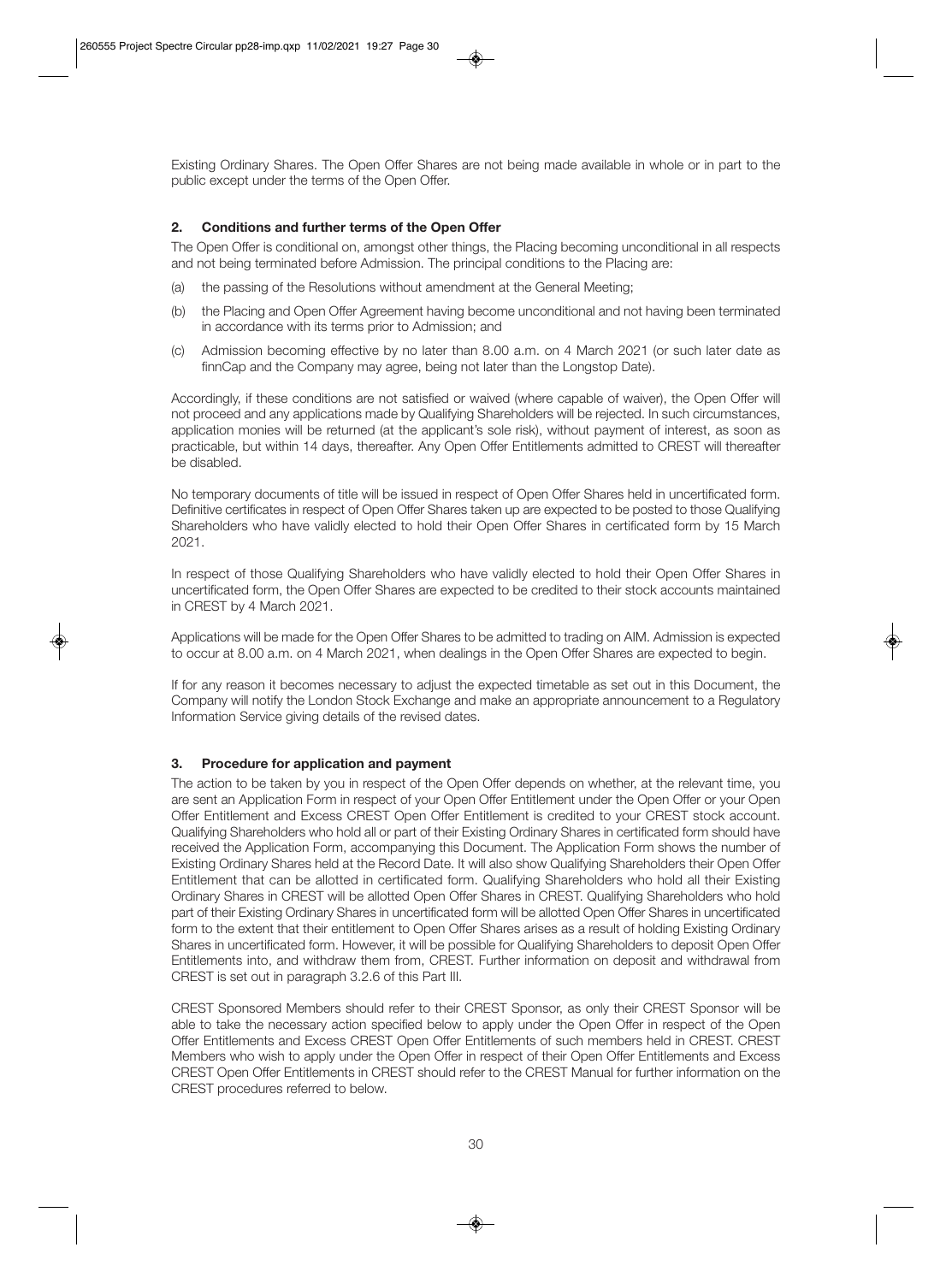Qualifying Shareholders who do not want to apply for the Open Offer Shares under the Open Offer should take no action and should not complete or return the Application Form, or send a USE Instruction through CREST.

# 3.1 *If you have received an Application Form in respect of your Open Offer Entitlement under the Open Offer:*

# 3.1.1 *General*

 Subject to paragraph 6 of this Part III in relation to Overseas Shareholders, Qualifying Non-CREST Shareholders will receive an Application Form. The Application Form shows the number of Existing Ordinary Shares registered in their name on the Record Date in Box 1. It also shows the Open Offer Entitlement allocated to them set out in Box 2. Entitlements to Open Offer Shares are rounded down to the nearest whole number and any fractional entitlements to Open Offer Shares will be aggregated and made available under the Excess Application Facility. Box 3 shows how much they would need to pay if they wish to take up their Open Offer Entitlement in full. Qualifying Non-CREST Shareholders may apply for less than their entitlement should they wish to do so. Qualifying Non-CREST Shareholders may also hold such an Application Form by virtue of a *bona fide* market claim.

 Under the Excess Application Facility, provided they have agreed to take up their Open Offer Entitlement in full, Qualifying Non-CREST Shareholders may apply for more than the amount of their Open Offer Entitlement should they wish to do so. The Excess Application Facility enables Qualifying Shareholders to apply for Excess Shares in excess of their Open Offer Entitlement at the Record Date. The Excess Shares will be scaled back *pro rata* to the number of Excess Shares applied for by Qualifying Shareholders under the Excess Application Facility and no assurance can be given that excess applications by Qualifying Shareholders will be met in full or in part or at all.

 The instructions and other terms set out in the Application Form forms part of the terms of the Open Offer in relation to Qualifying Non-CREST Shareholders.

#### 3.1.2 *Bona fide market claims*

 Applications to acquire Open Offer Shares by a Qualifying Non-CREST Shareholder may only be made on the Application Form and may only be made by the Qualifying Non-CREST Shareholder named in it or by a person entitled by virtue of a *bona fide* market claim in relation to a purchase of Existing Ordinary Shares through the market prior to the date upon which the Existing Ordinary Shares were marked "ex" the entitlement to participate in the Open Offer. Application Forms may not be sold, assigned, transferred or split, except to satisfy *bona fide* market claims up to 3.00 p.m. on 26 February 2021. The Application Form is not a negotiable document and cannot be separately traded. A Qualifying Non-CREST Shareholder who has sold or otherwise transferred all or part of his holding of Existing Ordinary Shares prior to the date upon which the Existing Ordinary Shares were marked "ex" the entitlement to participate in the Open Offer, should contact his broker or other professional adviser authorised under FSMA through whom the sale or purchase was effected as soon as possible, as the invitation to acquire Open Offer Shares under the Open Offer may be a benefit which may be claimed by the purchaser(s) or transferee(s).

 Qualifying Non-CREST Shareholders who have sold all or part of their registered holding should, if the market claim is to be settled outside CREST, complete Box 8 on the Application Form and immediately send it to the stockbroker, bank or other agent through whom the sale or transfer was effected for transmission to the purchaser or transferee. The Application Form should not, however, be forwarded to or transmitted in or into or from the United States or any other Restricted Jurisdiction, nor in or into or from any other jurisdiction where the extension of the Open Offer would breach any applicable law or regulation. If the market claim is to be settled outside CREST, the beneficiary of the claim should follow the procedures set out in the accompanying Application Form. If the market claim is to be settled in CREST, the beneficiary of the claim should follow the procedure set out in paragraph 3.2 of this Part III below.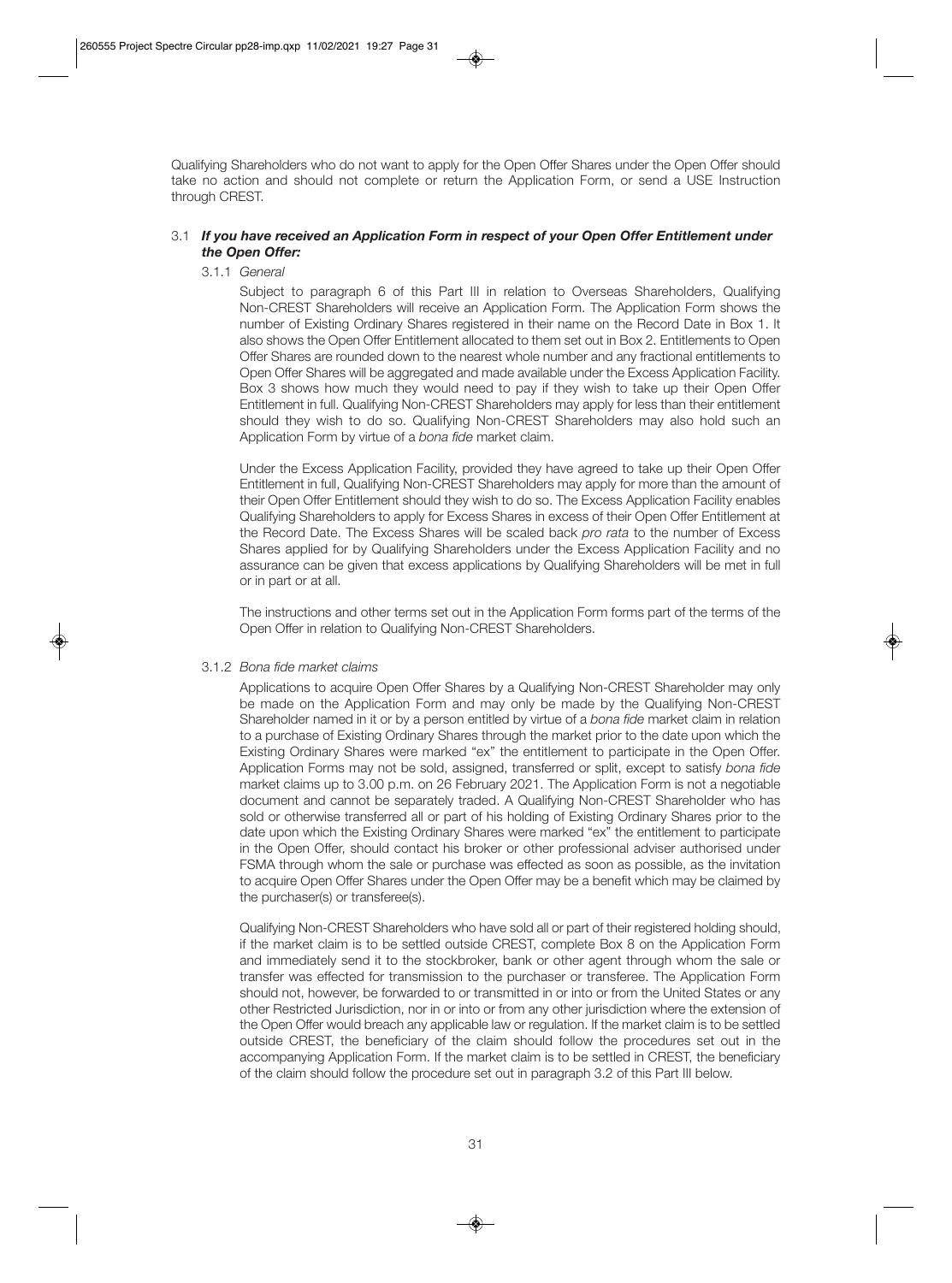#### 3.1.3 *Application procedures*

 Qualifying Non-CREST Shareholders wishing to apply to acquire Open Offer Shares (whether in respect of all or part of their Open Offer Entitlement or in addition to their Open Offer Entitlement under the Excess Application Facility) should complete the Application Form in accordance with the instructions printed on it.

 Qualifying Non-CREST Shareholders may only apply for Excess Shares if they have agreed to take up their Open Offer Entitlements in full.

 The Excess Shares may be allocated in such manner as the Directors may determine in their absolute discretion and no assurance can be given that excess applications by Qualifying Shareholders will be met in full or in part or at all.

 Completed Application Forms should be returned by post (in the accompanying pre-paid envelope) to Equiniti Limited, Corporate Actions, Aspect House, Spencer Road, Lancing, West Sussex BN99 6DA (who will also act as Receiving Agent in relation to the Open Offer) by no later than 11:00 a.m. on 2 March 2021. The Company reserves the right to treat any application not strictly complying with the terms and conditions of application as nevertheless valid. The Company further reserves the right (but shall not be obliged) to accept either Application Forms or remittances received after 11.00 a.m. on 2 March 2021.

 Qualifying Non-CREST Shareholders should note that applications, once made, will be irrevocable and receipt thereof will not be acknowledged. Multiple applications will not be accepted. If an Application Form is being sent by first-class post in the UK, Qualifying Shareholders are recommended to allow at least four Business Days for delivery. The Company may in its sole discretion, but shall not be obliged to, treat an Application Form as valid and binding on the person by whom or on whose behalf it is lodged, even if not completed in accordance with the relevant instructions or not accompanied by a valid power of attorney where required, or if it otherwise does not strictly comply with the terms and conditions of the Open Offer. The Company further reserves the right (but shall not be obliged) to accept Application Forms received after 11.00 a.m. on 2 March 2021.

 All documents and remittances sent by post by, to, from or on behalf of an applicant (or as the applicant may direct) will be sent entirely at the applicant's own risk.

#### 3.1.4 *Payments*

 All payments must be in pounds sterling and made by cheque or bankers' draft, made payable to "Equiniti Limited – re Evgen Pharma plc Open Offer", and crossed "A/C Payee Only". Cheques must be drawn on a bank or building society or branch of a bank or building society in the United Kingdom which is either a settlement member of the Cheque and Credit Clearing Company Limited or the CHAPS Clearing Company Limited or which has arranged for its cheques to be cleared through the facilities provided by any of those companies or committees and must bear the appropriate sort code in the top right-hand corner and must be for the full amount payable on application. Third party cheques may not be accepted with the exception of building society cheques or banker's drafts where the building society or bank has inserted details of the name of the account holder and have either added the building society or bank branch stamp or have provided a supporting letter confirming the source of funds. The name of the account holder should be the same as the name of the shareholder shown on page 1 of the Open Offer Application Form. Post-dated cheques will not be accepted.

 Cheques will be presented for payment upon receipt. It is a term of the Open Offer that cheques shall be honoured on first presentation and the Company may elect to treat as invalid acceptances in respect of which cheques are not so honoured. All documents and/or cheques sent through the post will be sent at the risk of the sender. Payments via CHAPS, BACS or electronic transfer will not be accepted. If the Open Offer does not become unconditional, no Open Offer Shares will be issued and all monies will be returned (at the applicant's sole risk), without payment of interest, to applicants as soon as practicable, but within 14 days, following the lapse of the Open Offer. If Open Offer Shares have already been allotted to a Qualifying Non-Crest Shareholder and such Qualifying Non-Crest Shareholder's cheque is not honoured upon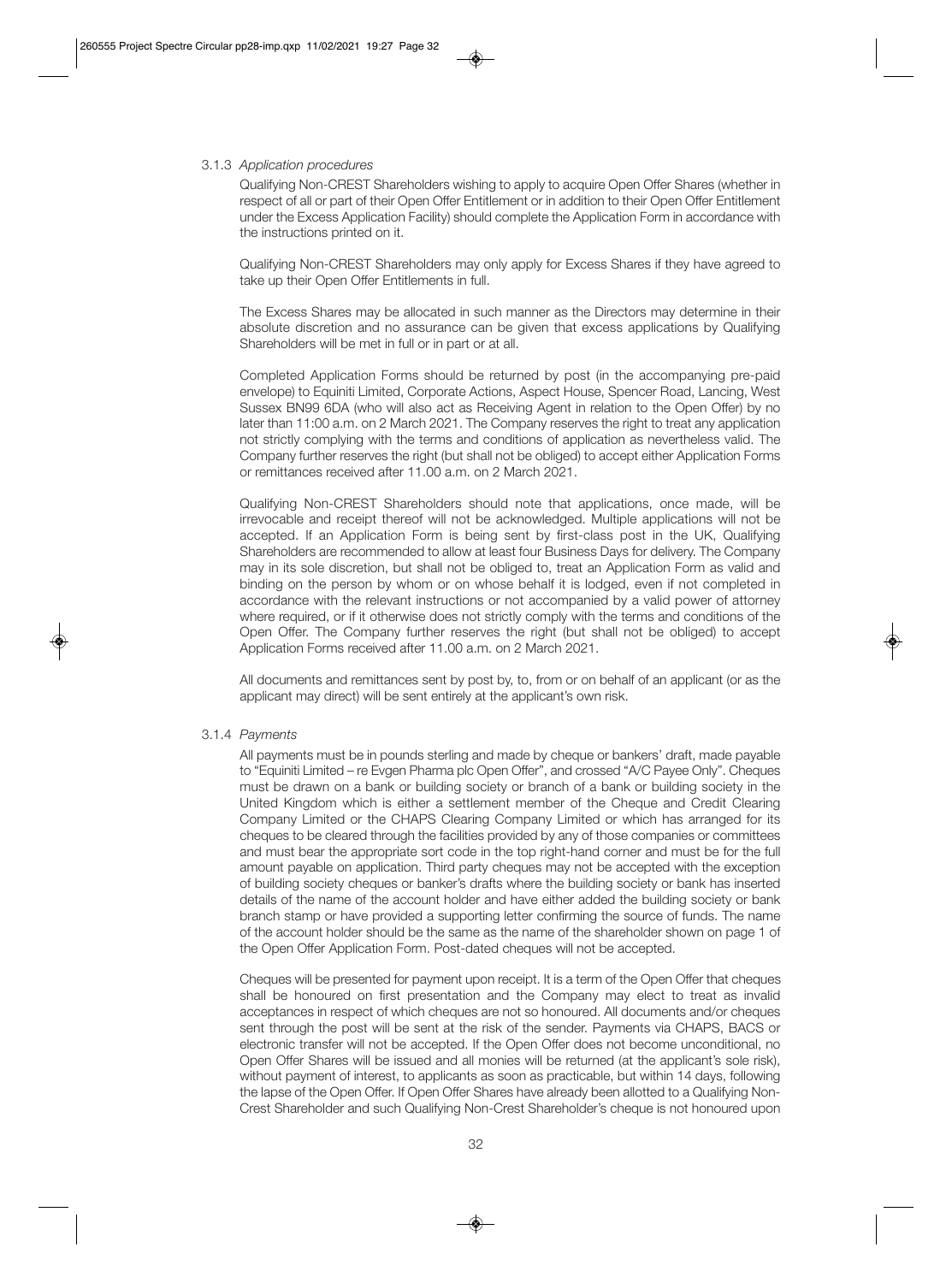first presentation or such Qualifying Non-Crest Shareholder's application is subsequently otherwise deemed to be invalid, the Receiving Agent shall be authorised (in its absolute discretion as to manner, timing and terms) to make arrangements, on behalf of the Company, for the sale of such Qualifying Non-Crest Shareholder's Open Offer Shares and for the proceeds of sale (which for these purposes shall be deemed to be payments in respect of successful applications) to be paid to and retained by the Company. None of the Registrars, the Receiving Agent, finnCap or the Company nor any other person shall be responsible for, or have any liability for, any loss, expense or damage suffered by such Qualifying Non-Crest Shareholders.

#### 3.1.5 *Incorrect sums*

 If an Application Form encloses a payment for an incorrect sum, the Company through the Receiving Agent reserves the right:

- (a) to reject the application in full and return the cheque or refund the payment to the Qualifying Non-CREST Shareholder in question (without interest); or
- (b) in the case that an insufficient sum is paid, to treat the application as a valid application for such lesser whole number of Open Offer Shares as would be able to be applied for with that payment at the Issue Price, refunding any unutilised sum to the Qualifying Non-CREST Shareholder in question (without interest), save that any sums of less than £1.00 will be retained for the benefit of the Company; or
- (c) in the case that an excess sum is paid, to treat the application as a valid application for all of the Open Offer Shares referred to in the Application Form, refunding any unutilised sums to the Qualifying Non-CREST Shareholder in question (without interest), save that any sums of less than £1.00 will be retained for the benefit of the Company.

 All monies received by the Receiving Agent in respect of Open Offer Shares will be held in a separate non-interest bearing bank account.

#### 3.1.6 *The Excess Application Facility*

 Provided they choose to take up their Open Offer Entitlement in full, the Excess Application Facility enables a Qualifying Non-CREST Shareholder to apply for Excess Shares. Qualifying Non-CREST Shareholders wishing to apply for Excess Shares may do so by completing Box 5 of the Application Form.

 If applications under the Excess Application Facility are received for more than the total number of Open Offer Shares available following take up of Open Offer Entitlements, the Excess Shares will be scaled back *pro rata* to the number of Excess Shares applied for by Qualifying Shareholders under the Excess Application Facility and no assurance can be given that excess applications by Qualifying Shareholders will be met in full or in part or at all.

 Qualifying Non-CREST Shareholders who wish to apply for Excess Shares must complete the Application Form in accordance with the instructions set out on the Application Form.

 Should the Open Offer become unconditional and applications for Excess Shares by Qualifying Shareholders under the Open Offer exceed the maximum number of Open Offer Shares available under the Excess Application Facility, resulting in a scale back of applications, each Qualifying Non-CREST Shareholder who has made a valid application for Excess Shares and from whom payment in full for the Excess Shares has been received will receive a pounds sterling amount equal to the number of Excess Shares applied and paid for but not allocated to the relevant Qualifying Non-CREST Shareholder multiplied by the Issue Price. Monies will be returned either as a cheque by first class post to the address set out on the Application Form or payment will be returned direct to the account of the bank or building society on which the relevant cheque or banker's draft was drawn, as soon as reasonably practicable, but within 14 days thereafter, without payment of interest and at the applicant's sole risk.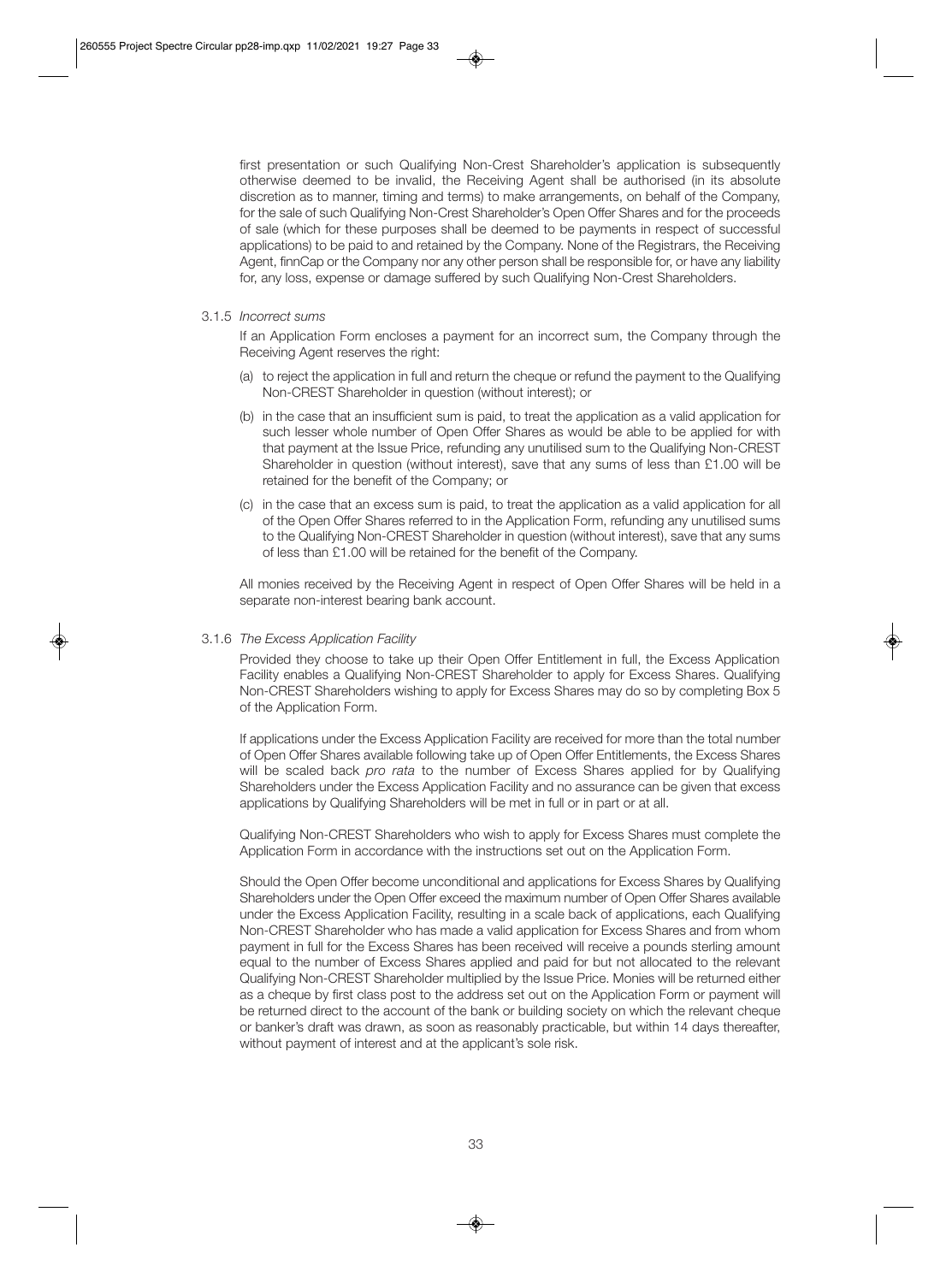#### 3.1.7 *Effect of valid application*

 All documents and remittances sent by post by, to, from, or on behalf of or to an applicant (or as the applicant may direct) will be sent entirely at the applicant's own risk. By completing and delivering an Application Form, the applicant:

- (a) represents and warrants to the Company and finnCap that he has the right, power and authority, and has taken all action necessary, to make the application under the Open Offer and to execute, deliver and exercise his rights, and perform his obligations under any contracts resulting therefrom and that he is not a person otherwise prevented by legal or regulatory restrictions from applying for Open Offer Shares or acting on behalf of any such person on a non-discretionary basis;
- (b) agrees with the Company and finnCap that all applications under the Open Offer and contracts resulting therefrom, and any non-contractual obligations related thereto, shall be governed by and construed in accordance with the laws of England;
- (c) confirms to the Company and finnCap that in making the application he is not relying on any information or representation in relation to the Company other than that contained in this Document, and the applicant accordingly agrees that no person responsible solely or jointly for this Document or any part thereof, or involved in the preparation thereof, shall have any liability for any such information or representation not so contained and further agrees that, having had the opportunity to read this Document, he will be deemed to have had notice of all the information in relation to the Company contained in this Document (including information incorporated by reference);
- (d) represents and warrants to the Company and finnCap that he is the Qualifying Shareholder originally entitled to the Open Offer Entitlement;
- (e) represents and warrants to the Company and finnCap that if he has received some or all of his Open Offer Entitlement from a person other than the Company, he is entitled to apply under the Open Offer in relation to such Open Offer Entitlements by virtue of a *bona fide* market claim;
- (f) requests that the Open Offer Shares to which he will become entitled, be issued to him on the terms set out in this Document and the Application Form and subject to the Articles;
- (g) represents and warrants to the Company and finnCap that he is not, nor is he applying on behalf of any person who is, in the United States or is a citizen or resident, or which is a corporation, partnership or other entity created or organised in or under any laws, of any Restricted Jurisdiction or any other jurisdiction in which the application for Open Offer Shares is prevented by law and he is not applying with a view to re-offering, re-selling, transferring or delivering any of the Open Offer Shares which are the subject of his application in the United States or to, or for the benefit of, a Shareholder who is a citizen or resident or which is a corporation, partnership or other entity created or organised in or under any laws of any Restricted Jurisdiction or any other jurisdiction in which the application for Open Offer Shares is prevented by law (except where proof satisfactory to the Company has been provided to the Company that he is able to accept the invitation by the Company free of any requirement which it (in its absolute discretion) regards as unduly burdensome), nor acting on behalf of any such person on a non-discretionary basis nor (a) person(s) otherwise prevented by legal or regulatory restrictions from applying for Open Offer Shares under the Open Offer;
- (h) represents and warrants to the Company and finnCap that he is not, and nor is he applying as nominee or agent for, a person who is or may be liable to notify and account for tax under the Stamp Duty Reserve Tax Regulations 1986 at any of the increased rates referred to in sections 67, 70, 93 or 96 (depositary receipts and clearance services) of the Finance Act 1986; and
- (i) confirms that in making the application he is not relying and has not relied on the Company or finnCap or any person affiliated with the Company, or finnCap, in connection with any investigation of the accuracy of any information contained in this Document or his investment decision.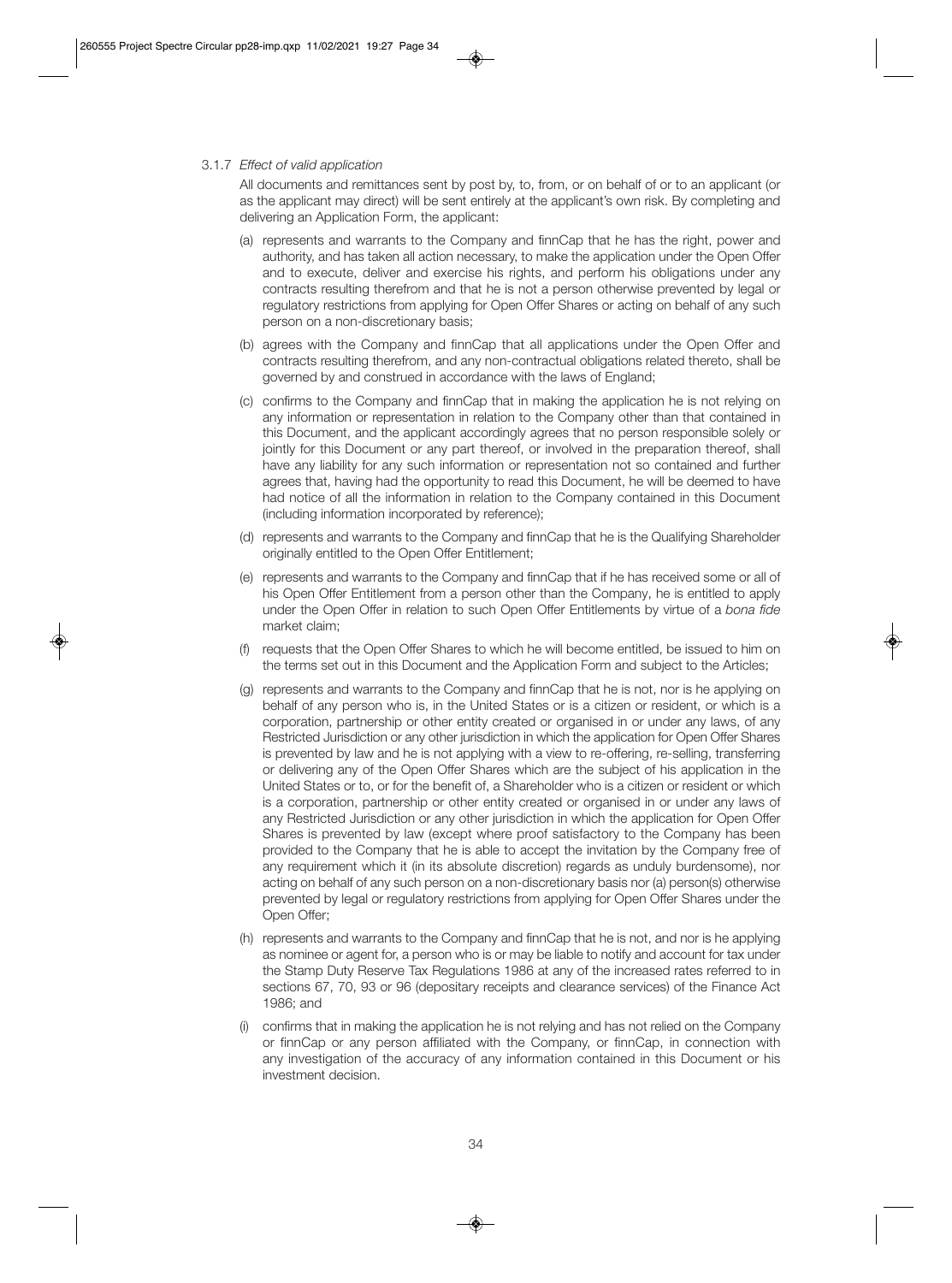All enquiries in connection with the procedure for application and completion of the Application Form should be addressed to Equiniti Limited, Corporate Actions, Aspect House, Spencer Road, Lancing, West Sussex BN99 6DA or by telephone on 0371 384 2050 (or +44 371 384 2050 if calling from overseas). Calls are charged at the standard geographic rate and will vary by provider. Calls outside the United Kingdom will be charged at the applicable international rate. The helpline is open between 8.30 a.m. and 5.30 p.m., Monday to Friday excluding public holidays in England and Wales. Please note that Equiniti Limited cannot provide any financial, legal or tax advice and calls may be recorded and monitored for security and training purposes.

#### 3.1.8 *Proxy*

 Qualifying Non-CREST Shareholders who do not want to take up or apply for the Open Offer Shares under the Open Offer should take no action and should not complete or return the Application Form. However, you are encouraged to vote at the General Meeting by completing and returning the accompanying Form of Proxy.

 A Qualifying Non-CREST Shareholder who is also a CREST Member may elect to receive the Open Offer Shares to which he is entitled in uncertificated form in CREST. Please see paragraph 3.2.6 below for more information.

# *3.2 If you have an Open Offer Entitlement and an Excess CREST Open Offer Entitlement credited to your stock account in CREST in respect of your entitlement under the Open Offer*

#### 3.2.1 *General*

 Subject to paragraph 6 of this Part III in relation to certain Overseas Shareholders, each Qualifying CREST Shareholder will receive a credit to his stock account in CREST of his Open Offer Entitlement equal to the maximum number of Open Offer Shares for which he is entitled to apply under the Open Offer together with a credit of Excess CREST Open Offer Entitlements equal to ten times their total number of existing Ordinary Shares held in such Qualifying CREST Shareholder's name as at the Record Date. Entitlements to Open Offer Shares will be rounded down to the nearest whole number and any Open Offer Entitlements have therefore also been rounded down. Any fractional entitlements to Open Offer Shares arising will be aggregated and made available under the Excess Application Facility.

 The CREST stock account to be credited will be an account under the participant ID and member account ID that apply to the Existing Ordinary Shares held on the Record Date by the Qualifying CREST Shareholder in respect of which the Open Offer Entitlements and Excess CREST Open Offer Entitlements have been allocated.

 If for any reason Open Offer Entitlements and/or the Excess CREST Open Offer Entitlements cannot be admitted to CREST by, or the stock accounts of Qualifying CREST Shareholders cannot be credited by, 8.00 a.m. on 15 February 2021, or such later time and/or date as the Company may decide, an Application Form will be sent to each Qualifying CREST Shareholder in substitution for the Open Offer Entitlement and Excess CREST Open Offer Entitlement which should have been credited to his stock account in CREST. In these circumstances the expected timetable as set out in this Document will be adjusted as appropriate and the provisions of this Document applicable to Qualifying CREST Shareholders who receive an Application Form.

 CREST Members who wish to apply to acquire some or all of their entitlements to Open Offer Shares and their Excess CREST Open Offer Entitlements should refer to the CREST Manual for further information on the CREST procedures referred to below. CREST Sponsored Members should consult their CREST Sponsor if they wish to apply for Open Offer Shares as only their CREST Sponsor will be able to take the necessary action to make this application in CREST.

#### 3.2.2 *Market claims*

 Each of the Open Offer Entitlements and Excess CREST Open Offer Entitlements will constitute a separate security for the purposes of CREST. Although Open Offer Entitlements and Excess CREST Open Offer Entitlements will be admitted to CREST and be enabled for settlement,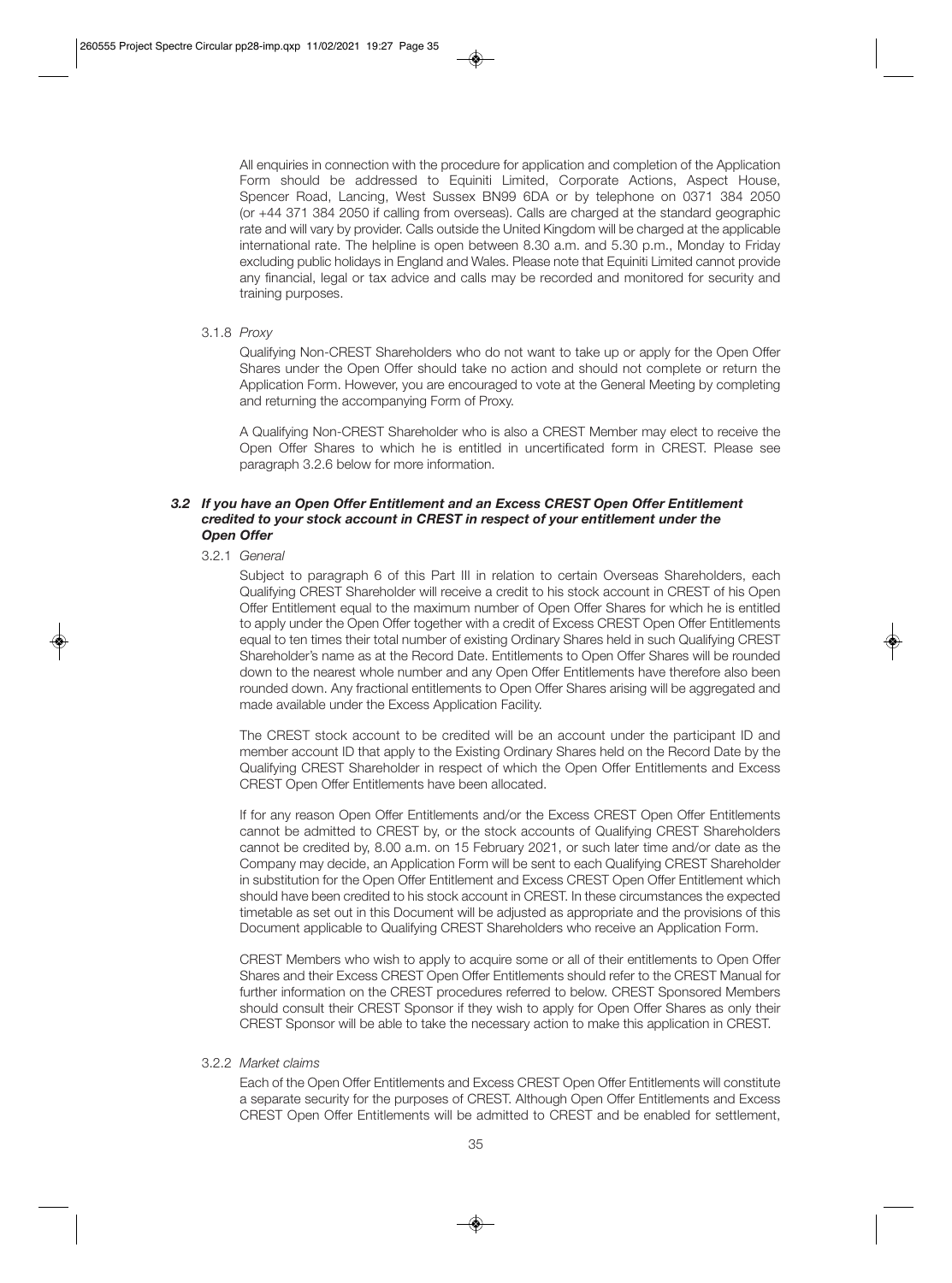applications in respect of Open Offer Entitlements and Excess CREST Open Offer Entitlements may only be made by the Qualifying Shareholder originally entitled or by a person entitled by virtue of a *bona fide* market claim transaction. Transactions identified by the CREST Claims Processing Unit as "cum" the Open Offer Entitlement will generate an appropriate market claim transaction and the relevant Open Offer Entitlement(s) will thereafter be transferred accordingly.

#### 3.2.3 *Unmatched Stock Event (USE Instructions)*

 Qualifying CREST Shareholders who are CREST Members and who want to apply for Open Offer Shares in respect of all or some of their Open Offer Entitlements and their Excess CREST Open Offer Entitlements in CREST must send (or, if they are CREST Sponsored Members, procure that their CREST Sponsor sends) an USE Instruction to Euroclear which, on its settlement, will have the following effect:

- (a) the crediting of a stock account of the Registrars under the participant ID and member account ID specified below, with a number of Open Offer Entitlements or Excess CREST Open Offer Entitlements corresponding to the number of Open Offer Shares applied for; and
- (b) the creation of a CREST payment, in accordance with the CREST payment arrangements in favour of the payment bank of the Receiving Agent in respect of the amount specified in the USE Instruction which must be the full amount payable on application for the number of Open Offer Shares referred to in paragraph (a).

#### 3.2.4 *Content of USE Instruction in respect of Open Offer Entitlements*

 The USE Instruction must be properly authenticated in accordance with Euroclear's specifications and must contain, in addition to the other information that is required for settlement in CREST, the following details:

- (a) the number of Open Offer Shares for which application is being made (and hence the number of the Open Offer Entitlement(s) being delivered to the Registrars);
- (b) the ISIN of the Open Offer Entitlement. This is GB00BMVN2C70;
- (c) the CREST Participant ID of the accepting CREST Member;
- (d) the CREST member account ID of the accepting CREST Member from which the Open Offer Entitlements are to be debited;
- (e) the participant ID of the Registrars in its capacity as a CREST receiving agent. This is 2RA78;
- (f) the member account ID of the Registrars in its capacity as a CREST receiving agent. This is RA364301;
- (g) the amount payable by means of a CREST payment on settlement of the USE Instruction. This must be the full amount payable on application for the number of Open Offer Shares referred to in (a) above;
- (h) the intended settlement date. This must be on or before 11.00 a.m. 2 March 2021; and
- (i) the Corporate Action Number for the Open Offer. This will be available by viewing the relevant corporate action details in CREST.

 In order for an application under the Open Offer to be valid, the USE Instruction must comply with the requirements as to authentication and contents set out above and must settle on or before 11.00 a.m. on 2 March 2021.

 In order to assist prompt settlement of the USE Instruction, CREST Members (or their sponsors, where applicable) may consider adding the following non-mandatory fields to the USE Instruction:

- (i) a contact name and telephone number (in the free format shared note field); and
- (ii) a priority of at least 80.

 CREST Members and, in the case of CREST Sponsored Members, their CREST sponsors, should note that the last time at which a USE Instruction may settle on 2 March 2021 in order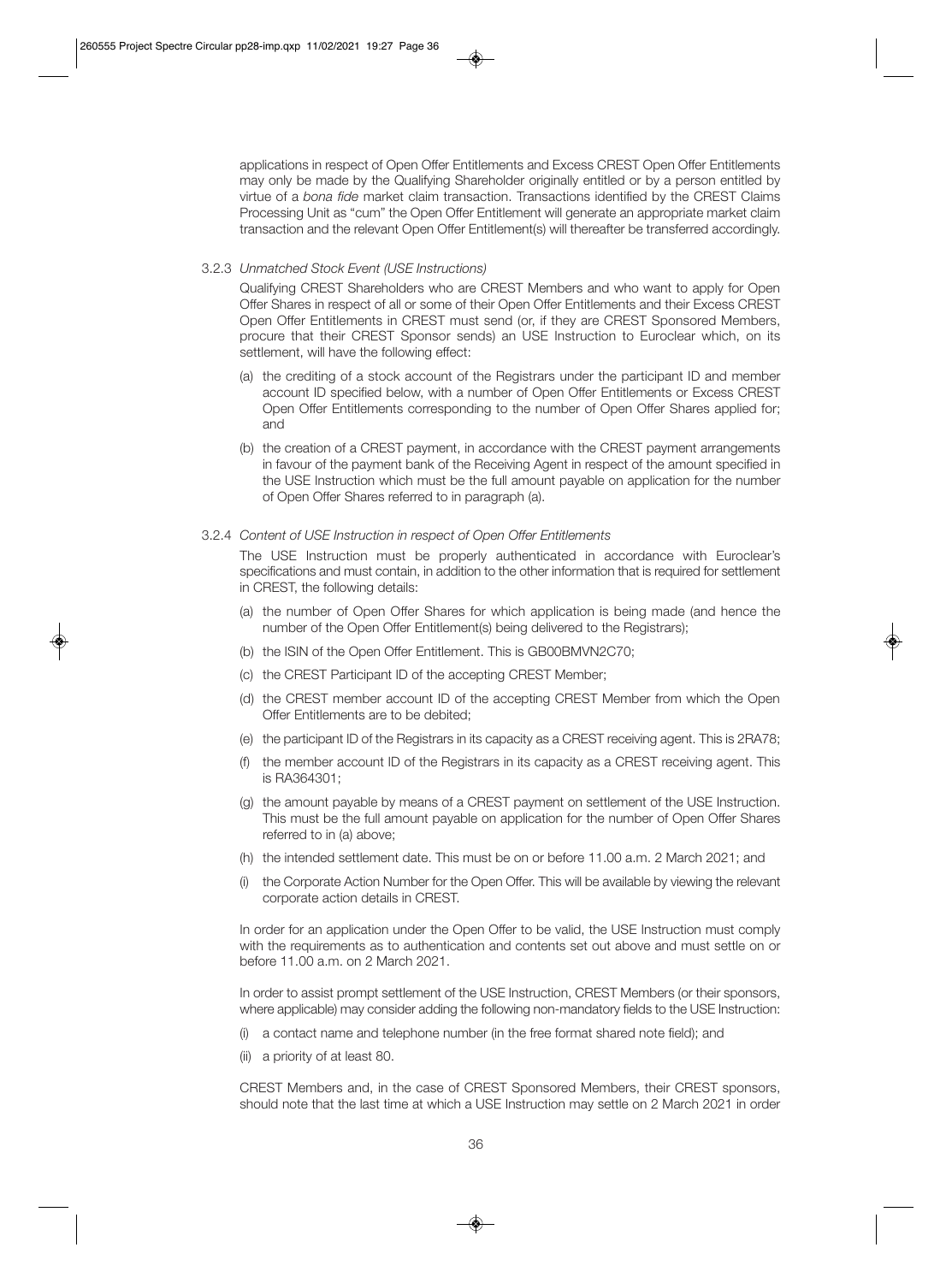to be valid is 11.00 a.m. on that day. In the event that the Placing and the Open Offer do not become unconditional by 8.00 a.m. on 18 March 2021, (or such later time and date as the Company and finnCap determine being no later than the Longstop Date), the Open Offer will lapse, the Open Offer Entitlements admitted to CREST will be disabled and the Receiving Agent will refund the amount paid by a Qualifying CREST Shareholder by way of a CREST payment, without interest, as soon as practicable thereafter.

3.2.5 *Content of USE Instruction in respect of Excess CREST Open Offer Entitlements* 

 The USE Instruction must be properly authenticated in accordance with Euroclear's specifications and must contain, in addition to the other information that is required for settlement in CREST, the following details:

- (a) the number of Excess Shares for which application is being made (and hence being delivered to the Registrars);
- (b) the ISIN of the Excess CREST Open Offer Entitlement. This is GB00BMVN2D87;
- (c) the CREST Participant ID of the accepting CREST Member;
- (d) the CREST member account ID of the accepting CREST Member from which the Excess CREST Open Offer Entitlements are to be debited;
- (e) the participant ID of the Registrars in its capacity as a CREST receiving agent. This is 2RA79;
- (f) the member account ID of the Registrars in its capacity as a CREST receiving agent. This is RA364302;
- (g) the amount payable by means of a CREST payment on settlement of the USE Instruction. This must be the full amount payable on application for the number of Excess Shares referred to in (i) above;
- (h) the intended settlement date. This must be on or before 11.00 a.m. on 2 March 2021; and
- (i) the Corporate Action Number for the Open Offer. This will be available by viewing the relevant corporate action details in CREST.

 In order for an application in respect of an Excess CREST Open Offer Entitlement under the Open Offer to be valid, the USE Instruction must comply with the requirements as to authentication and contents set out above and must settle on or before 11.00 a.m. on 2 March 2021.

 In order to assist prompt settlement of the USE Instruction, CREST Members (or their sponsors, where applicable) may consider adding the following non-mandatory fields to the USE Instruction:

- (i) contact name and telephone number (in the free format shared note field); and
- (ii) a priority of at least 80.

 CREST Members and, in the case of CREST Sponsored Members, their CREST sponsors, should note that the last time at which a USE Instruction may settle on 2 March 2021 in order to be valid is 11.00 a.m. on that day.

 In the event that the Placing and the Open Offer do not become unconditional by 8.00 a.m. on 18 March 2021 (or such later time and date as the Company and finnCap determine being the Longstop Date), the Open Offer will lapse, the Open Offer Entitlements and Excess CREST Open Offer Entitlements admitted to CREST will be disabled and the Receiving Agent will refund the amount paid by a Qualifying CREST Shareholder by way of a CREST payment, without interest, as soon as practicable thereafter.

#### 3.2.6 *Deposit of Open Offer Entitlements into, and withdrawal from, CREST*

 A Qualifying Non-CREST Shareholder's entitlement under the Open Offer as shown by the number of Open Offer Entitlements set out in his Application Form may be deposited into CREST (either into the account of the Qualifying Shareholder named in the Application Form or into the name of a person entitled by virtue of a *bona fide* market claim), provided that such Qualifying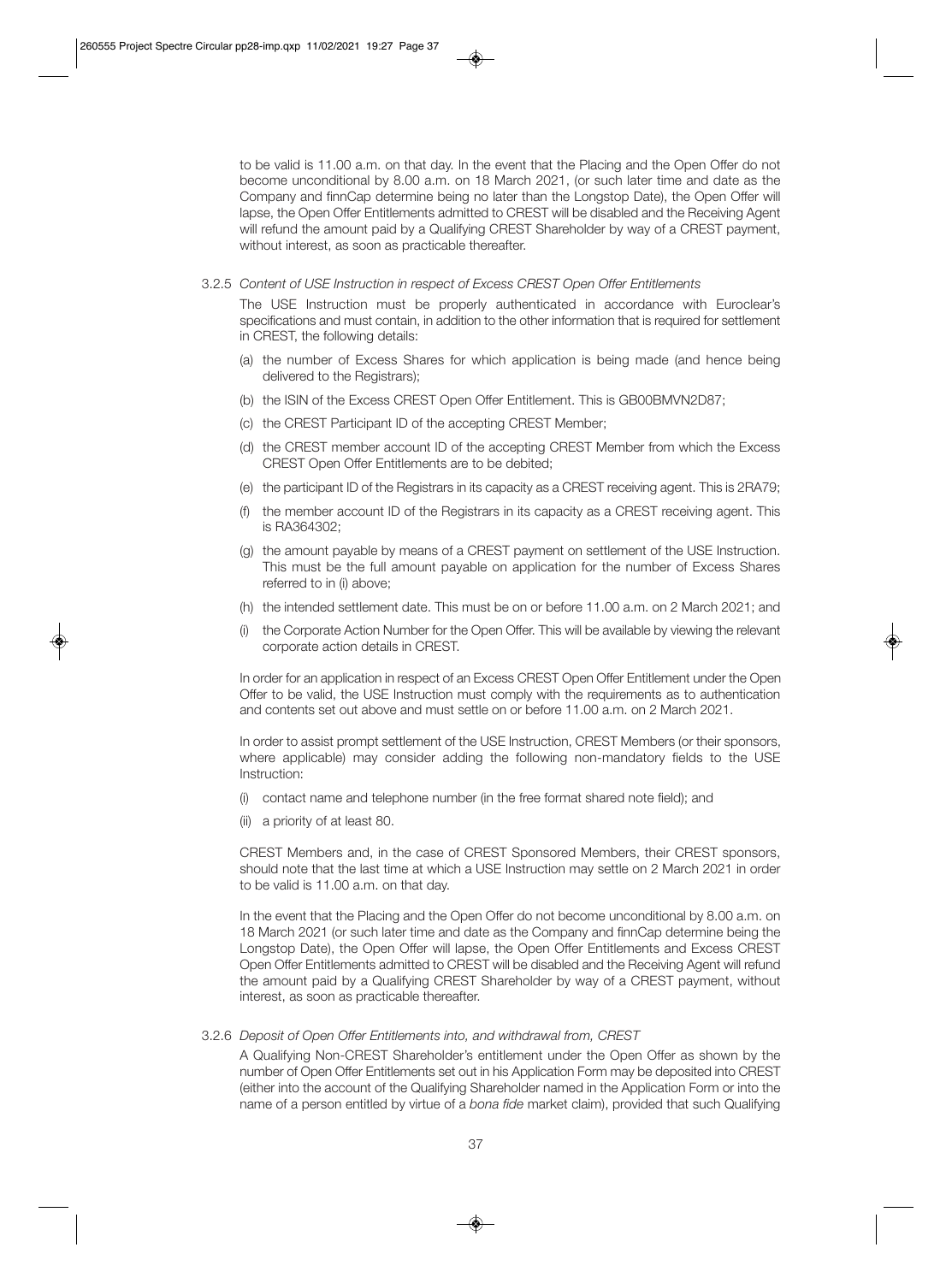Non-CREST Shareholder is also a CREST Member. Similarly, Open Offer Entitlements and Excess CREST Open Offer Entitlements held in CREST may be withdrawn from CREST so that the entitlement under the Open Offer and entitlement to apply under the Excess Application Facility is reflected in an Application Form. Normal CREST procedures (including timings) apply in relation to any such deposit or withdrawal, subject (in the case of a deposit into CREST) as set out in the Application Form.

 A holder of an Application Form who is proposing to deposit the entitlement set out in such form into CREST is recommended to ensure that the deposit procedures are implemented in sufficient time to enable the person holding or acquiring the Open Offer Entitlements and the entitlement to apply under the Excess Application Facility following their deposit into CREST to take all necessary steps in connection with taking up the entitlement prior to 11.00 a.m. on 2 March 2021. After depositing their Open Offer Entitlement into their CREST account, CREST holders will shortly thereafter receive a credit for their Excess CREST Open Offer Entitlement, which will be managed by the Receiving Agent.

 In particular, having regard to normal processing times in CREST and on the part of the Receiving Agent, the recommended latest time for depositing an Application Form with the CCSS (the CREST Courier and Sorting Service), established by Euroclear to facilitate, *inter alia*, the deposit and withdrawal of certificated securities, where the person entitled wishes to hold the entitlement under the Open Offer set out in such Application Form as Open Offer Entitlements and Excess CREST Open Offer Entitlements in CREST, is 3.00 p.m. on 25 February 2021 and the recommended latest time for receipt by Euroclear of a dematerialised instruction requesting withdrawal of Open Offer Entitlements and Excess CREST Open Offer Entitlements from CREST is 4.30 p.m. on 24 February 2021, in either case so as to enable the person acquiring or (as appropriate) holding the Open Offer Entitlements and the entitlement to apply under the Excess Application Facility following the deposit or withdrawal (whether as shown in an Application Form or held in CREST) to take all necessary steps in connection with applying in respect of the Open Offer Entitlements and the entitlement to apply under the Excess Application Facility, as the case may be, prior to 11.00 a.m. on 2 March 2021.

 Delivery of an Application Form with the CREST deposit form duly completed, whether in respect of a deposit into the account of the Qualifying Shareholder named in the Application Form or into the name of another person, shall constitute a representation and warranty to the Company and the Receiving Agent by the relevant CREST Member(s) that it/they is/are not in breach of the provisions of the notes under the paragraph headed "*Instructions for depositing entitlements under the Open Offer into CREST*" on page 3 of the Application Form, and a declaration to the Company and the Receiving Agent from the relevant CREST Member(s) that it/they is/are not in the United States or citizen(s) or resident(s) of any Restricted Jurisdiction or any other jurisdiction in which the application for New Ordinary Shares is prevented by law and, where such deposit is made by a beneficiary of a market claim, a representation and warranty that the relevant CREST Member(s) is/are entitled to apply under the Open Offer by virtue of a *bona fide* market claim.

#### 3.2.7 *Validity of application*

 A USE Instruction complying with the requirements as to authentication and contents set out above which settles by no later than 11:00 a.m. on 2 March 2021 will constitute a valid application under the Open Offer.

#### 3.2.8 *CREST procedures and timings*

 CREST Members and (where applicable) their CREST sponsors should note that Euroclear does not make available special procedures in CREST for any particular corporate action. Normal system timings and limitations will therefore apply in relation to the input of a USE Instruction and its settlement in connection with the Open Offer. It is the responsibility of the CREST Member concerned to take (or, if the CREST Member is a CREST Sponsored Member, to procure that his CREST Sponsor takes) such action as shall be necessary to ensure that a valid application is made as stated above by 11.00 a.m. on 2 March 2021. In this connection CREST Members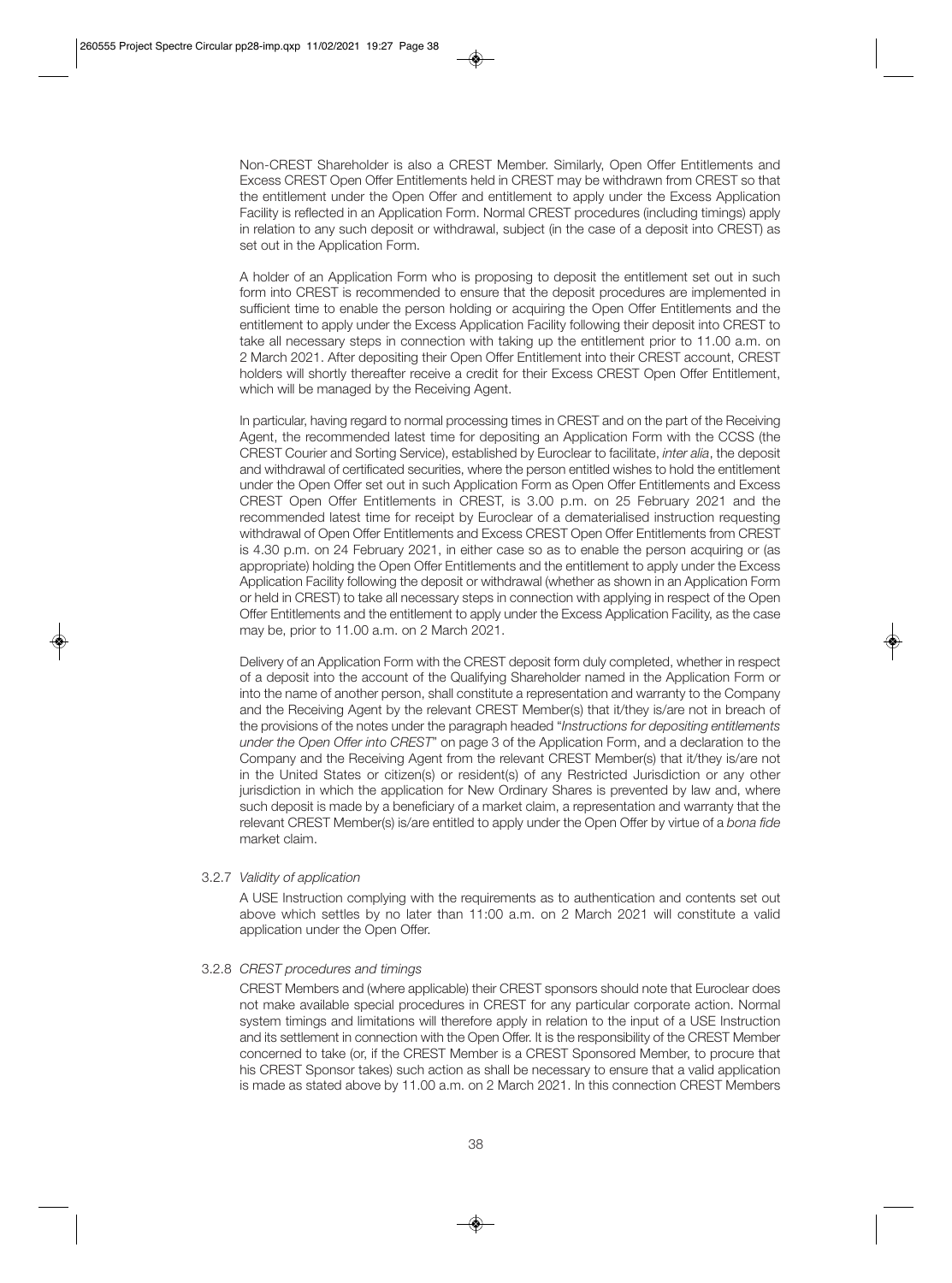and (where applicable) their CREST Sponsors are referred in particular to those sections of the CREST Manual concerning practical limitations of the CREST system and timings.

3.2.9 *Form of Proxy* 

 If a Qualifying CREST Shareholder does not wish to apply for the Open Offer Shares under the Open Offer, they should take no action. They are however, encouraged to vote at the General Meeting by completing and returning the accompanying Form of Proxy or by submitting their votes via CREST.

#### 3.2.10 *Incorrect or incomplete applications*

 If a USE Instruction includes a CREST payment for an incorrect sum, the Company, through the Receiving Agent, reserves the right:

- (a) to reject the application in full and refund the payment to the CREST Member in question (without interest);
- (b) in the case that an insufficient sum is paid, to treat the application as a valid application for such lesser whole number of Open Offer Shares as would be able to be applied for with that payment at the Issue Price, refunding any unutilised sum to the CREST Member in question (without interest); and
- (c) in the case that an excess sum is paid, to treat the application as a valid application for all the Open Offer Shares referred to in the USE Instruction, refunding any unutilised sum to the CREST Member in question (without interest).

#### 3.2.11 *The Excess Application Facility*

 The Excess Application Facility enables Qualifying CREST Shareholders, who have taken up their Open Offer Entitlement in full, to apply for Excess Shares in excess of their Open Offer Entitlement as at the Record Date. If applications under the Excess Application Facility are received for more than the total number of Open Offer Shares available following take up of Open Offer Entitlements, the Excess Shares will be scaled back *pro rata* to the number of Excess Shares applied for by Qualifying Shareholders under the Excess Application Facility and no assurance can be given that excess applications by Qualifying Shareholders will be met in full or in part or at all. Excess CREST Open Offer Entitlements may not be sold or otherwise transferred. Subject as provided in paragraph 6 of this Part III in relation to Overseas Shareholders, the CREST accounts of Qualifying CREST Shareholders will be credited with Excess CREST Open Offer Entitlements to enable applications for Excess Shares to be settled through CREST. Qualifying CREST Shareholders should note that, although the Open Offer Entitlement and the Excess CREST Open Offer Entitlements will be admitted to CREST, they will have limited settlement capabilities. Neither the Open Offer Entitlement nor the Excess CREST Open Offer Entitlements will be tradable or listed and applications in respect of the Open Offer may only be made by the Qualifying Shareholders originally entitled or by a person entitled by virtue of a *bona fide* market claim.

 To apply for Excess Shares pursuant to the Open Offer, Qualifying CREST Shareholders should follow the instructions above and must not return a paper form and cheque.

 Should a transaction be identified by the CREST Claims Processing Unit as "cum" the Open Offer Entitlement and the relevant Open Offer Entitlement(s) be transferred, the Excess CREST Open Offer Entitlements will not transfer with the Open Offer Entitlement(s) claim. Should a Qualifying CREST Shareholder cease to hold all of his Existing Ordinary Shares as a result of one or more *bona fide* market claims, the Excess CREST Open Offer Entitlement credited to CREST and allocated to the relevant Qualifying Shareholder will be transferred to the purchaser. Please note that an additional USE Instruction must be sent in respect of any application under the Excess CREST Open Offer Entitlement.

 Should the Open Offer become unconditional and applications for Excess Shares by Qualifying Shareholders under the Open Offer exceed the maximum number of Open Offer Shares available under the Excess Application Facility, resulting in a scale back of applications under the Excess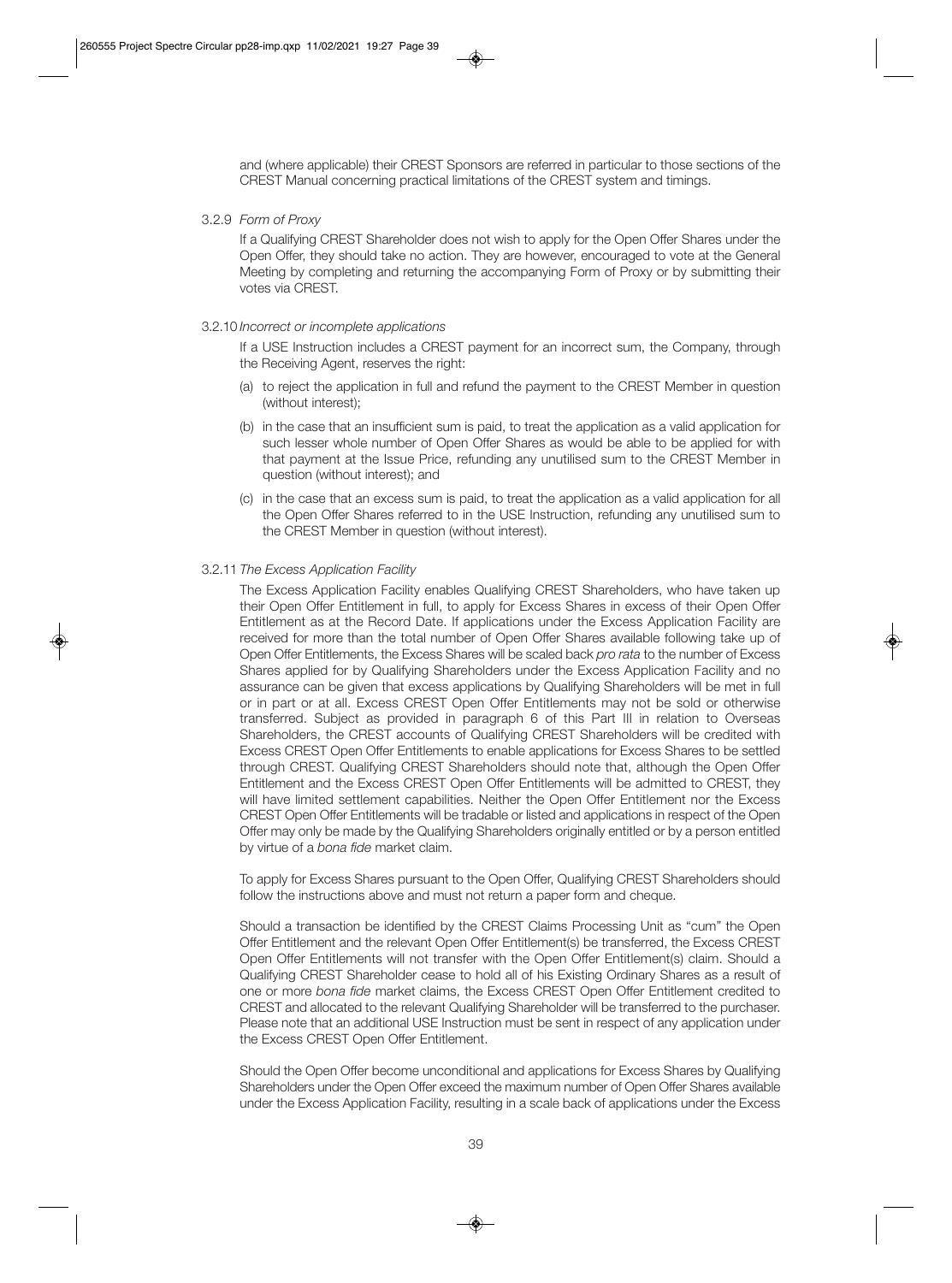Application Facility, each Qualifying CREST Shareholder who has made a valid application pursuant to his Excess CREST Open Offer Entitlement, and from whom payment in full for the excess Open Offer Shares has been received, will receive a pounds sterling amount equal to the number of Open Offer Shares validly applied and paid for but which are not allocated to the relevant Qualifying CREST Shareholder multiplied by the Issue Price. Monies will be returned as soon as reasonably practicable, without payment of interest and at the applicant's sole risk. Qualifying CREST Shareholders will receive the refund not later than four Business Days following the date that the results of the Open Offer are announced.

 All enquiries in connection with the procedure for applications under the Excess Application Facility and Excess CREST Open Offer Entitlements should be addressed to Equiniti Limited, Corporate Actions, Aspect House, Spencer Road, Lancing, West Sussex BN99 6DA, or by telephone on 0371 384 2050 (or +44 371 384 2050 if calling from overseas). Calls are charged at the standard geographic rate and will vary by provider. Calls outside the United Kingdom will be charged at the applicable international rate. Different charges may apply to calls made from mobile telephones. The helpline is open between 8.30 a.m. – 5.30 p.m., Monday to Friday excluding public holidays in England and Wales. Please note that Equiniti Limited cannot provide any financial, legal or tax advice and calls may be recorded and monitored for security and training purposes.

#### 3.2.12 *Effect of valid application*

 A CREST Member who makes or is treated as making a valid application for some or all of his *pro rata* entitlement to Open Offer Shares in accordance with the above procedures hereby:

- (a) represents and warrants to the Company and finnCap that he has the right, power and authority, and has taken all action necessary, to make the application under the Open Offer and to execute, deliver and exercise his rights, and perform his obligations, under any contracts resulting therefrom and that he is not a person otherwise prevented by legal or regulatory restrictions from applying for Open Offer Shares or acting on behalf of any such person on a non-discretionary basis;
- (b) agrees to pay the amount payable on application in accordance with the above procedures by means of a CREST payment in accordance with the CREST payment arrangements (it being acknowledged that the payment to the Registrars' payment bank in accordance with the CREST payment arrangements shall, to the extent of the payment, discharge in full the obligation of the CREST Member to pay to the Company the amount payable on application);
- (c) agrees with the Company and finnCap that all applications under the Open Offer and contracts resulting therefrom, and any non-contractual obligations related thereto, shall be governed by, and construed in accordance with, the laws of England;
- (d) confirms to the Company and finnCap that in making the application he is not relying on any information or representation in relation to the Company other than that contained in this Document, and the applicant accordingly agrees that no person responsible solely or jointly for this Document or any part thereof, or involved in the preparation thereof, shall have any liability for any such information or representation not so contained and further agrees that, having had the opportunity to read this Document, he will be deemed to have had notice of all the information in relation to the Company contained in this Document (including information incorporated by reference);
- (e) represents and warrants to the Company and finnCap that he is the Qualifying Shareholder originally entitled to the Open Offer Entitlements;
- (f) represents and warrants to the Company and finnCap that if he has received some or all of his Open Offer Entitlements from a person other than the Company, he is entitled to apply under the Open Offer in relation to such Open Offer Entitlement by virtue of a *bona fide* market claim;
- (g) requests that the Open Offer Shares to which he will become entitled be issued to him on the terms set out in this Document and subject to the Articles;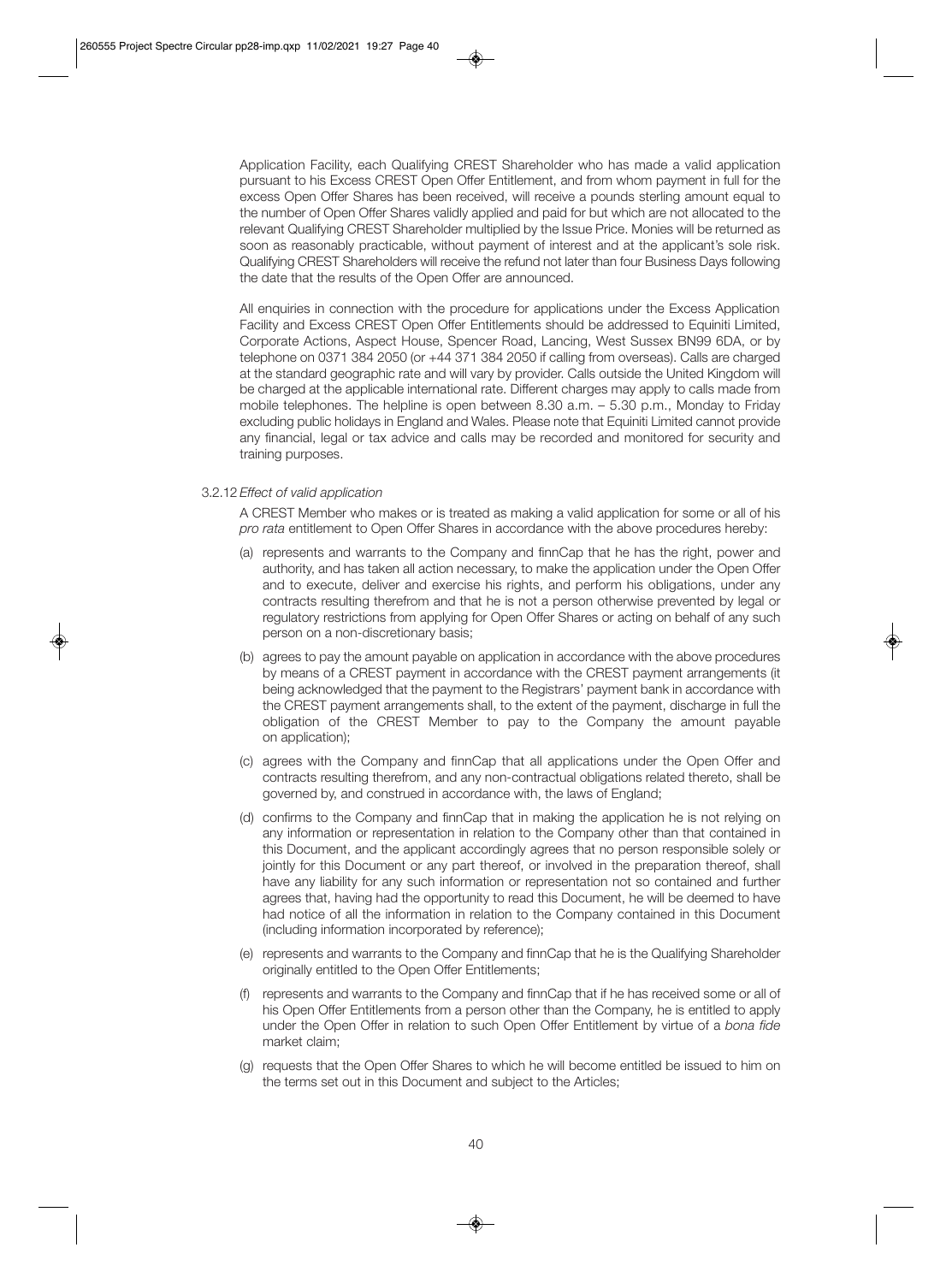- (h) represents and warrants to the Company and finnCap that he is not, nor is he applying on behalf of any Shareholder who is, in the United States or is a citizen or resident, or which is a corporation, partnership or other entity created or organised in or under any laws, of any Restricted Jurisdiction or any other jurisdiction in which the application for Open Offer Shares is prevented by law and he is not applying with a view to re-offering, re-selling, transferring or delivering any of the Open Offer Shares which are the subject of his application in the United States or to, or for the benefit of, a Shareholder who is a citizen or resident or which is a corporation, partnership or other entity created or organised in or under any laws of any Restricted Jurisdiction or any other jurisdiction in which the application for Open Offer Shares is prevented by law (except where proof satisfactory to the Company has been provided to the Company that he is able to accept the invitation by the Company free of any requirement which it (in its absolute discretion) regards as unduly burdensome), nor acting on behalf of any such person on a non- discretionary basis nor (a) person(s) otherwise prevented by legal or regulatory restrictions from applying for Open Offer Shares under the Open Offer;
- (i) represents and warrants to the Company and finnCap that he is not, and nor is he applying as nominee or agent for, a person who is or may be liable to notify and account for tax under the Stamp Duty Reserve Tax Regulations 1986 at any of the increased rates referred to in sections 67, 70, 93 or 96 (depositary receipts and clearance services) of the Finance Act 1986; and
- (j) confirms that in making the application he is not relying and has not relied on the Company or finnCap or any person affiliated with the Company, or finnCap, in connection with any investigation of the accuracy of any information contained in this Document or his investment decision.

#### 3.2.13 *Company's discretion as to the rejection and validity of applications*

The Company may in its sole discretion, but shall not be obliged to:

- (a) treat as valid (and binding on the CREST Member concerned) an application which does not comply in all respects with the requirements as to validity set out or referred to in this Part III;
- (b) accept an alternative properly authenticated dematerialised instruction from a CREST Member or (where applicable) a CREST Sponsor as constituting a valid application in substitution for or in addition to a USE instruction and subject to such further terms and conditions as the Company may determine;
- (c) treat a properly authenticated dematerialised instruction (in this sub-paragraph the "first instruction") as not constituting a valid application if, at the time at which the Registrars receives a properly authenticated dematerialised instruction giving details of the first instruction or thereafter, either the Company or the Registrars has received actual notice from Euroclear of any of the matters specified in Regulation 35(5)(a) of the CREST Regulations in relation to the first instruction. These matters include notice that any information contained in the first instruction was incorrect or notice of lack of authority to send the first instruction; and
- (d) accept an alternative instruction or notification from a CREST Member or CREST Sponsored Member or (where applicable) a CREST Sponsor, or extend the time for settlement of a USE Instruction or any alternative instruction or notification, in the event that, for reasons or due to circumstances outside the control of any CREST Member or CREST Sponsored Member or (where applicable) CREST Sponsor, the CREST Member or CREST Sponsored Member is unable validly to apply for Open Offer Shares by means of the above procedures. In normal circumstances, this discretion is only likely to be exercised in the event of any interruption, failure or breakdown of CREST (or any part of CREST) or on the part of the facilities and/or systems operated by the Registrars in connection with CREST.
- 3.2.14 *Lapse of the Open Offer*

 In the event that the Open Offer does not become unconditional by 8.00 a.m. on 4 March 2021. or such later time and date as the Company and finnCap determine (being no later the Longstop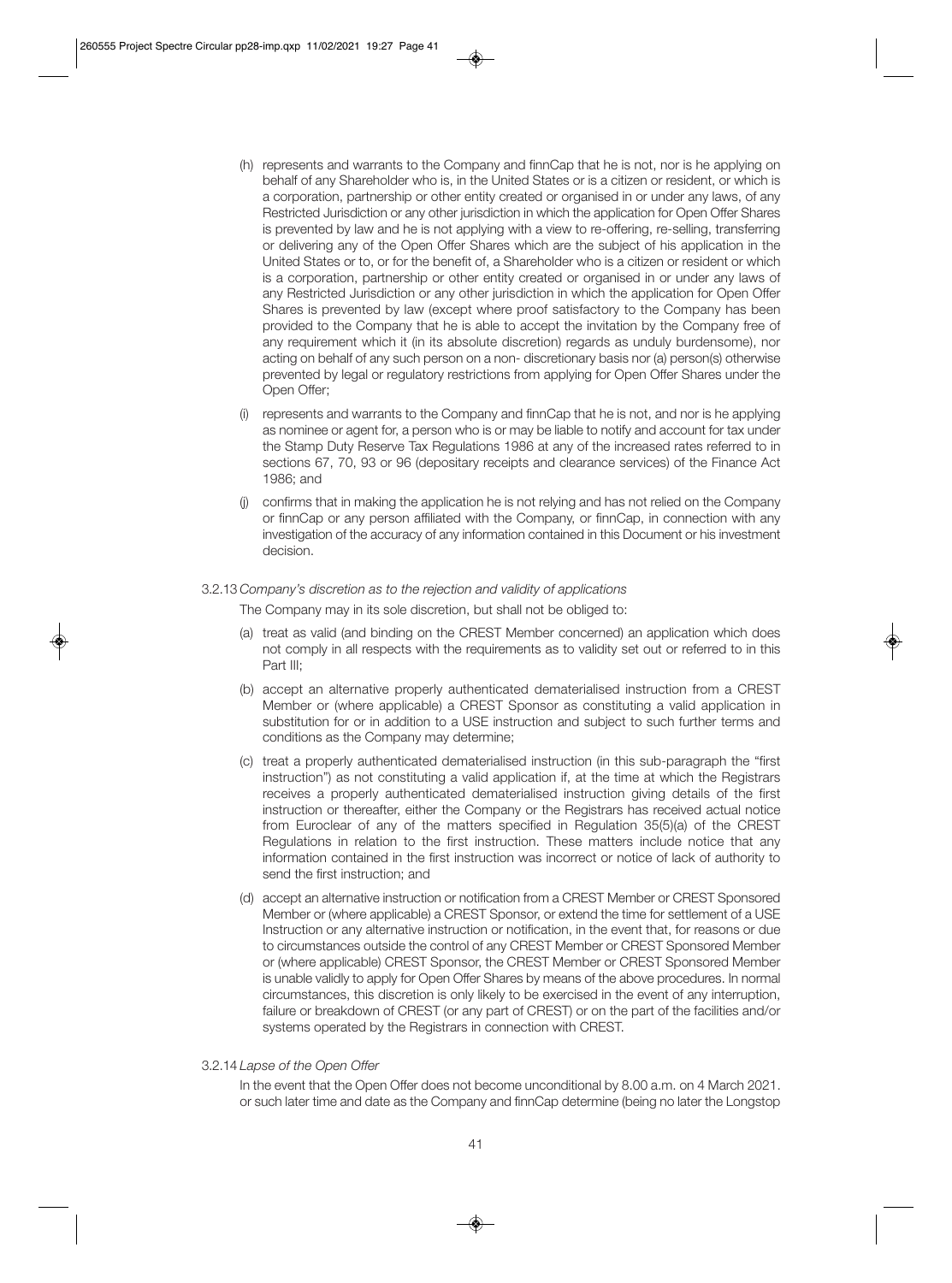Date), the Open Offer will lapse, the Open Offer Entitlements and Excess CREST Open Offer Entitlements admitted to CREST will be disabled and the Receiving Agent will refund the amount paid by a Qualifying CREST Shareholder by way of a CREST payment, without interest, as soon as practicable thereafter.

# **4. Money Laundering Regulations**

# 4.1 *Holders of Application Forms*

 To ensure compliance with the Money Laundering Regulations, Equiniti Limited may require, at its absolute discretion, verification of the identity of the person by whom or on whose behalf the Application Form is lodged with payment (which requirements are referred to below as the "verification of identity requirements"). If the Application Form is submitted by a UK regulated broker or intermediary acting as agent and which is itself subject to the Money Laundering Regulations, any verification of identity requirements are the responsibility of such broker or intermediary and not of the Registrars. In such case, the lodging agent's stamp should be inserted on the Application Form.

 The person lodging the Application Form with payment and in accordance with the other terms as described above (the "Acceptor"), including any person who appears to Equiniti Limited to be acting on behalf of some other person, accepts the Open Offer in respect of such number of Open Offer Shares as is referred to therein (for the purposes of this paragraph 4.1 the "relevant Open Offer Shares") and shall thereby be deemed to agree to provide Equiniti Limited with such information and other evidence as they may require to satisfy the verification of identity requirements.

 If Equiniti Limited determines that the verification of identity requirements apply to any Acceptor or application, the relevant Open Offer Shares (notwithstanding any other term of the Open Offer) will not be issued to the relevant Acceptor unless and until the verification of identity requirements have been satisfied in respect of that Acceptor or application. Equiniti Limited is entitled, in its absolute discretion, to determine whether the verification of identity requirements apply to any Acceptor or application and whether such requirements have been satisfied, and neither Equiniti Limited nor the Company will be liable to any person for any loss or damage suffered or incurred (or alleged), directly or indirectly, as a result of the exercise of such discretion.

 If the verification of identity requirements apply, failure to provide the necessary evidence of identity within a reasonable time may result in delays in the despatch of share certificates or in crediting CREST accounts. If, within a reasonable time following a request for verification of identity, Equiniti Limited has not received evidence satisfactory to it as aforesaid, the Company may, in its absolute discretion, treat the relevant application as invalid, in which event the monies payable on acceptance of the Open Offer will be returned (at the Acceptor's risk) without interest to the account of the bank or building society on which the relevant cheque was drawn.

 Submission of an Application Form with the appropriate remittance will constitute a warranty to each of the Company, Equiniti Limited and finnCap from the applicant that the Money Laundering Regulations will not be breached by application of such remittance.

 To confirm the acceptability of any written assurance, the Acceptor should contact Equiniti Limited or by telephone on 0371 384 2050 (or +44 371 384 2050 if calling from overseas). Calls are charged at the standard geographic rate and will vary by provider. Calls outside the United Kingdom will be charged at the applicable international rate. Different charges may apply to calls made from mobile telephones. The helpline is open between 8.30 a.m. – 5.30 p.m., Monday to Friday excluding public holidays in England and Wales. Please note that Equiniti Limited cannot provide any financial, legal or tax advice and calls may be recorded and monitored for security and training purposes.

 If the Application Form(s) is/are in respect of Open Offer Shares and is/are lodged by hand by the Acceptor in person, or if the Application Form(s) in respect of Open Offer Shares is/are lodged by hand by the Acceptor and the accompanying payment is not the Acceptor's own cheque, he or she should ensure that he or she has with him or her evidence of identity bearing his or her photograph (for example, his or her passport) and separate evidence of his or her address.

 If, within a reasonable period of time following a request for verification of identity, and in any case by no later than 11:00 a.m. on 2 March 2021, Equiniti Limited has not received evidence satisfactory to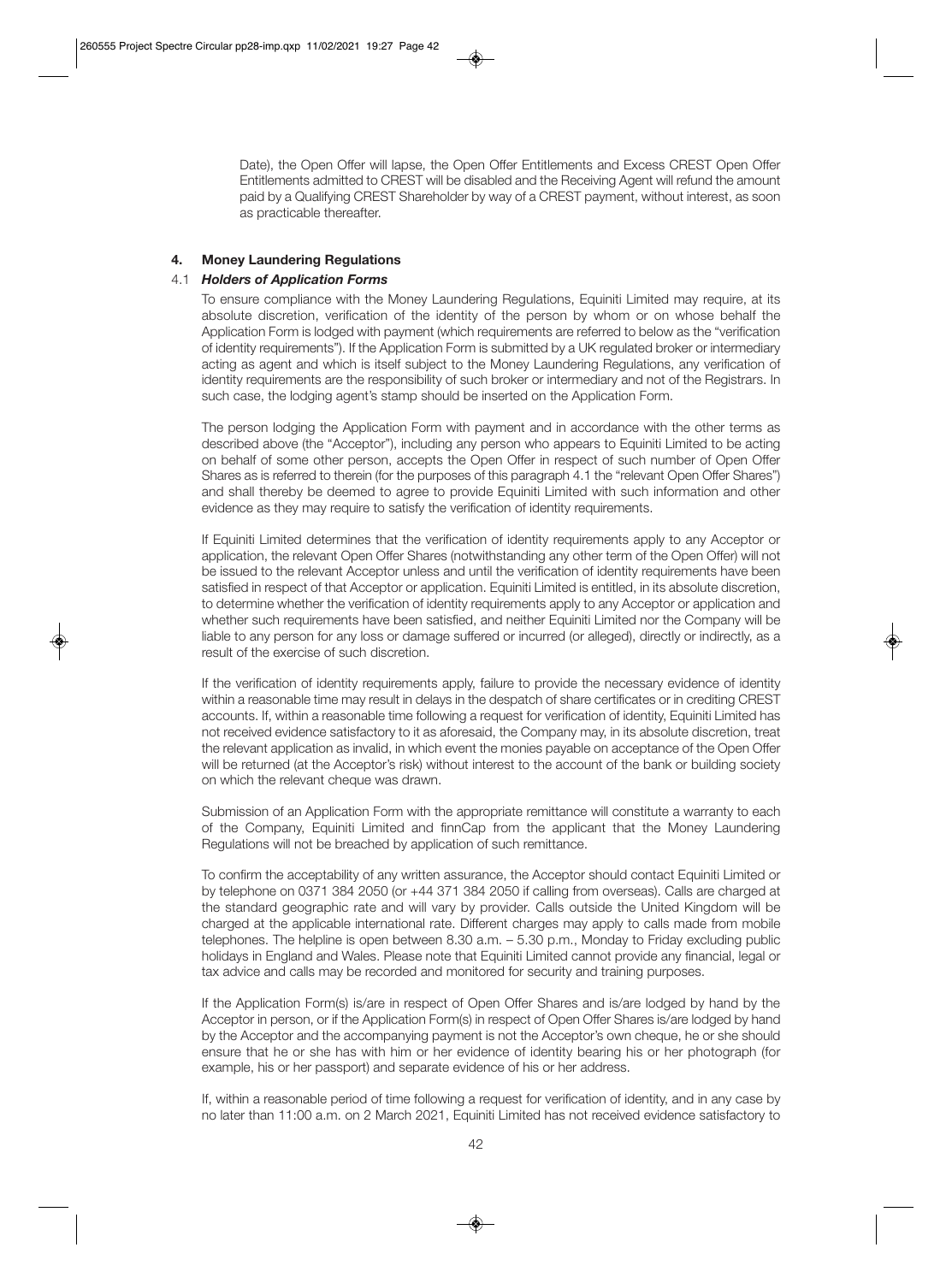it as aforesaid, Equiniti Limited may, at its discretion, as agent of the Company, reject the relevant application, in which event the monies submitted in respect of that application will be returned without interest to the account at the payee bank from which such monies were originally debited (without prejudice to the rights of the Company to undertake proceedings to recover monies in respect of the loss suffered by it as a result of the failure to produce satisfactory evidence as aforesaid).

# 4.2 *Open Offer Entitlements in CREST*

 If you hold your Open Offer Entitlement and Excess CREST Open Offer Entitlement in CREST and apply for Open Offer Shares in respect of some or all of your Open Offer Entitlement and Excess CREST Open Offer Entitlement as agent for one or more persons and you are not a UK or EU regulated person or institution (e.g. a UK financial institution), then, irrespective of the value of the application, Equiniti Limited is obliged to take reasonable measures to establish the identity of the person or persons on whose behalf you are making the application. You must therefore contact Equiniti Limited before sending any USE or other instruction so that appropriate measures may be taken.

 Submission of a USE Instruction, which on its settlement constitutes a valid application as described above, constitutes a warranty and undertaking by the applicant to provide promptly to Equiniti Limited such information as may be specified by Equiniti Limited as being required for the purposes of the Money Laundering Regulations. Pending the provision of evidence satisfactory to Equiniti Limited as to identity, Equiniti Limited may in its absolute discretion take, or omit to take, such action as it may determine to prevent or delay issue of the Open Offer Shares concerned. If satisfactory evidence of identity has not been provided within a reasonable time, then the application for the Open Offer Shares represented by the USE Instruction will not be valid. This is without prejudice to the right of the Company to take proceedings to recover any loss suffered by it as a result of failure to provide satisfactory evidence.

# **5. Admission, settlement and dealings**

The result of the Open Offer is expected to be announced on 3 March 2021. Application will be made to the London Stock Exchange for the Open Offer Shares to be admitted to trading on AIM. Subject to the Open Offer becoming unconditional in all respects (save only as to Admission), it is expected that Admission will become effective and that dealings in the Open Offer Shares, fully paid, will commence at 8.00 a.m. on 4 March 2021.

The Existing Ordinary Shares are already admitted to CREST. No further application for admission to CREST is accordingly required for the New Ordinary Shares. All such shares, when issued and fully paid, may be held and transferred by means of CREST.

Open Offer Entitlements and Excess CREST Open Offer Entitlements held in CREST are expected to be disabled in all respects after 11.00 a.m. 2 March 2021 (the latest date for applications under the Open Offer). If the condition(s) to the Open Offer described above are satisfied, New Ordinary Shares will be issued in uncertificated form to those persons who submitted a valid application for New Ordinary Shares by utilising the CREST application procedures and whose applications have been accepted by the Company.

On 4 March 2021, the Receiving Agent will instruct Euroclear to credit the appropriate stock accounts of such persons with such persons' entitlements to Open Offer Shares with effect from Admission. The stock accounts to be credited will be accounts under the same CREST Participant IDs and CREST Member account IDs in respect of which the USE Instruction was given. Notwithstanding any other provision of this Document, the Company reserves the right to send Qualifying CREST Shareholders an Application Form instead of crediting the relevant stock account with Open Offer Entitlements and Excess CREST Open Offer Entitlements, and to allot and/or issue any Open Offer Shares in certificated form. In normal circumstances, this right is only likely to be exercised in the event of any interruption, failure or breakdown of CREST (or of any part of CREST) or on the part of the facilities and/or systems operated by the Receiving Agent in connection with CREST.

For more information as to the procedure for application, Qualifying Non-CREST Shareholders are referred to paragraph 3.1 above and their respective Application Form.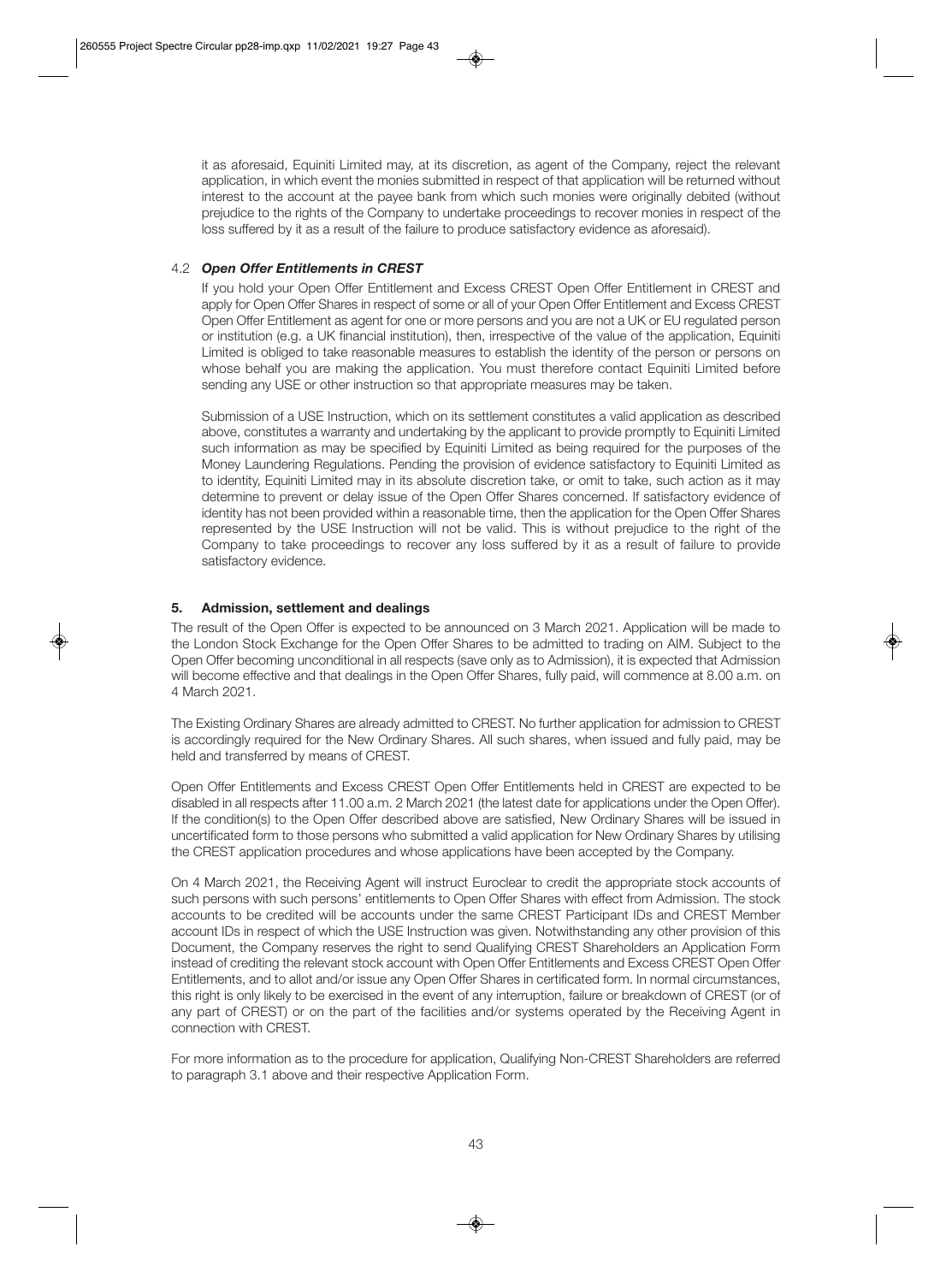# **6. Overseas Shareholders**

The comments set out in this paragraph 6 are intended as a general guide only and any Overseas Shareholders who are in any doubt as to their position should consult their professional advisers without delay.

#### 6.1 *General*

 **The distribution of this Document and the making or acceptance of the Open Offer to or by persons who have registered addresses in, or who are resident or ordinarily resident in, or citizens of, or which are corporations, partnerships or other entities created or organised under the laws of countries other than the United Kingdom or to persons who are nominees of or custodians, trustees or guardians for citizens, residents in or nationals of, countries other than the United Kingdom, may be affected by the laws or regulatory requirements of the relevant jurisdictions. It is the responsibility of those persons to consult their professional advisers as to whether they require any governmental or other consents or need to observe any applicable legal requirement or other formalities to enable them to apply for Open Offer Shares under the Open Offer.** 

 No action has been or will be taken by the Company, finnCap, or any other person, to permit a public offering or distribution of this Document (or any other offering or publicity materials or application form(s) relating to the Open Offer Shares) in any jurisdiction where action for that purpose may be required, other than in the United Kingdom. Receipt of this Document and/or an Application Form and/or a credit of an Open Offer Entitlement or an Excess CREST Open Offer Entitlement to a stock account in CREST will not constitute an invitation or offer of securities for subscription, sale or purchase in those jurisdictions in which it would be illegal to make such an invitation or offer and, in those circumstances, this Document and/or the Application Form must be treated as sent for information only and should not be copied or redistributed.

 Application Forms will not be sent to, and Open Offer Entitlements and Excess CREST Open Offer Entitlements will not be credited to stock accounts in CREST of, persons with registered addresses in the United States or any other Restricted Jurisdiction or their agent or intermediary, except where the Company is satisfied that such action would not result in the contravention of any registration or other legal requirement in any jurisdiction.

 No person receiving a copy of this Document and/or an Application Form and/or a credit of Open Offer Entitlements or Excess CREST Open Offer Entitlements to a stock account in CREST in any territory other than the United Kingdom may treat the same as constituting an invitation or offer to him or her, nor should he or she in any event use any such Application Form and/or credit of Open Offer Entitlements or Excess CREST Open Offer Entitlements to a stock account in CREST unless, in the relevant territory, such an invitation or offer could lawfully be made to him or her and such Application Form and/or credit of Open Offer Entitlements or Excess CREST Open Offer Entitlements to a stock account in CREST could lawfully be used, and any transaction resulting from such use could be effected, without contravention of any registration or other legal or regulatory requirements. In circumstances where an invitation or offer would contravene any registration or other legal or regulatory requirements, this Document and/or the Application Form must be treated as sent for information only and should not be copied or redistributed.

It is the responsibility of any person (including, without limitation, custodians, agents, nominees and trustees) outside the United Kingdom wishing to apply for Open Offer Shares under the Open Offer to satisfy themselves as to the full observance of the laws of any relevant territory in connection therewith, including obtaining any governmental or other consents that may be required, observing any other formalities required to be observed in such territory and paying any issue, transfer or other taxes due in such territory.

 Neither of the Company, finnCap nor any of their respective representatives is making any representation or warranty to any offeree or purchaser of the Open Offer Shares regarding the legality of an investment in the Open Offer Shares by such offeree or purchaser under the laws applicable to such offeree or purchaser.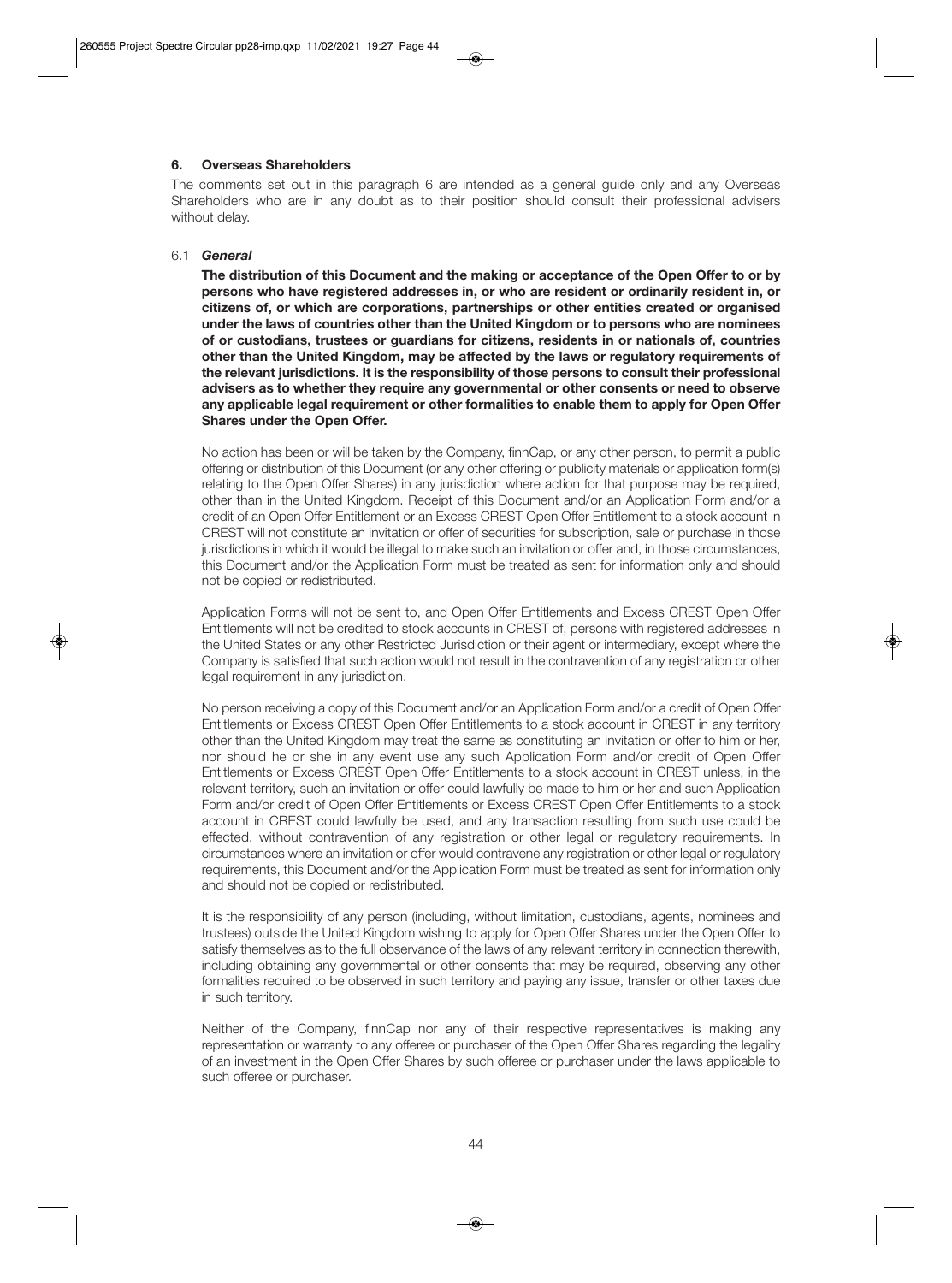Persons (including, without limitation, custodians, agents, nominees and trustees) receiving a copy of this Document and/or an Application Form and/or a credit of Open Offer Entitlements or Excess CREST Open Offer Entitlements to a stock account in CREST, in connection with the Open Offer or otherwise, should not distribute or send either of those documents nor transfer Open Offer Entitlements or Excess CREST Open Offer Entitlements in or into any jurisdiction where to do so would or might contravene local securities laws or regulations. If a copy of this Document and/or an Application Form and/or a credit of Open Offer Entitlements or Excess CREST Open Offer Entitlements to a stock account in CREST is received by any person in any such territory, or by his or her custodian, agent, nominee or trustee, he or she must not seek to apply for Open Offer Shares in respect of the Open Offer unless the Company and finnCap determine that such action would not violate applicable legal or regulatory requirements. Any person (including, without limitation, custodians, agents, nominees and trustees) who does forward a copy of this Document and/or an Application Form and/or transfers Open Offer Entitlements or Excess CREST Open Offer Entitlements into any such territory, whether pursuant to a contractual or legal obligation or otherwise, should draw the attention of the recipient to the contents of this Part III and specifically the contents of this paragraph 6.

 The Company reserves the right to treat as invalid any application or purported application for Open Offer Shares that appears to the Company or its agents to have been executed, effected or dispatched from the United States or any other Restricted Jurisdiction or in a manner that may involve a breach of the laws or regulations of any other jurisdiction or if the Company or its agents believe that the same may violate applicable legal or regulatory requirements or if it provides an address for delivery of the share certificates of Open Offer Shares or in the case of a credit of Open Offer Entitlements or Excess CREST Open Offer Entitlements to a stock account in CREST, to a CREST Member whose registered address would be, in the United States or any other Restricted Jurisdiction or any other jurisdiction outside the United Kingdom in which it would be unlawful to deliver such share certificates or make such a credit.

 Notwithstanding any other provision of this Document or the relevant Application Form, the Company, and finnCap reserve the right to permit any person to apply for Open Offer Shares in respect of the Open Offer if the Company, in its sole and absolute discretion, is satisfied that the transaction in question is exempt from, or not subject to, the legislation or regulations giving rise to the restrictions in question.

 Overseas Shareholders who wish, and are permitted, to apply for Open Offer Shares should note that payment must be made in sterling denominated cheques or where such Overseas Shareholder is a Qualifying CREST Shareholder, through CREST. Due to restrictions under the securities laws of the United States and the other Restricted Jurisdictions, and subject to certain exceptions, Qualifying Shareholders in the United States or who have registered addresses in, or who are resident or ordinarily resident in, or citizens of, any Restricted Jurisdiction will not qualify to participate in the Open Offer and will not be sent an Application Form nor will their stock accounts in CREST be credited with Open Offer Entitlements. No public offer of Open Offer Shares is being made by virtue of this Document or the Application Forms into the United States or any other Restricted Jurisdiction.

 Receipt of this Document and/or an Application Form and/or a credit of an Open Offer Entitlement to a stock account in CREST will not constitute an invitation or offer of securities for subscription, sale or purchase in those jurisdictions in which it would be illegal to make such an invitation or offer and, in those circumstances, this Document and/or the Application Form must be treated as sent for information only and should not be copied or redistributed.

# 6.2 *United States*

 The New Ordinary Shares have not been and will not be registered under the US Securities Act 1933, as amended (the "**US Securities Act**") or with any securities regulatory authority of any state or other jurisdiction of the United States and, accordingly, may not be offered or sold, re-sold, taken up, transferred, delivered or distributed, directly or indirectly, within the United States except in reliance on an exemption from the registration requirements of the US Securities Act and in compliance with any applicable securities laws of any state or other jurisdiction of the United States.

 Accordingly, the Company is not extending the Open Offer into the United States unless an exemption from the registration requirements of the US Securities Act is available and, subject to certain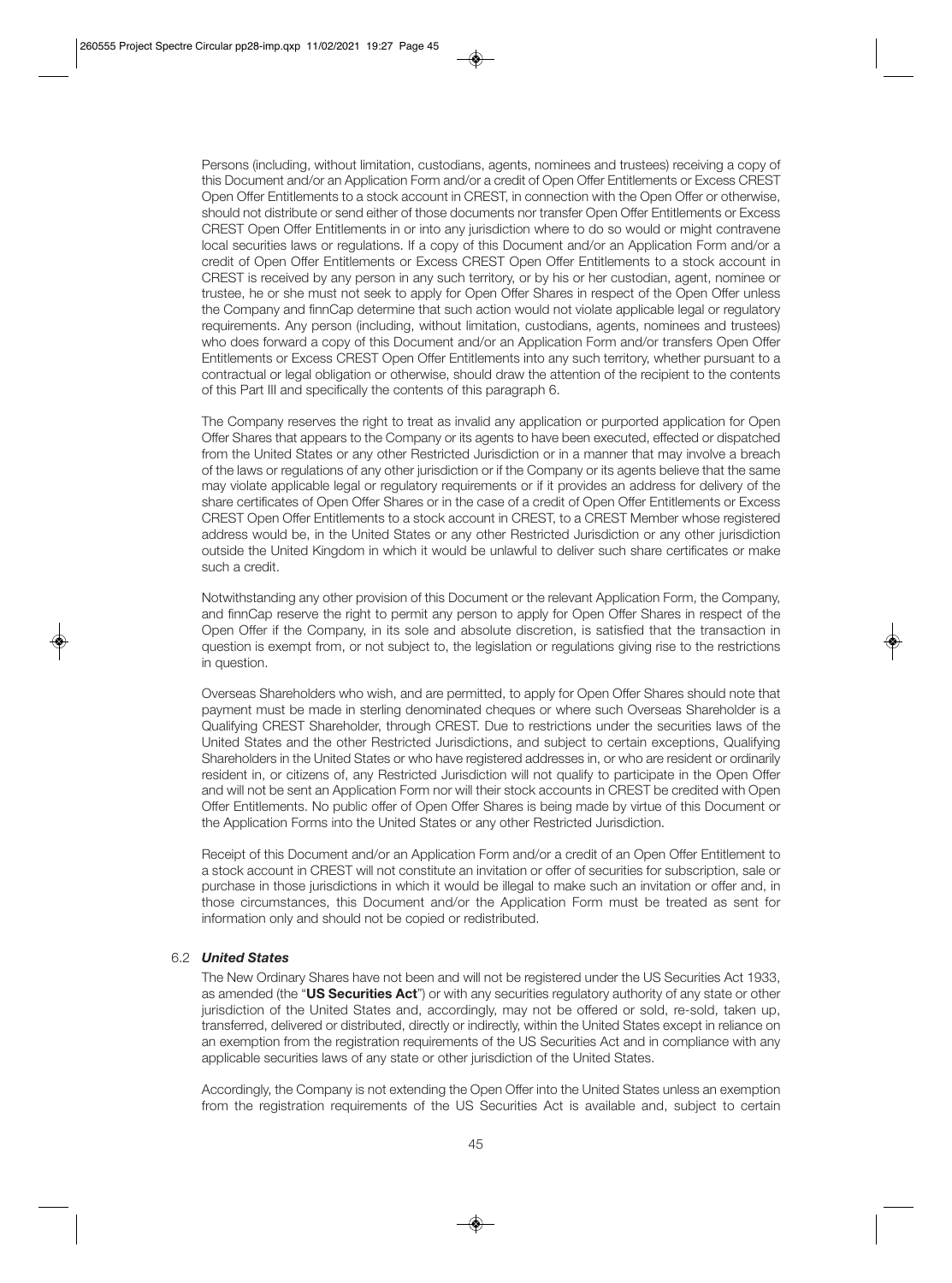exceptions, neither this Document nor the Application Form constitutes or will constitute an offer or an invitation to apply for or an offer or an invitation to acquire any New Ordinary Shares in the United States. Subject to certain exceptions, neither this Document nor an Application Form will be sent to, and no New Ordinary Shares will be credited to a stock account in CREST of, any Qualifying Shareholder with a registered address in the United States. Subject to certain exceptions, Application Forms sent from or postmarked in the United States will be deemed to be invalid and all persons acquiring New Ordinary Shares and wishing to hold such New Ordinary Shares in registered form must provide an address for registration of the New Ordinary Shares issued upon exercise thereof outside the United States.

 Subject to certain exceptions, any person who acquires New Ordinary Shares will be deemed to have declared, warranted and agreed, by accepting delivery of this Document or the Application Form and delivery of the New Ordinary Shares, that they are not, and that at the time of acquiring the New Ordinary Shares they will not be, in the United States or acting on behalf of, or for the account or benefit of a person on a non-discretionary basis in the United States or any state of the United States.

 The Company reserves the right to treat as invalid any Application Form that appears to the Company or its agents to have been executed in, or despatched from, the United States, or that provides an address in the United States for the receipt of New Ordinary Shares, or which does not make the warranty set out in the Application Form to the effect that the person completing the Application Form does not have a registered address and is not otherwise located in the United States and is not acquiring the New Ordinary Shares with a view to the offer, sale, resale, transfer, delivery or distribution, directly or indirectly, of any such New Ordinary Shares in the United States or where the Company believes acceptance of such Application Form may infringe applicable legal or regulatory requirements.

 The Company will not be bound to allot or issue any New Ordinary Shares to any person with an address in, or who is otherwise located in, the United States in whose favour an Application Form or any New Ordinary Shares may be transferred. In addition, the Company, and finnCap reserve the right to reject any USE Instruction sent by or on behalf of any CREST Member with a registered address in the United States in respect of the New Ordinary Shares. In addition, until 45 days after the commencement of the Open Offer, an offer, sale or transfer of the New Ordinary Shares within the United States by a dealer (whether or not participating in the and Open Offer) may violate the registration requirements of the US Securities Act.

# 6.3 *Restricted Jurisdictions*

 Due to restrictions under the securities laws of the other Restricted Jurisdictions and subject to certain exemptions, Shareholders who have registered addresses in, or who are resident or ordinarily resident in, or citizens of, any Restricted Jurisdiction will not qualify to participate in the Open Offer and will not be sent an Application Form nor will their stock accounts in CREST be credited with Open Offer Entitlements or Excess CREST Open Offer Entitlements. The Open Offer Shares have not been and will not be registered under the relevant laws of any Restricted Jurisdiction or any state, province or territory thereof and may not be offered, sold, resold, delivered or distributed, directly or indirectly, in or into any Restricted Jurisdiction or to, or for the account or benefit of, any person with a registered address in, or who is resident or ordinarily resident in, or a citizen of, any Restricted Jurisdiction except pursuant to an applicable exemption.

 No offer or invitation to apply for Open Offer Shares is being made by virtue of this Document or the Application Form into any Restricted Jurisdiction.

#### 6.4 *Other overseas territories*

 Save as provided in paragraphs 6.2 and 6.3 above, Application Forms will be sent to Qualifying Non-CREST Shareholders and Open Offer Entitlements and Excess CREST Open Offer Entitlements will be credited to the stock account in CREST of Qualifying CREST Shareholders. Qualifying Shareholders in jurisdictions other than the United States and the other Restricted Jurisdictions may, subject to the laws of their relevant jurisdiction, take up Open Offer Shares under the Open Offer in accordance with the instructions set out in this Document and the Application Form. Qualifying Shareholders who have registered addresses in, or who are resident or ordinarily resident in, or citizens of, countries other than the United Kingdom should, however, consult appropriate professional advisers as to whether they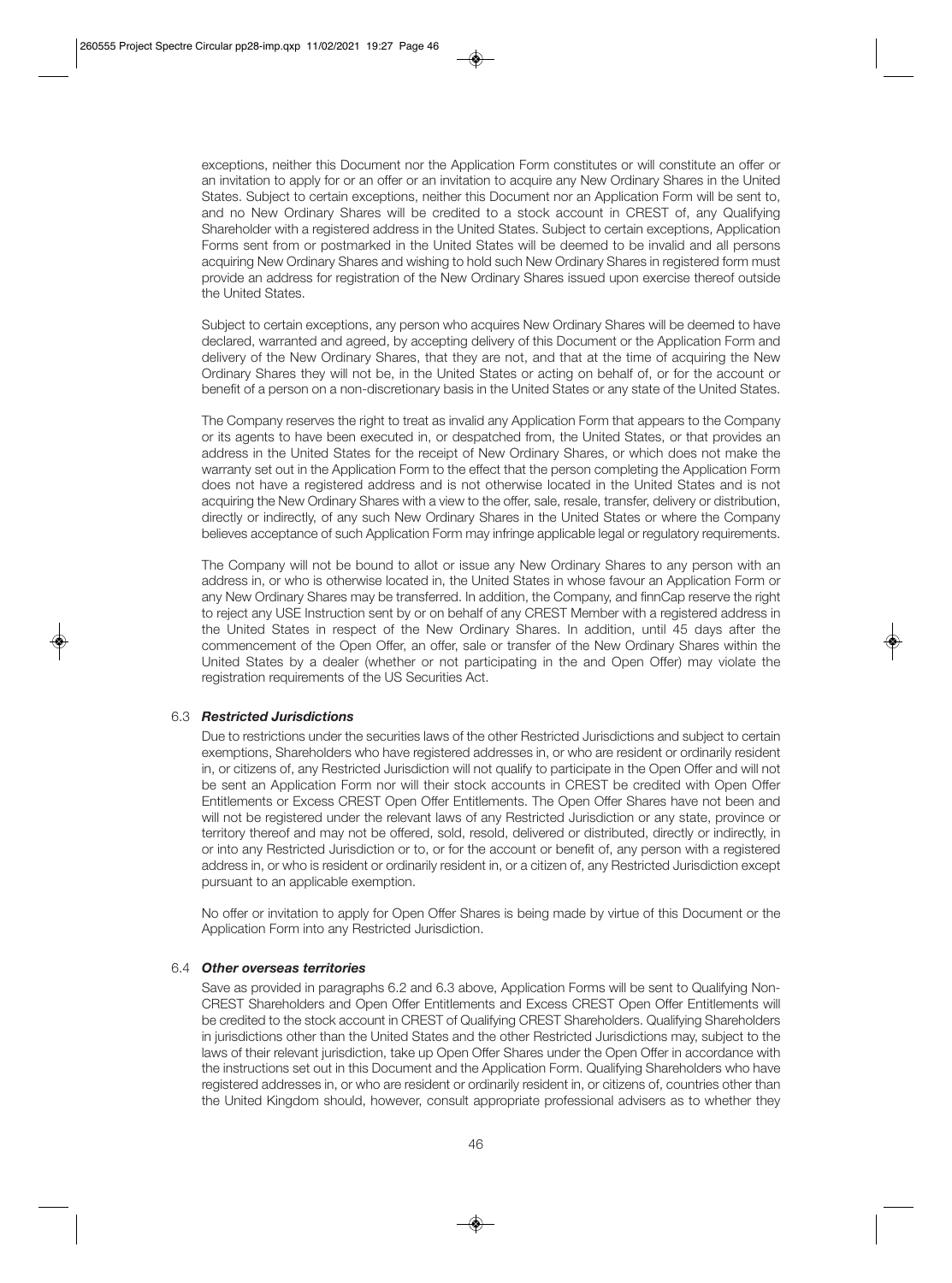require any governmental or other consents or need to observe any further formalities to enable them to apply for any Open Offer Shares in respect of the Open Offer.

#### 6.5 *Representations and warranties relating to Overseas Shareholders*

6.5.1 *Qualifying Non-CREST Shareholders* 

 Any person completing and returning an Application Form or requesting registration of the Open Offer Shares comprised therein represents and warrants to the Company, finnCap and the Registrars that, except where proof has been provided to the Company's satisfaction that such person's use of the Application Form will not result in the contravention of any applicable legal requirements in any jurisdiction: (i) such person is not requesting registration of the relevant Open Offer Shares from within the United States or any other Restricted Jurisdiction; (ii) such person is not in any territory in which it is unlawful to make or accept an offer to acquire Open Offer Shares in respect of the Open Offer or to use the Application Form in any manner in which such person has used or will use it; (iii) such person is not acting on a non-discretionary basis for a person located within any Restricted Jurisdiction (except as agreed with the Company) or any territory referred to in (ii) above at the time the instruction to accept was given; and (iv) such person is not acquiring Open Offer Shares with a view to offer, sale, resale, transfer, deliver or distribute, directly or indirectly, any such Open Offer Shares into any of the above territories. The Company and/or the Registrars may treat as invalid any acceptance or purported acceptance of the allotment of Open Offer Shares comprised in an Application Form if it: (i) appears to the Company or its agents to have been executed, effected or dispatched from the United States or another Restricted Jurisdiction or in a manner that may involve a breach of the laws or regulations of any jurisdiction or if the Company or its agents believe that the same may violate applicable legal or regulatory requirements; or (ii) provides an address in the United States or another Restricted Jurisdiction for delivery of the share certificates of Open Offer Shares (or any other jurisdiction outside the United Kingdom in which it would be unlawful to deliver such share certificates); or (iii) purports to exclude the warranty required by this sub-paragraph 6.5.1.

# 6.5.2 *Qualifying CREST Shareholders*

 A CREST Member or CREST Sponsored Member who makes a valid acceptance in accordance with the procedures set out in this Part III represents and warrants to the Company, finnCap and the Registrars that, except where proof has been provided to the Company's satisfaction that such person's acceptance will not result in the contravention of any applicable legal requirement in any jurisdiction: (i) such person is not within the United States or any other Restricted Jurisdiction; (ii) such person is not in any territory in which it is unlawful to make or accept an offer to acquire Open Offer Shares; (iii) such person is not accepting on a nondiscretionary basis for a person located within any Restricted Jurisdiction (except as otherwise agreed with the Company) or any territory referred to in (ii) above at the time the instruction to accept was given; and (iv) such person is not acquiring any Open Offer Shares with a view the offer, sale, resale, transfer, delivery or distribute, directly or indirectly, any such Open Offer Shares into any of the above territories.

#### 6.5.3 *Waiver*

 The provisions of this paragraph 6 and of any other terms of the Open Offer relating to Overseas Shareholders may be waived, varied or modified as regards specific Shareholders or on a general basis by the Company and finnCap in their absolute discretion. Subject to this, the provisions of this paragraph 6 supersede any terms of the Open Offer inconsistent herewith. References in this paragraph 6 to Shareholders shall include references to the person or persons executing an Application Form and, in the event of more than one person executing an Application Form, the provisions of this paragraph 6 shall apply to them jointly and to each of them.

#### **7. Times and dates**

The Company shall, in agreement with finnCap and after consultation with its financial and legal advisers, be entitled to amend the dates that Application Forms are despatched or amend or extend the latest date for acceptance under the Open Offer and all related dates set out in this Document and in such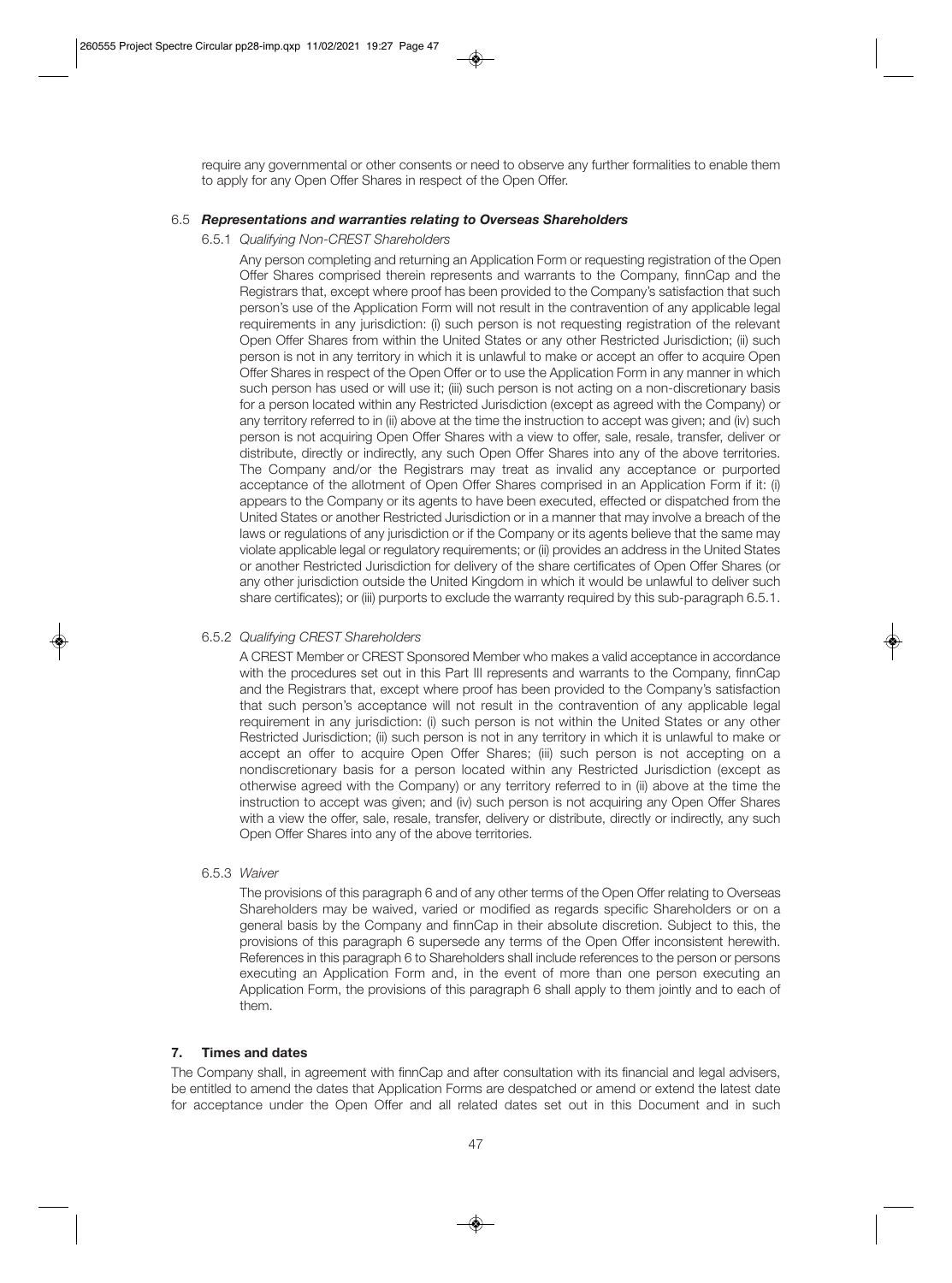circumstances shall notify the London Stock Exchange, and make an announcement on a Regulatory Information Service, but Qualifying Shareholders may not receive any further written communication.

If a supplementary circular is issued by the Company two or fewer Dealing Days prior to the latest time and date for acceptance and payment in full under the Open Offer specified in this Document, the latest date for acceptance under the Open Offer shall be extended to the date that is three Dealing Days after the date of issue of the supplementary circular (and the dates and times of principal events due to take place following such date shall be extended accordingly).

# **8. Taxation**

Shareholders who are in any doubt as to their tax position in relation to taking up their entitlements under the Open Offer, or who are subject to tax in any jurisdiction other than the United Kingdom, should immediately consult a suitable professional adviser.

# **9. Further information**

Your attention is drawn to the further information set out in this Document and also, in the case of Qualifying Non-CREST Shareholders and other Qualifying Shareholders to whom the Company has sent Application Forms, to the terms, conditions and other information printed on the accompanying Application Form.

# **10. Governing law and jurisdiction**

The terms and conditions of the Open Offer as set out in this Document, the Application Form and any noncontractual obligation related thereto shall be governed by, and construed in accordance with, English law.

The courts of England and Wales are to have exclusive jurisdiction to settle any dispute which may arise out of or in connection with the Open Offer, this Document or the Application Form. By taking up Open Offer Shares, by way of their Open Offer Entitlement and the Excess Application Facility (as applicable), in accordance with the instructions set out in this Document and, where applicable, the Application Form, Qualifying Shareholders irrevocably submit to the jurisdiction of the courts of England and Wales and waive any objection to proceedings in any such court on the ground of venue or on the ground that proceedings have been brought in an inconvenient forum.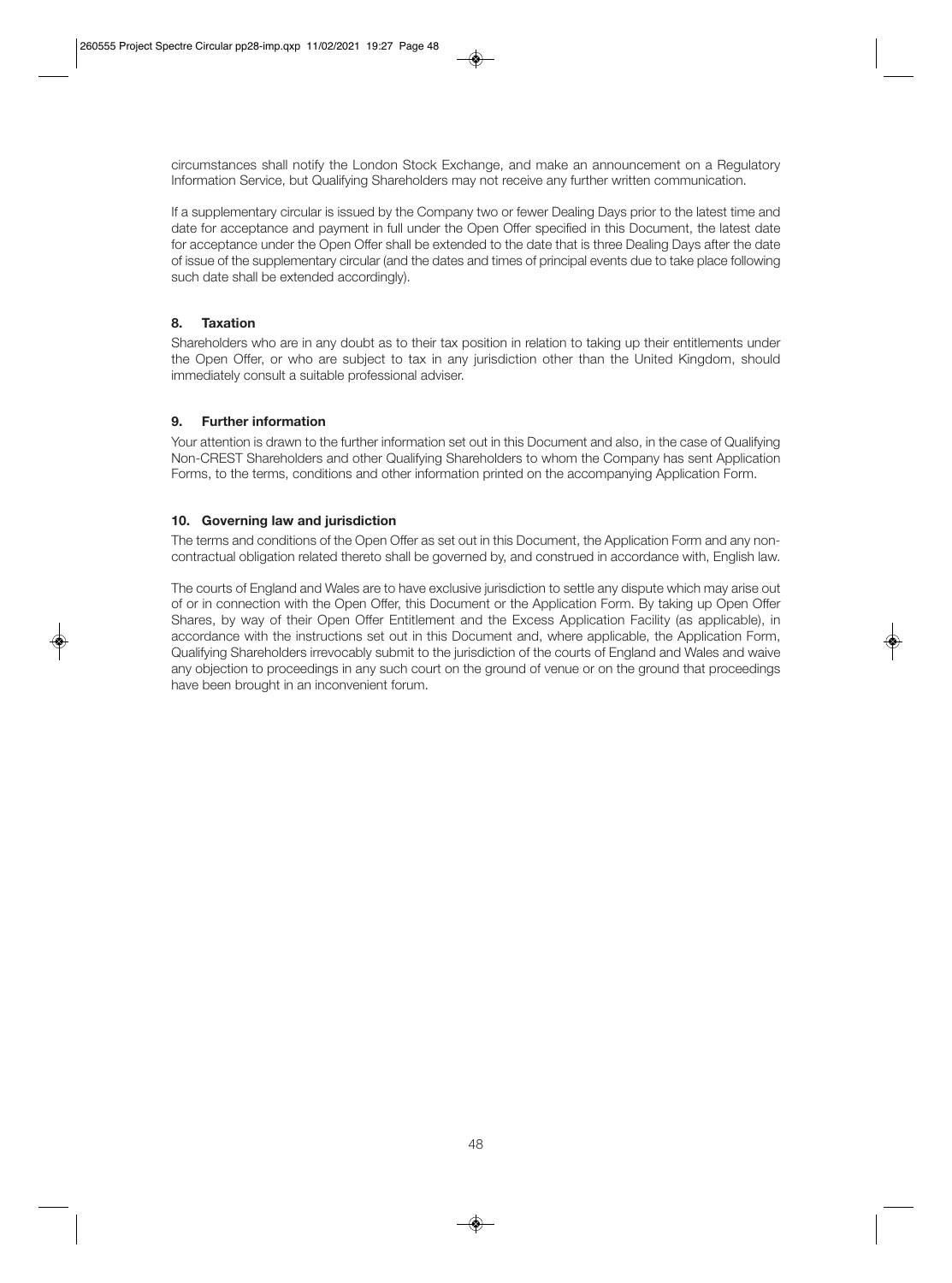# **PART IV**

# **QUESTIONS AND ANSWERS ABOUT THE OPEN OFFER**

*The questions and answers set out in this Part IV: "Questions and Answers about the Open Offer" are intended to be in general terms only and, as such, you should read Part III: "Terms and Conditions of the Open Offer" of this document for full details of what action to take. If you are in any doubt as to the action you should take, you are recommended to seek your own personal financial advice immediately from your stockbroker, bank manager, solicitor, accountant or other appropriate independent financial adviser duly authorised under the FSMA if you are in the United Kingdom, or if not, from another appropriately authorised independent financial adviser. For certainty, the Open Offer is not being extended into the United States or in any other Restricted Jurisdiction where such offer is not permitted pursuant to applicable securities laws.*

*This Part IV deals with general questions relating to the Placing and Open Offer and more specific questions relating principally to persons resident in the United Kingdom who hold their Ordinary Shares in certificated form only. If you are an Overseas Shareholder, you should read paragraph 6 of Part III: "Terms and Conditions of the Open Offer" of this Document and you should take professional advice as to whether you are eligible and/or you need to observe any formalities to enable you to take up your Open Offer Entitlement. If you hold your entitlement to Existing Ordinary Shares in uncertificated form (that is, through CREST) you should read Part III: "Terms and Conditions of the Open Offer" of this document for full details of what action you should take. If you are a CREST sponsored member, you should also consult your CREST sponsor. If you do not know whether your Existing Ordinary Shares are in certificated or uncertificated form, please call Equiniti Limited on 0371 384 2050 (or +44 371 384 2050 if calling from overseas). Calls are charged at the standard geographic rate and will vary by provider. Calls outside the United Kingdom will be charged at the applicable international rate. The helpline is open between 8.30 a.m. – 5.30 p.m., Monday to Friday excluding public holidays in England and Wales. Please note that Equiniti Limited cannot provide any financial, legal or tax advice and calls may be recorded and monitored for security and training purposes.* 

**The contents of this Document should not be construed as legal, business, accounting, tax, investment or other professional advice. Each prospective investor should consult his, her or its own appropriate professional advisers for advice. This Document is for your information only and nothing in this Document is intended to endorse or recommend a particular course of action.** 

# **1. What is a placing and open offer?**

A placing and an open offer are ways for companies to raise money. Companies may do this by giving their existing shareholders a right to acquire further shares at a fixed price in proportion to their existing shareholdings (an open offer) and providing for specifically identified investors also to acquire a certain number of shares at the same price (a placing). The fixed price is normally at a discount to the market price of the existing ordinary shares on the Business Day prior to the announcement.

In this instance, Qualifying Shareholders will also be offered the opportunity to apply for additional shares in excess of their entitlement to the extent that other Qualifying Shareholders do not take up their entitlement in full. The Issue Price is an approximate14 per cent. discount to the price of 9.35 pence per share, being the Closing Price on 1 February 2021 (being the latest practicable date prior to the announcement of the Fundraising).

This Open Offer is an invitation by the Company to Qualifying Shareholders to apply to acquire up to, in aggregate, 12,490,676 New Ordinary Shares at a price of 8 pence per share. If you hold Existing Ordinary Shares on the Open Offer Record Date or have a *bona fide* market claim, other than, subject to certain exceptions, where you are a Shareholder with a registered address or located in the United States or any other Restricted Jurisdiction, you will be entitled to subscribe for Open Offer Shares under the Open Offer.

**The Open Offer is being made on the basis of 1 Open Offer Share for every 11 Existing Ordinary Shares held by Qualifying Shareholders on the Open Offer Record Date. If your Open Offer Entitlement is not a whole number, you will not be entitled to buy a fraction of an Open Offer Share and your entitlement will be rounded down to the nearest whole number.**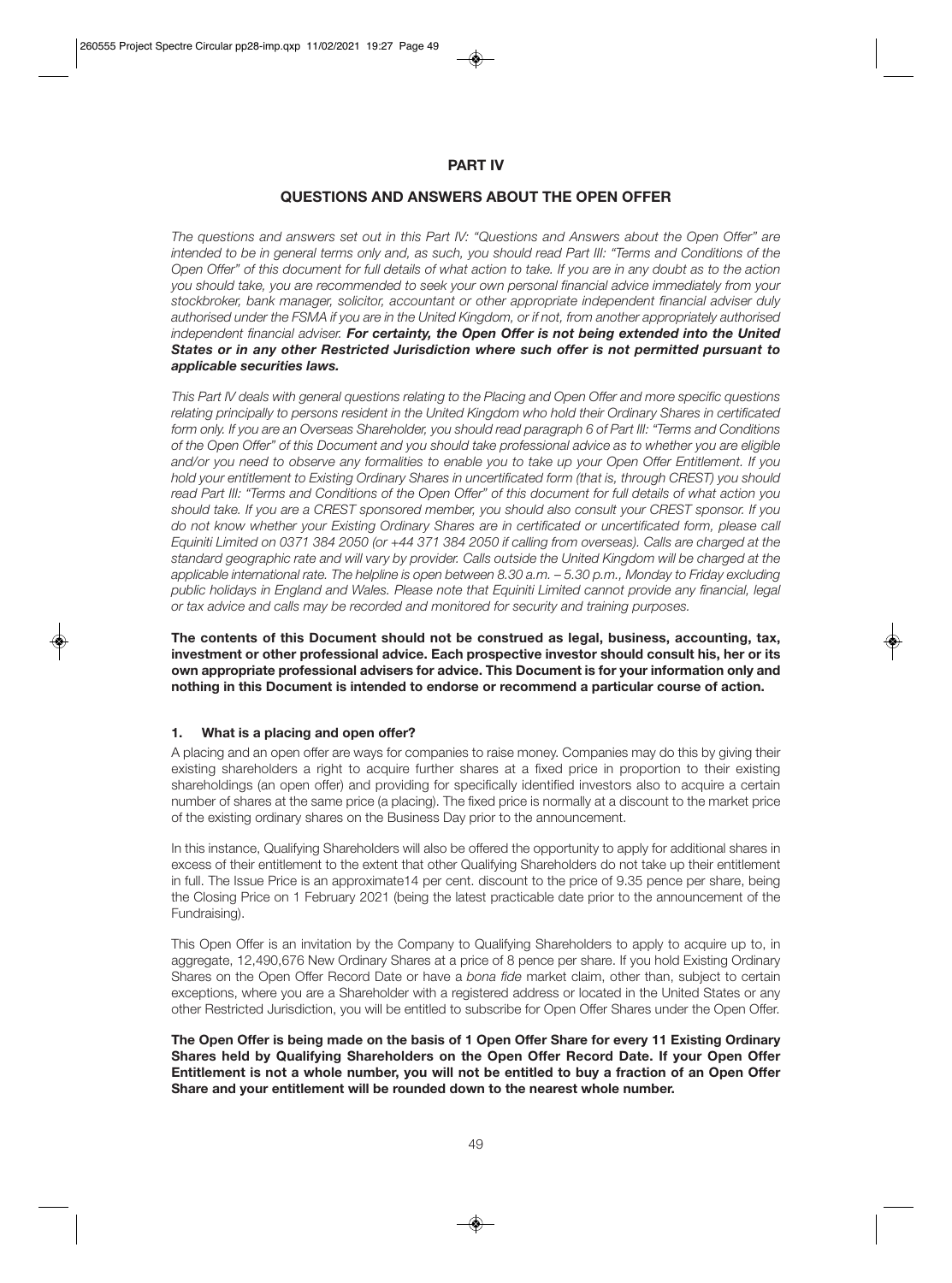The Excess Application Facility allows Qualifying Shareholders to apply for Open Offer Shares in excess of their Open Offer Entitlements. Applications made under the Excess Application Facility will be scaled back *pro rata* to existing shareholdings if applications are received from Qualifying Shareholders for more than the available number of Excess Shares. Unlike in a rights issue, Application Forms are not negotiable documents and neither they nor the Open Offer Entitlements can themselves be traded.

# **2. Am I eligible to participate in the Placing?**

Unless you are a Placee, you will not be eligible to participate in the Placing.

# **3. I hold my Existing Ordinary Shares in certificated form. How do I know I am eligible to participate in the Open Offer?**

If you receive an Application Form and, subject to certain exceptions, are neither a holder with a registered address nor located in the United States or any other Restricted Jurisdiction, then you should be eligible to participate in the Open Offer as long as you have not sold all of your Existing Ordinary Shares on or before 11 February 2021. The Existing Ordinary Shares are expected to be marked "ex-entitlement" by the London Stock Exchange at 7.00 a.m. on 12 February 2021.

# **4. I hold my Existing Ordinary Shares in certificated form. How do I know how many Open Offer Shares I am entitled to take up?**

If you hold your Existing Ordinary Shares in certificated form and, subject to certain exceptions, do not have a registered address and are not located in the United States or any other Restricted Jurisdiction, you will be sent an Application Form that shows:

- how many Existing Ordinary Shares you held at the close of business on the Open Offer Record Date;
- how many Open Offer Shares are comprised in your Open Offer Entitlement; and
- how much you need to pay if you want to take up your right to buy all your entitlement to the Open Offer Shares.

Subject to certain exceptions, if you have a registered address in the United States or any of the other Restricted Jurisdictions, you will not receive an Application Form.

If you would like to apply for any of or all of the Open Offer Shares comprised in your Open Offer Entitlement or any Excess Open Offer Entitlement you should complete the Application Form in accordance with the instructions printed on it and the information provided in this Document. Completed Application Forms should be posted, along with a cheque or banker's draft drawn in the appropriate form, in the accompanying pre-paid envelope or returned by post or by hand (during normal office hours only), to the Receiving Agent, Equiniti Limited (who will act as receiving agent in relation to the Open Offer) so as to be received by the Receiving Agent by no later than 11:00 a.m. on 2 March 2021, after which time Application Forms will not be valid.

# **5. I hold my Existing Ordinary Shares in certificated form and am eligible to receive an Application Form. What are my choices in relation to the Open Offer?**

# (a) *If you do not want to take up your Open Offer Entitlement*

 If you do not want to take up the Open Offer Shares to which you are entitled, you do not need to do anything. In these circumstances, you will not receive any Open Offer Shares. You will also not receive any money when the Open Offer Shares you could have taken up are sold, as would happen under a rights issue. You cannot sell your Application Form or your Open Offer Entitlement to anyone else.

 If you do not return your Application Form subscribing for the Open Offer Shares to which you are entitled by 11.00 a.m. 2 March 2021, the Company has made arrangements under which the Company has agreed to issue the Open Offer Shares to other Qualifying Shareholders under the Excess Application Facility.

 If you do not take up your Open Offer Entitlement then following the issue of the Open Offer Shares pursuant to the Open Offer, your interest in the Company will be significantly diluted.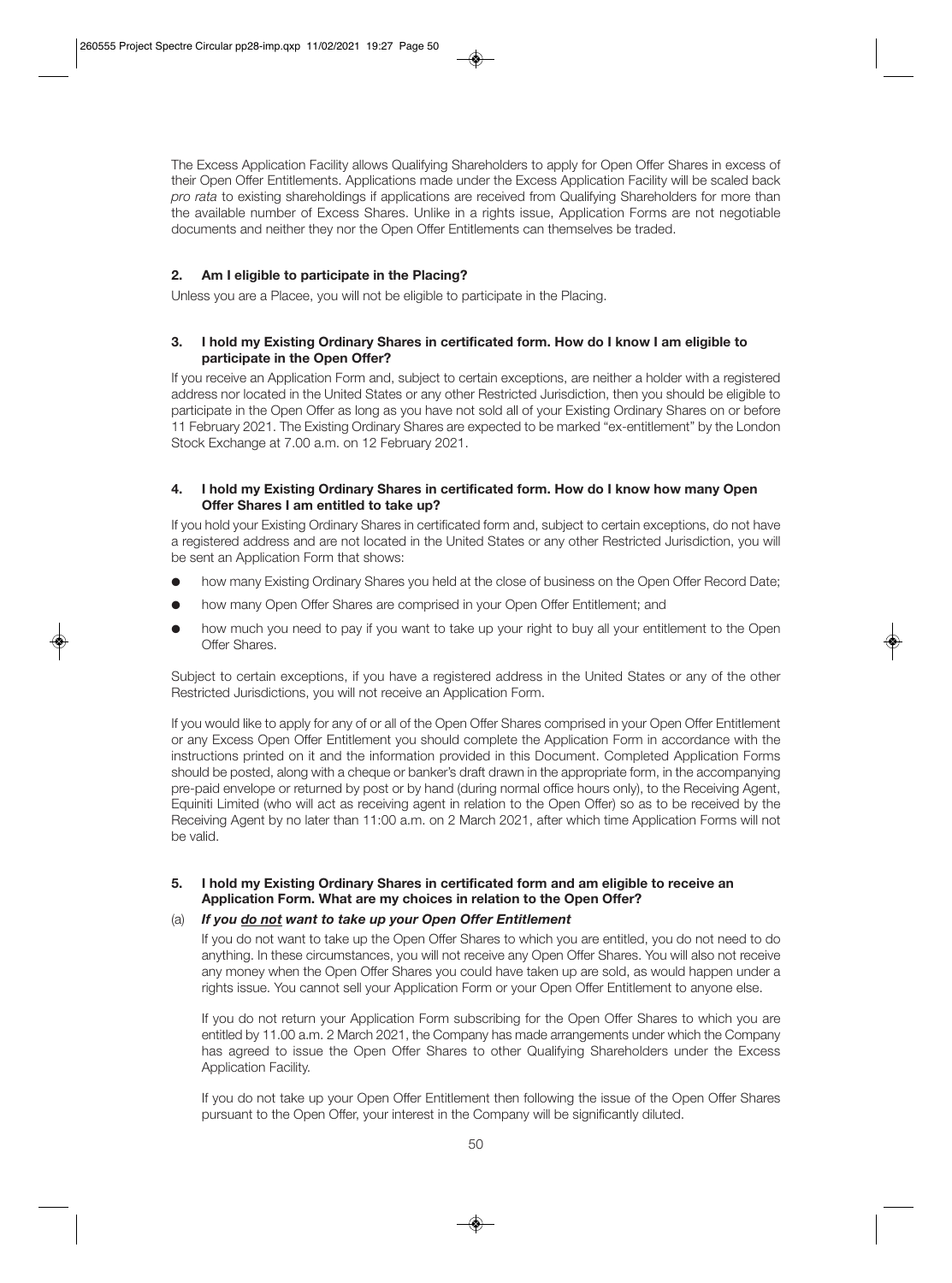# (b) *If you want to take up some but not all of your Open Offer Entitlement*

 If you want to take up some but not all of the Open Offer Shares to which you are entitled, you should write the number of Open Offer Shares you want to take up in Box 4 of your Application Form; for example, if you are entitled to take up 600 shares but you only want to take up 300 shares, then you should write '300' in Box 4. To work out how much you need to pay for the Open Offer Shares, you need to multiply the number of Open Offer Shares you want (in this example, '300') by 8 pence, which is the price in pounds sterling of each Open Offer Share (giving you an amount of £2,400 in this example). You should write this amount in Box 7, rounding down to the nearest whole pence and this should be the amount your cheque or banker's draft is made out for. You should then return the completed Application Form, together with a cheque or banker's draft for that amount, in the accompanying pre-paid envelope (for use only by Shareholders with registered addresses in the United Kingdom) and return by post to Equiniti Limited, Corporate Actions, Aspect House, Spencer Road, Lancing, West Sussex BN99 6DA or by hand (during normal office hours only), so as to be received no later than 11:00 a.m. on 2 March 2021, after which time Application Forms will not be valid. If you post your Application Form by first-class post, you should allow at least four working days for delivery.

 All payments must be in pounds sterling and made by cheque or banker's draft made payable to "Equiniti Limited – re Evgen Pharma plc Open Offer" and crossed A/C payee only. Cheques or banker's drafts must be drawn on a bank or building society or branch of a bank or building society in the United Kingdom or Channel Islands which is either a settlement member of the Cheque and Credit Clearing Company Limited or the CHAPS Clearing Company Limited or which has arranged for its cheques and banker's drafts to be cleared through the facilities provided by any of those companies or committees and must bear the appropriate sort code in the top right-hand corner and must be for the full amount payable on application. Third party cheques will not be accepted with the exception of building society cheques or banker's drafts where the building society or bank has confirmed the name of the account holder and the number of an account held in the Applicant's name at the building society or bank by stamping or endorsing the cheque or draft to such effect. The account name should be the same as that shown on the application. Post-dated cheques will not be accepted. Third party cheques (other than building society cheques or banker's drafts where the building society or bank has confirmed that the relevant Qualifying Shareholder has title to the underlying funds) will not be accepted (see paragraph 6 of Part III of this Document).

 Cheques or banker's drafts will be presented for payment upon receipt. The Company reserves the right to instruct the Receiving Agent to seek special clearance of cheques and banker's drafts to allow the Company to obtain value for remittances at the earliest opportunity. It is a term of the Open Offer that cheques shall be honoured on first presentation and the Company may elect to treat as invalid acceptances in respect of which cheques are not so honoured. All documents, cheques and banker's drafts sent through the post will be sent at the risk of the sender. Payments via CHAPS, BACS or electronic transfer will not be accepted.

 Subject to the issue of the Open Offer Shares and Admission, a definitive share certificate will then be sent to you for the Open Offer Shares that you take up. Your definitive share certificate for Open Offer Shares is expected to be despatched to you by 15 March 2021.

# (c) *If you want to take up all of your Open Offer Entitlement*

 If you want to take up all of the Open Offer Shares to which you are entitled, all you need to do is send the Application Form (ensuring that all joint holders sign (if applicable)), together with your cheque or banker's draft for the amount (as indicated in Box 7 of your Application Form), payable to "Equiniti Limited – re Evgen Pharma plc Open Offer" in the accompanying pre-paid envelope or return by post or (during normal office hours only) by hand, so as to be received by the Receiving Agent by no later than 11.00 a.m. on 2 March 2021, after which time Application Forms will not be valid. If you post your Application Form by first-class post, you should allow at least four Dealing Days for delivery.

# (d) *If you want to apply for more than your Open Offer Entitlement*

 Provided you have agreed to take up your Open Offer Entitlement in full, you can apply for further Open Offer Shares under the Excess Application Facility. You should write the number of Open Offer Shares comprised in your Open Offer Entitlement (as indicated in Box 2 of the Application Form) in Box 4 and write the number of additional Open Offer Shares for which you would like to apply in Box 5. You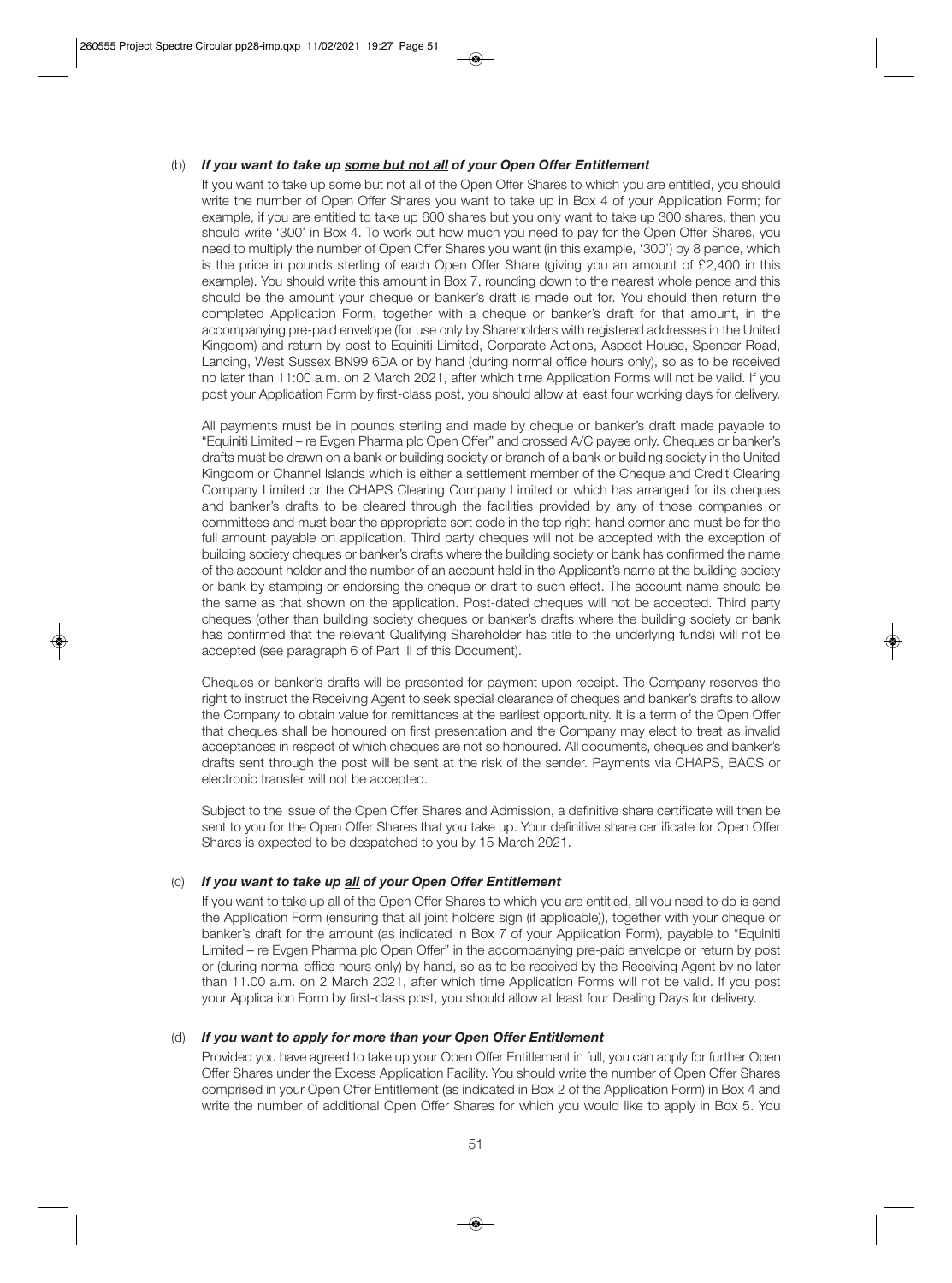should then add the totals in Boxes 4 and 5 and insert the total number of Open Offer Shares for which you would like to apply in Box 6.

 For example, if you have an Open Offer Entitlement for 600 Open Offer Shares but you want to apply for 900 Open Offer Shares in total, then you should write '600' in Box 2, '300' in Box 4 and '900' in Box 5. To work out how much you need to pay for the Open Offer Shares, you need to multiply the number of Open Offer Shares you want (in this example, '900') by 8 pence, which is the price in pounds sterling of each Open Offer Share (giving you an amount of £7,200 in this example). You should write this amount in Box 7, rounding down to the nearest whole pence and this should be the amount your cheque or banker's draft is made out for. You should then return the completed Application Form, together with a cheque or banker's draft for that amount, in the accompanying prepaid envelope (for use by Shareholders with registered addresses in the United Kingdom only) or return by post to Equiniti Limited, Corporate Actions, Aspect House, Spencer Road, Lancing, West Sussex BN99 6DA or (during normal office hours only) by hand so as to be received by no later than 11:00 a.m. 2 March 2021, after which time Application Forms will not be valid. If you post your Application Form by first-class post, you should allow at least four Business Days for delivery.

 If applications under the Excess Application Facility are received for more than the total number of Open Offer Shares available following take up of Open Offer Entitlements, such applications will be scaled back *pro rata* to existing shareholdings. It should be noted that applications under the Excess Application Facility may not be satisfied in full. A definitive share certificate will then be sent to you for the Open Offer Shares that you take up and otherwise successfully apply for using the Excess Application Facility. Your definitive share certificate for Open Offer Shares is expected to be despatched to you by 15 March 2021.

#### **6. I hold my interest in Existing Ordinary Shares in CREST. What do I need to do in relation to the Open Offer?**

Qualifying CREST Shareholders should follow the instructions set out in Part III: "Terms and Conditions of the Open Offer" of this Document. Persons who hold Existing Ordinary Shares through a CREST Member should be informed by the CREST Member through which they hold their Existing Ordinary Shares of (i) the number of Open Offer Shares which they are entitled to acquire under their Open Offer Entitlement and (ii) how to apply for Open Offer Shares in excess of their Open Offer Entitlements under the Excess Application Facility provided they choose to take up their Open Offer Entitlement in full and should contact them should they not receive this information.

#### **7. I acquired my Existing Ordinary Shares prior to the Open Offer Record Date and hold my Existing Ordinary Shares in certificated form. What if I do not receive an Application Form or I have lost my Application Form?**

If you do not receive an Application Form, this probably means that you are not eligible to participate in the Open Offer. Some Shareholders, however, will not receive an Application Form but may still be eligible to participate in the Open Offer, namely:

- l Qualifying Shareholders who held their Existing Ordinary Shares in uncertificated form on 10 February 2021 and who have converted them to certificated form;
- l Qualifying Shareholders who bought Existing Ordinary Shares before 12 February 2021 but were not registered as the holders of those shares at the close of business on 10 February 2021; and
- certain Overseas Shareholders who are not resident in or subject to the laws of a Restricted Jurisdiction.

If you do not receive an Application Form but think that you should have received one or you have lost your Application Form, please call on the Shareholder helpline on 0371 384 2050 (or +44 371 384 2050 if calling from overseas). Calls are charged at the standard geographic rate and will vary by provider. Calls outside the United Kingdom will be charged at the applicable international rate. The helpline is open between 8.30 a.m. – 5.30 p.m., Monday to Friday excluding public holidays in England and Wales. Please note that the Registrars cannot provide any financial, legal or tax advice and calls may be recorded and monitored for security and training purposes.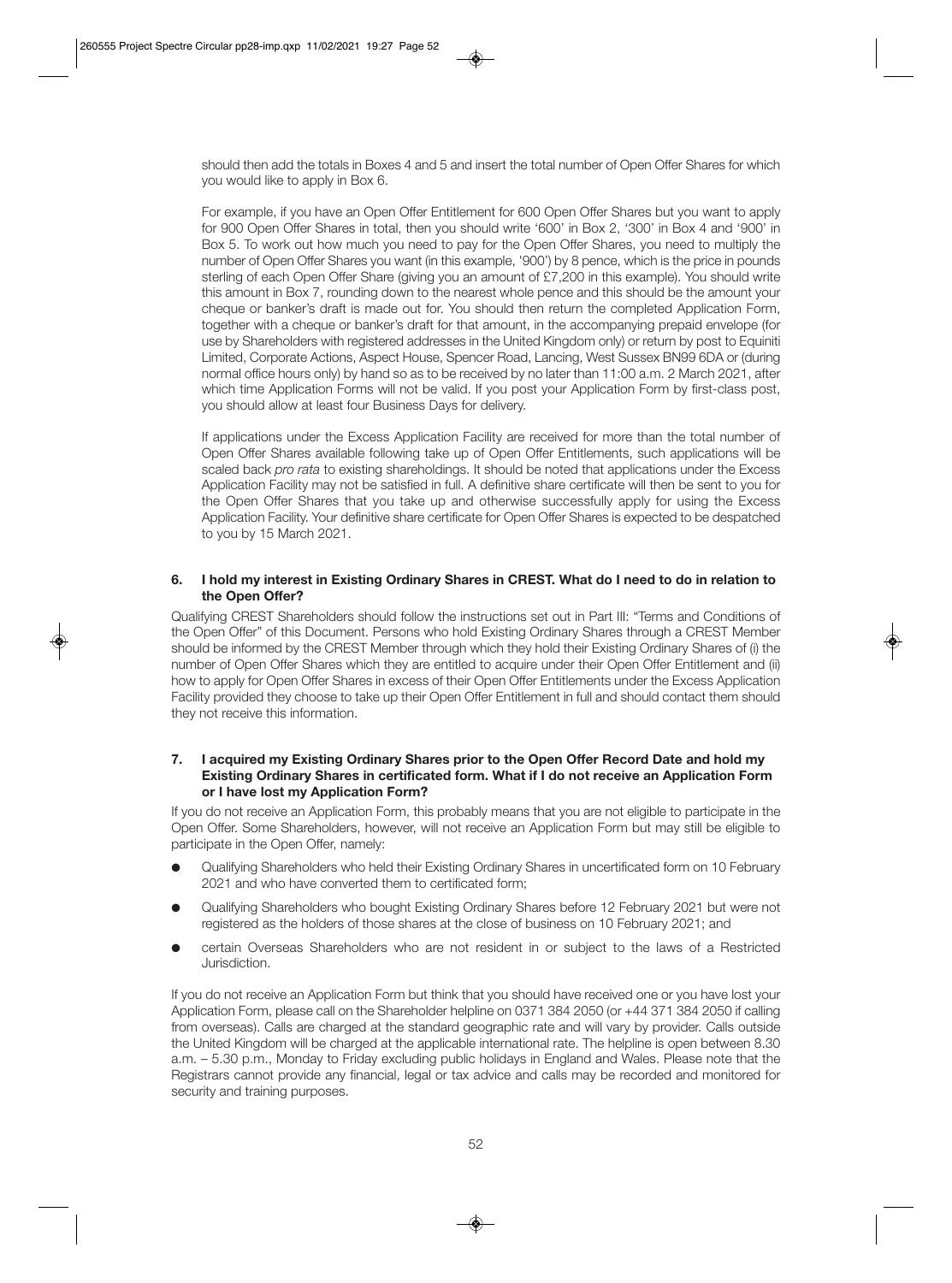# **8. I am a Qualifying Shareholder, do I have to apply for all the Open Offer Shares I am entitled to apply for?**

You can take up any number of the Open Offer Shares allocated to you under the Open Offer Entitlement. Your maximum Open Offer Entitlement is shown on your Application Form. Any applications by a Qualifying Shareholder for a number of Open Offer Shares which is equal to or less than that person's Open Offer Entitlement will be satisfied, subject to the Open Offer becoming unconditional.

# **9. Can I trade my Open Offer Entitlement?**

Qualifying Shareholders should be aware that the Open Offer is not a rights issue. As such, Qualifying Shareholders should also note that their Application Forms are not negotiable documents and cannot be traded. Qualifying CREST Shareholders should note that, although the Open Offer Entitlements will be admitted to CREST they will have limited settlement capabilities (for the purposes of market claims only), the Open Offer Entitlements will not be tradable or listed and applications in respect of the Open Offer may only be made by the Qualifying Shareholders originally entitled or by a person entitled by virtue of a *bona fide* market claim.

Open Offer Shares for which application has not been made under the Open Offer will not be sold in the market for the benefit of those who do not apply under the Open Offer and Qualifying Shareholders who do not apply to take up their Open Offer Entitlement will have no rights under the Open Offer or receive any proceeds from it.

# **10. What if I change my mind?**

If you are a Qualifying Shareholder, once you have sent your Application Form and payment to the Receiving Agent, you cannot withdraw your application or change the number of Open Offer Shares for which you have applied.

# **11. I hold my Existing Ordinary Shares in certificated form. What should I do if I have sold some or all of my Existing Ordinary Shares?**

If you hold shares in the Company directly and you sell some or all of your Existing Ordinary Shares before 12 February 2021, you should contact the buyer or the person/company through whom you sell your shares. The buyer may be entitled to apply for Open Offer Shares under the Open Offer as set out in the Application Form.

If you sell any of your Existing Ordinary Shares on or after 12 February 2021, you may still take up and apply for the Open Offer Shares as set out on your Application Form.

# **12. I hold my Existing Ordinary Shares in certificated form. How do I pay?**

Completed Application Forms should be returned with a cheque or banker's draft drawn in the appropriate form. All payments must be in pounds sterling and made by cheque or banker's draft made payable to "Equiniti Limited – a/c Evgen Pharma plc Open Offer" and crossed "A/C payee only". Cheques or banker's drafts must be drawn on a bank or building society or branch of a bank or building society in the United Kingdom or Channel Islands which is either a settlement member of the Cheque and Credit Clearing Company Limited or the CHAPS Clearing Company Limited or which has arranged for its cheques and banker's drafts to be cleared through the facilities provided by any of those companies or committees and must bear the appropriate sort code in the top right-hand corner.

Third party cheques will not be accepted with the exception of building society cheques or banker's drafts where the building society or bank has confirmed the name of the account holder and the number of an account held in the Applicant's name at the building society or bank by stamping or endorsing the cheque or draft to such effect. The account name should be the same as that shown on the application. Post-dated cheques will not be accepted. Third party cheques (other than building society cheques or banker's drafts where the building society or bank has confirmed that the relevant Qualifying Shareholder has title to the underlying funds) will not be accepted.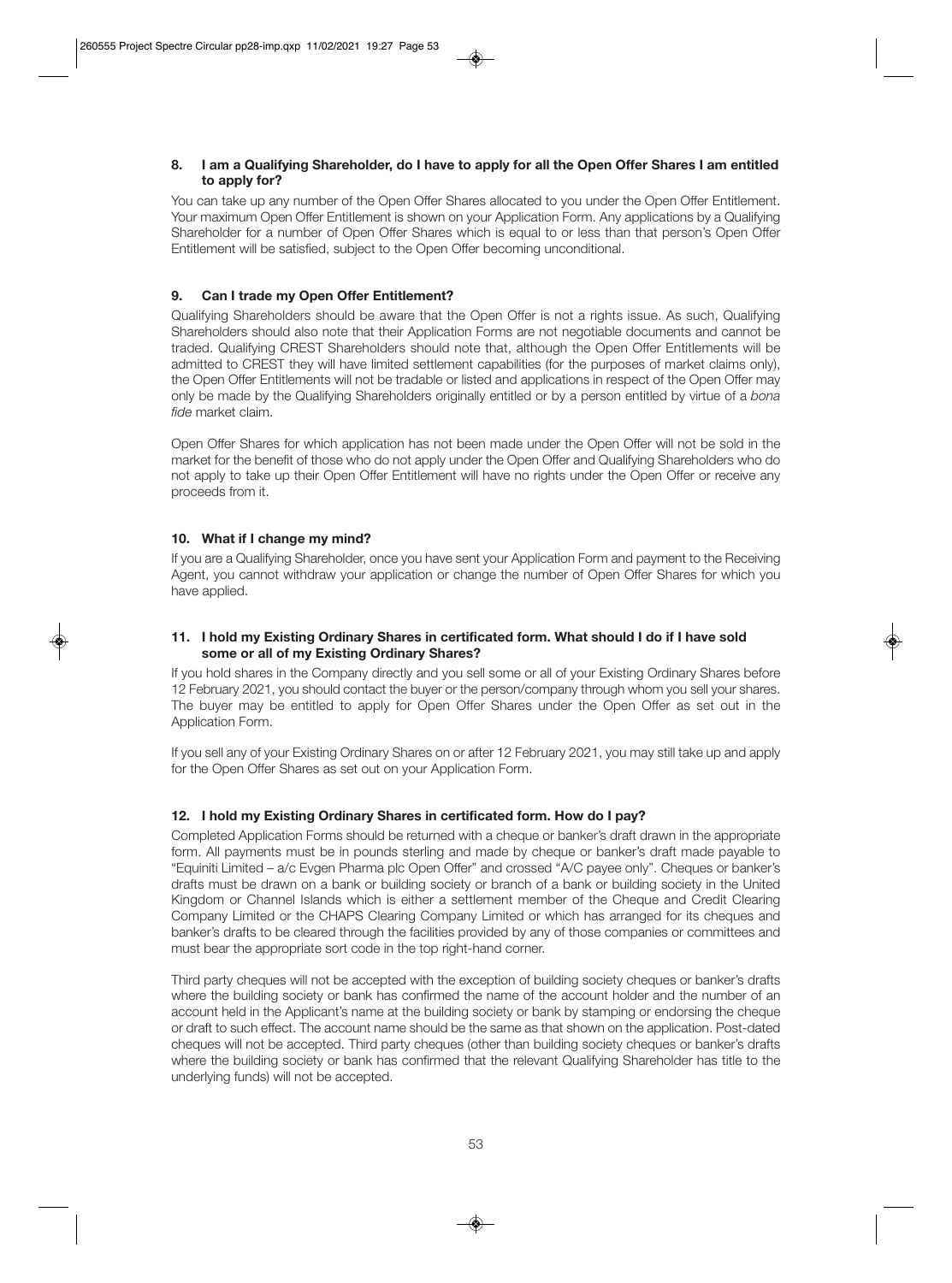# **13. Will the Existing Ordinary Shares that I hold now be affected by the Open Offer?**

If you decide not to apply for any of the Open Offer Shares to which you are entitled under the Open Offer, or only apply for some of your entitlement, your proportionate ownership and voting interest in the Company will be reduced.

Following the issue of the New Ordinary Shares pursuant to the Fundraising, assuming full take up of the Open Offer Entitlements, Qualifying Shareholders who do not take up any of their Open Offer Entitlements nor participate in the Fundraising will suffer a dilution of approximately 50 per cent. to their interests in the Company. If a Qualifying Shareholder takes up his Open Offer Entitlement in full, and does not participate in the Placing, they will suffer a dilution of approximately 45 per cent. to their interest in the Company.

### **14. I hold my Existing Ordinary Shares in certificated form. Where do I send my Application Form?**

You should send your completed Application Form in the accompanying pre-paid envelope or return by post to Equiniti Limited, Corporate Actions, Aspect House, Spencer Road, Lancing, West Sussex BN99 6DA, or by hand (during normal office hours only), together with the monies in the appropriate form or by hand (during normal business hours) to the Receiving Agent. If you post your Application Form by first-class post, you should allow at least four Dealing Days for delivery. If you do not want to take up or apply for Open Offer Shares then you need take no further action.

#### **15. I hold my Existing Ordinary Shares in certificated form. When do I have to decide if I want to apply for Open Offer Shares?**

The Receiving Agent must receive the Application Form by no later than 11:00 a.m. 2 March 2021, after which time Application Forms will not be valid. If an Application Form is being sent by first class post in the UK, Qualifying Shareholders are recommended to allow at least four Dealing Days for delivery.

#### **16. How do I transfer my entitlements into the CREST system?**

If you are a Qualifying Shareholder, but are a CREST Member and want your Open Offer Shares to be in uncertificated form, you should complete the CREST deposit form (contained in the Application Form), and ensure it is delivered to Euroclear Courier and Sorting Service in accordance with the instructions in the Application Form. CREST sponsored members should arrange for their CREST sponsors to do this.

#### **17. I hold my Existing Ordinary Shares in certificated form. When will I receive my new share certificate?**

Subject to the issue of the Open Offer Shares and Admission, it is expected that Equiniti Limited will post all new share certificates by 15 March 2021.

#### **18. If I buy Ordinary Shares after the Open Offer Record Date, will I be eligible to participate in the Open Offer?**

If you bought your Ordinary Shares after the Open Offer Record Date, you are unlikely to be able to participate in the Open Offer in respect of such Ordinary Shares.

# **19. Will I be taxed if I take up my entitlements?**

Shareholders who are in any doubt as to their tax position in relation to taking up their entitlements under the Open Offer, or who are subject to tax in any jurisdiction other than the United Kingdom, should immediately consult a suitable professional adviser.

# **20. What should I do if I live outside the United Kingdom?**

Your ability to apply to acquire Open Offer Shares may be affected by the laws of the country in which you live and you should take professional advice as to whether you require any governmental or other consents or need to observe any other formalities to enable you to take up your Open Offer Entitlement. Shareholders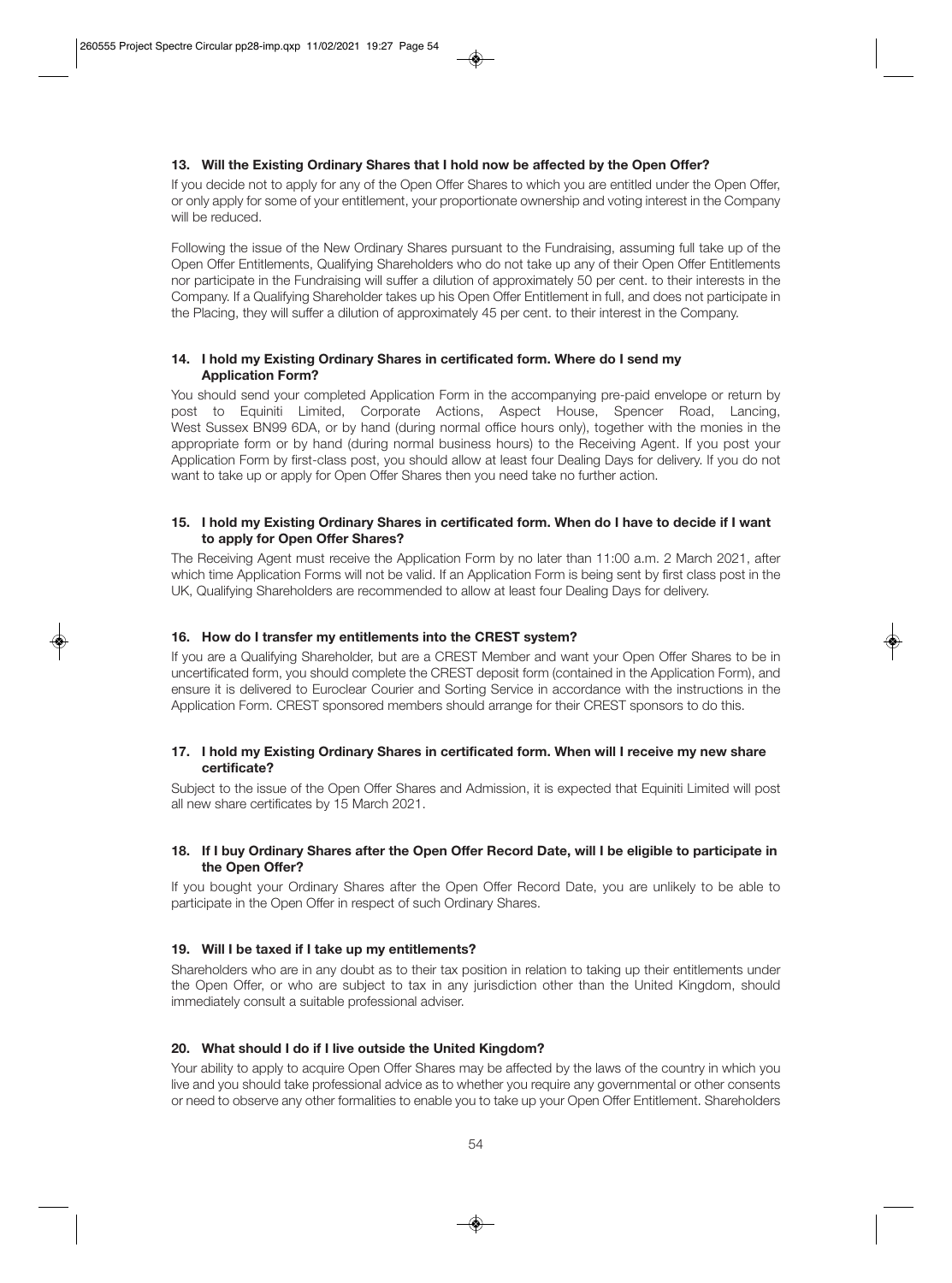with registered addresses or who are located in the United States or any other Restricted Jurisdiction are, subject to certain exceptions, not eligible to participate in the Open Offer. Your attention is drawn to the information in paragraph 6 of Part III: "*Terms and Conditions of the Open Offer*" of this Document.

# **21. Further assistance**

Should you require further assistance please contact the Receiving Agent, Equiniti Limited, Corporate Actions on 0371 384 2050 (or +44 371 384 2050 if calling from overseas). Calls are charged at the standard geographic rate and will vary by provider. Calls outside the United Kingdom will be charged at the applicable international rate. Different charges may apply to calls made from mobile telephones. The helpline is open between 8.30 a.m. – 5.30 p.m., Monday to Friday excluding public holidays in England and Wales. Please note that Equiniti Limited cannot provide any financial, legal or tax advice and calls may be recorded and monitored for security and training purposes.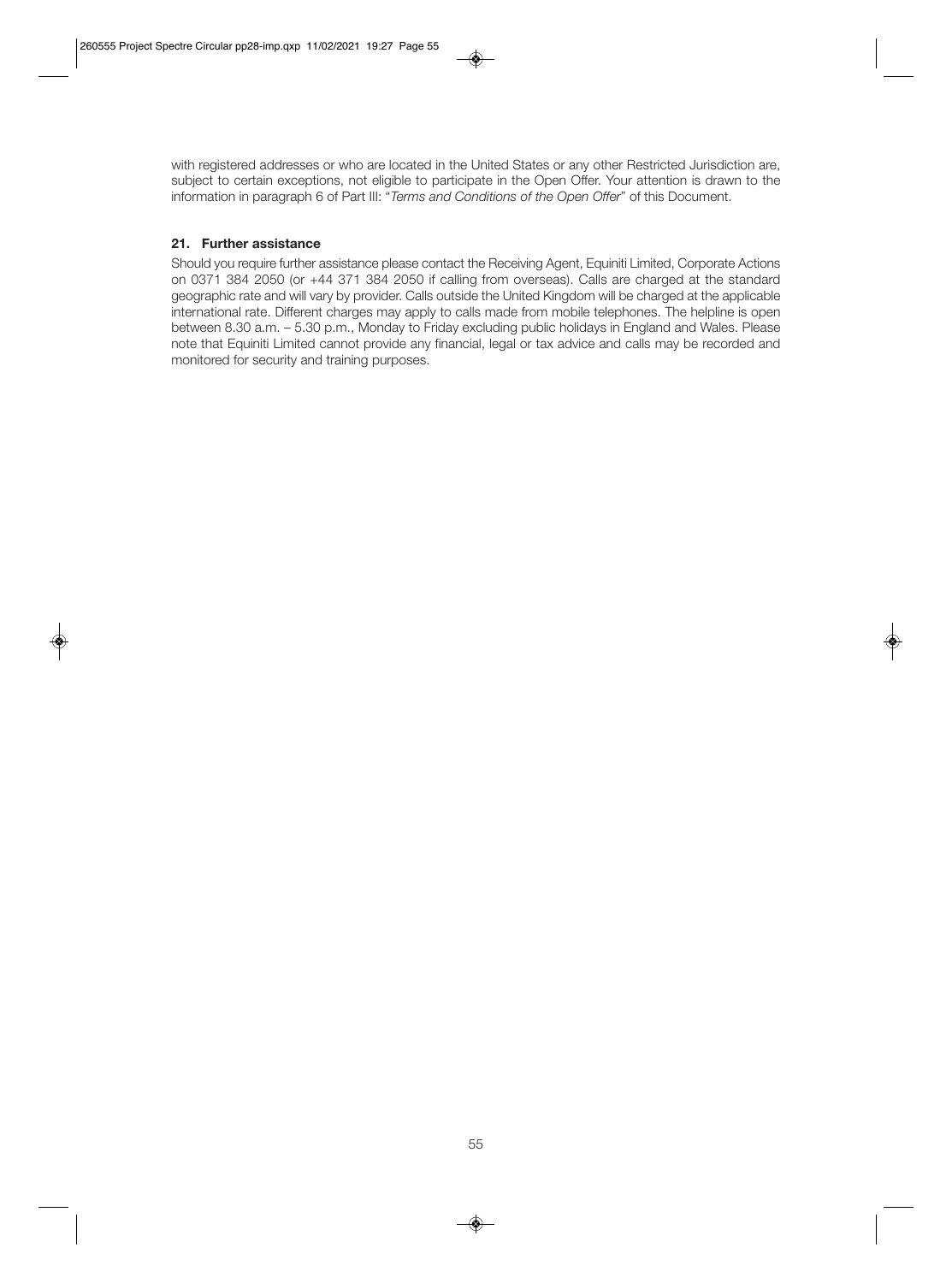# **PART V**

# **ADDITIONAL INFORMATION**

#### **1. Directors' and others' interests**

As at 11 February 2021 (being the last Business Day prior to the publication of this Document) and, subject to and immediately following Admission, the interests of the Directors, their immediate families and persons connected with the Directors (within the meaning of section 252-255 of the Act) (all of which are beneficial unless otherwise stated) in the issued share capital of the Company are as follows:

|                        | At the date of this Document |               |               | On Admission |  |
|------------------------|------------------------------|---------------|---------------|--------------|--|
|                        | Number                       | Percentage    |               |              |  |
|                        | of Existing                  | of Existing   | Number        | Percentage   |  |
|                        | Ordinary                     | Ordinary      | of Ordinary   | of Ordinary  |  |
| Name                   | <b>Shares</b>                | <b>Shares</b> | <b>Shares</b> | Shares*      |  |
| <b>Barry Clare</b>     | 1.023.441                    | 0.74%         | 1,023,441     | 0.37%        |  |
| Dr Huw Jones           |                              |               | 62,500        | 0.02%        |  |
| <b>Richard Moulson</b> | 41.667                       | 0.03          | 41,667        | 0.02%        |  |
| Dr Alan Barge          |                              |               |               |              |  |
| Dr Susan Foden         |                              |               | 125,000       | 0.05%        |  |
| Susan Clement-Davies   |                              |               |               |              |  |

Assuming full take up of all Ordinary Shares available under the Open Offer and that the Participating Directors only participate in the Placing as described in this Document and do not take up their entitlements under the Open Offer.

Save as disclosed in this paragraph 1, none of the Directors (or persons connected with the Directors within the meaning of sections 252-255 of the Act) has any beneficial or non-beneficial interest in any securities of the Company or its subsidiaries.

# **2. Placing and Open Offer Agreement**

On 2 February 2021, the Company entered into the Placing and Open Offer Agreement with finnCap, pursuant to which, finnCap agreed to use its reasonable endeavours, as agent for the Company, to procure Placees for the Placing Shares at the Issue Price on the terms of the Placing and Open Offer Agreement. The Placing and Open Offer Agreement contains warranties from the Company in favour of finnCap in relation to, *inter alia*, the accuracy of the information in this and other documents and other matters relating to the Company and its business. In addition, the Company has agreed to indemnify finnCap in relation to certain liabilities it may incur in respect of the Placing. finnCap has the right to terminate the Placing and Open Offer Agreement in certain circumstances, in particular in the event of a material breach of the warranties. The Placing and Open Offer Agreement is conditional, *inter alia*, upon the passing of Resolutions at the General Meeting and it not being terminated prior to Admission and being otherwise unconditional in all respects and Admission taking place no later than 8.00 a.m. on 4 March 2021 (or such later time and/or date as the Company and finnCap may agree, not being later than 8.00 a.m. on 18 March 2021).

# **3. Availability of this Document**

Copies of this Document will be available on the Company's website at www.evgen.com from the date of this Document until the date of Admission.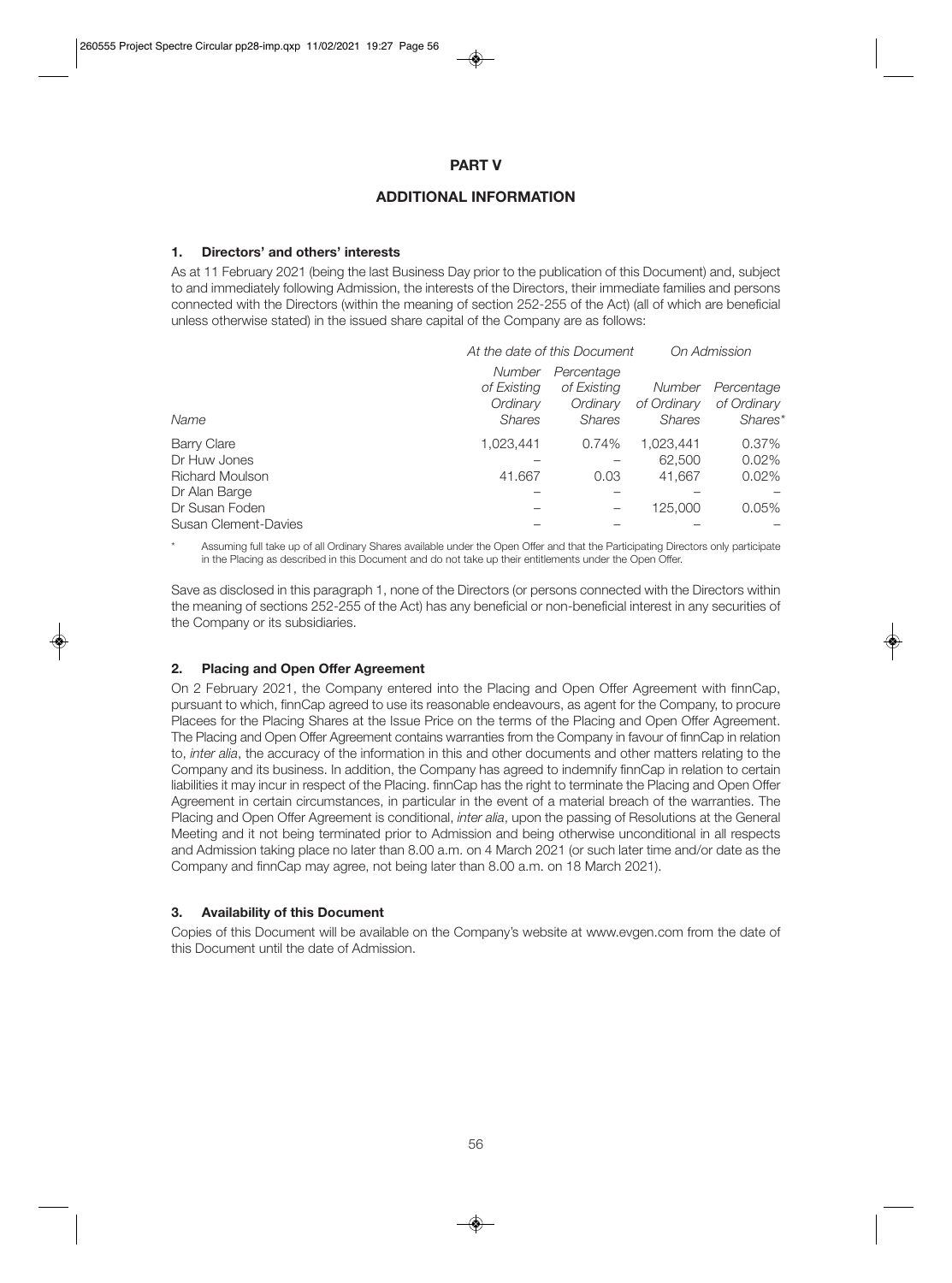# **NOTICE OF GENERAL MEETING**

# **Evgen Pharma plc**

*(A company incorporated in England and Wales with registration number 09248881)* 

Notice is hereby given that a general meeting (the "**General Meeting**" or the "**Meeting**") of Evgen Pharma plc ("**Company**") will be held virtually at 10.00 a.m. on 3 March 2021 for the purposes of considering and, if thought fit, passing the following resolutions of which resolution 1 will be proposed as an ordinary resolution and resolution 2 will be proposed as a special resolution.

Unless the context otherwise requires, words and expressions used in this notice, including in the notes herein, (the "**Notice**") have the meanings given to them in the circular to shareholders dated 12 February 2021, of which this Notice forms part.

# **ORDINARY RESOLUTION**

1. THAT, the Directors be and are hereby generally and unconditionally authorised pursuant to section 551 of the Companies Act 2006 (the "**Act**"), to exercise all powers of the Company to allot shares in the capital of the Company and to grant rights to subscribe for or convert any security into such shares (all of which transactions are hereafter referred to as an allotment of "**Relevant Securities**"), up to an aggregate nominal amount of £343,726.69 pursuant to the Fundraising, provided that this authority, unless previously revoked, varied or renewed, shall expire on the conclusion of the next annual general meeting of the Company or the date 3 calendar months after the date of passing of this resolution, whichever is the earlier, save that the Directors, may at any time before such expiry, revocation or variation, make an offer or agreement which might require Relevant Securities to be allotted after such expiry and the Directors may allot Relevant Securities in pursuance of such offer or agreement as if the authority hereby conferred had not expired or been revoked or varied.

 This authority is in addition to all existing authorities conferred upon the Directors pursuant to section 551 of the Act which shall continue in full force and effect.

# **SPECIAL RESOLUTION**

- 2. THAT, subject to the passing of resolution 1 and pursuant to section 571 of the Act, the Directors be and are hereby generally empowered to allot equity securities (as defined in section 560 of the Act) for cash pursuant to the authority granted by resolution 1 above, as if section 561(1) of the Act did not apply to any such allotment, provided that this power shall, unless renewed, varied or revoked by the Company:
	- 2.1. be limited to the allotment of equity securities up to an aggregate nominal amount of £343,726.69 in connection with the Fundraising; and
	- 2.2. expire at the conclusion of the next annual general meeting of the Company or the date 3 calendar months after the date of passing of this resolution, whichever is the earlier.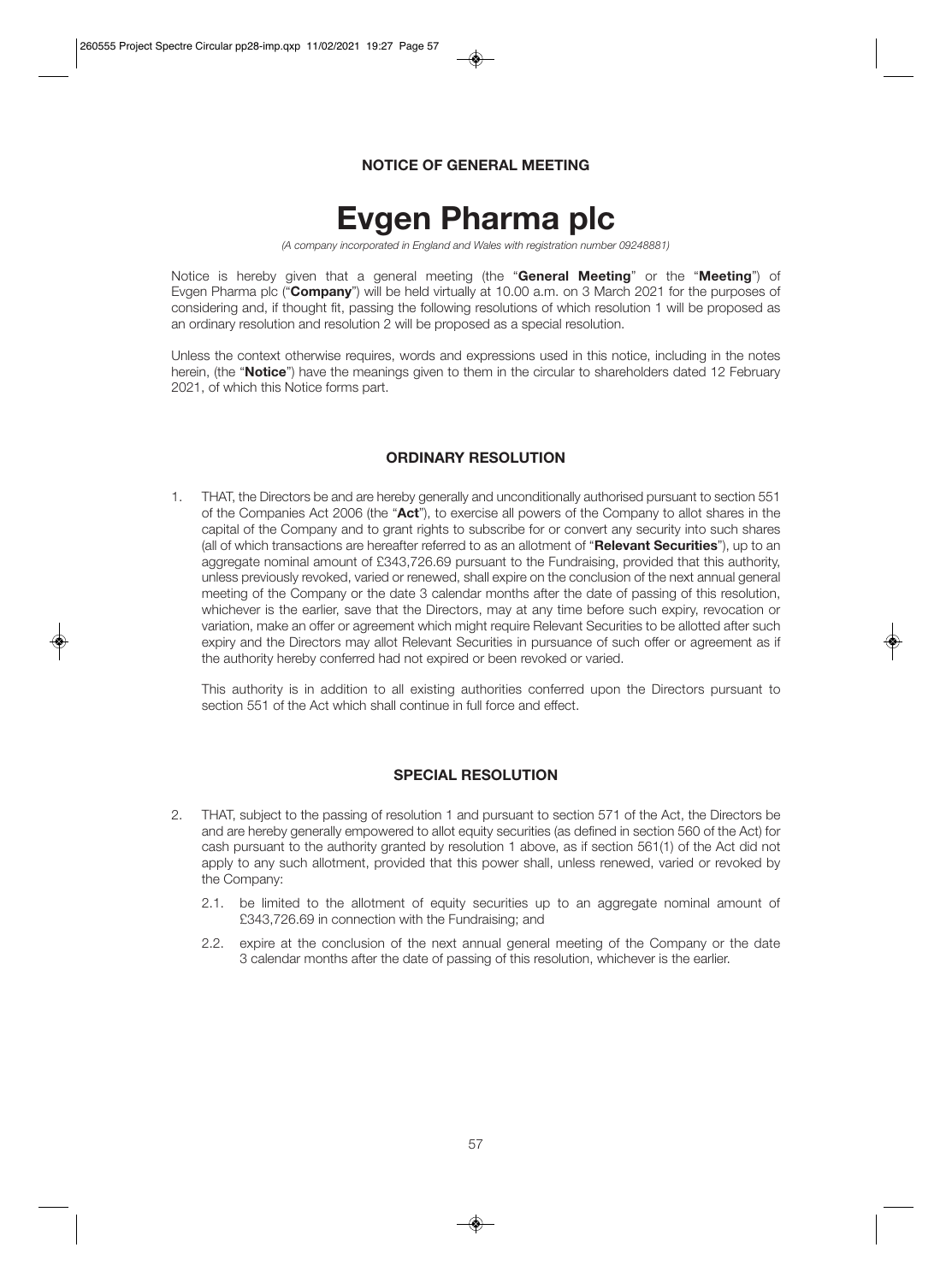This power is in addition to all existing authorities conferred upon the Directors pursuant to sections 570 and 571 of the Act which shall continue in full force and effect.

BY ORDER OF THE BOARD

**Dr Huw Jones**  *Chief Executive Officer*  **Evgen Pharma plc** 

Dated: 12 February 2021

*Registered office:* 

Liverpool Science Park Innovation Centre 2 146 Brownlow Hill Liverpool **Merseyside** L3 5RF

#### **NOTES TO THE RESOLUTIONS:**

- (1) **In light of the current restrictions in place with respect to the COVID-19 pandemic and, in particular, the UK Government's response (including the restrictions on public gatherings and the guidance on working from home in place at the date of this notice), the Company's board of directors have concluded the General Meeting will be held as a closed meeting. The Company will make arrangements such that the legal requirements to hold the meeting can be satisfied through the electronic attendance of the minimum number of shareholders, drawn from members of the board.**
- (2) A Shareholder is entitled to appoint one or more proxies to attend, speak and vote on a show of hands and on a poll instead of him or her. A proxy need not be a member of the Company but, **given the restrictions on attendance detailed above, shareholders are strongly encouraged to appoint the Chairman of the meeting as their proxy**. Appointment of any person other than the Chairman of the meeting may result in your votes not being cast. **References in these notes to "attend" should be construed in light of the Covid-19 restrictions, as summarised above, which will restrict physical attendance at the meeting. Shareholders and other named proxies will not be permitted to attend the GM.**
- (3) Where a Shareholder appoints more than one proxy, each proxy must be appointed in respect of different shares comprised in his or her shareholding which must be identified on the proxy form. Each such proxy will have the right to vote on a poll in respect of the number of votes attaching to the number of shares in respect of which the proxy has been appointed. Where more than one joint Shareholder purports to appoint a proxy in respect of the same shares, only the appointment by the most senior Shareholder will be accepted as determined by the order in which their names appear in the Company's register of members (i.e. first named being the most senior).
- (4) A corporation which is a Shareholder may appoint one or more corporate representatives who have one vote each on a show of hands and otherwise may exercise on behalf of the Shareholder all of its powers as a Shareholder provided that they do not do so in different ways in respect of the same shares. However, in line with the Covid-19 restrictions all shareholders should appoint the chairman of the meeting as their proxy so that their votes are counted in the virtual meeting.
- (5) In the case of joint holders, the signature of any one holder will be sufficient but the names of all the joint holders should be stated. The vote of the senior who tenders a vote whether in person or by proxy will be accepted to the exclusion of the votes of the other joint holders. For this purpose, seniority is determined by the order in which the names stand in the register of members in respect of the joint holding (i.e. first named being the most senior).
- (6) A Form of Proxy is enclosed for use by members. To be valid it should be completed, signed and delivered (together with the power of attorney or other authority (if any) under which it is signed, or a notarially certified copy of such power of authority) to the Company's registrars SLC Registrars, a division of Equiniti David Venus Limited, Elder House, St Georges Business Park, Brooklands Road, Weybridge, Surrey KT13 0TS or by email to proxy@slcregistrars.com, to be received not later than 10.00 a.m. on 1 March 2021 or (i) in the case of a poll taken more than 48 hours after it is demanded, not less than 24 hours before the time appointed for the taking of the poll, (ii) in the case only of an instrument in hard copy form or any authority or copy thereof, where the poll is not taken forthwith but is taken not more than 48 hours after it was demanded, be delivered at the meeting at which the poll was demanded to the chairman of the meeting or to the Secretary or any Director, or (iii) in the case of any adjourned meeting, not less than 48 hours before the time appointed for holding the adjourned meeting. Shareholders who intend to appoint more than one proxy can obtain additional Forms of Proxy from SLC Registrars. The Forms of Proxy should be returned in the same envelope and each should indicate that it is one or more than one appointments being made.
- (7) Any person to whom this notice is sent who is a person nominated under section 146 of the Act to enjoy information rights (a "Nominated Person") may, under an agreement between him/her and the shareholder by whom he/she was nominated, have a right to be appointed (or to have someone else appointed) as a proxy for the General Meeting. If a Nominated Person has no such proxy appointment right or does not wish to exercise it, he/she may, under any such agreement, have a right to give instructions to the shareholder as to the exercise of voting rights.